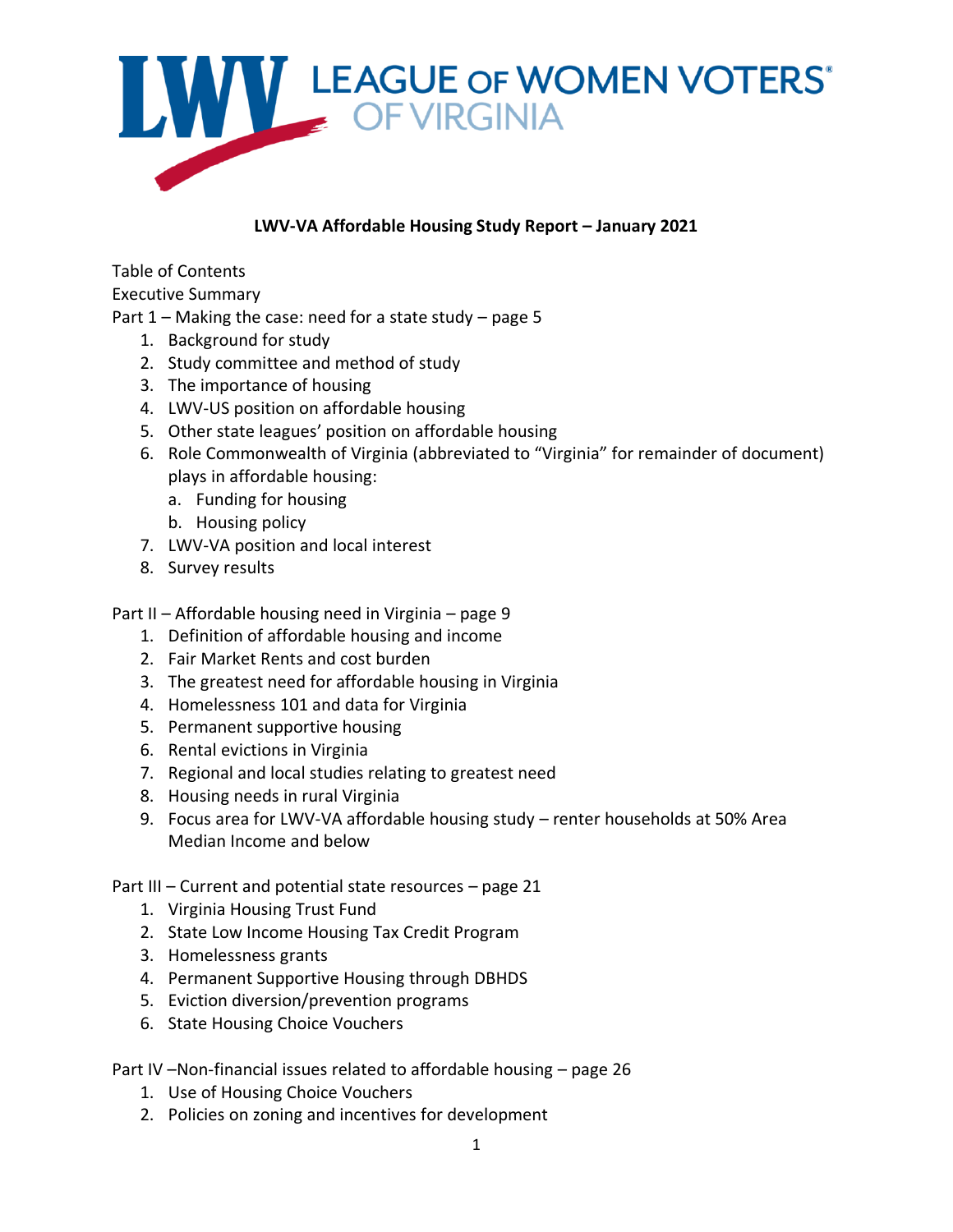3. Policies and laws related to evictions

Addendum to Parts III and IV - page 32 Appendix A – Affordable Housing Study Committee members - page 33 Appendix B – Housing Glossary/Acronyms - page 34 Appendix C – List of References and Interviews – page 37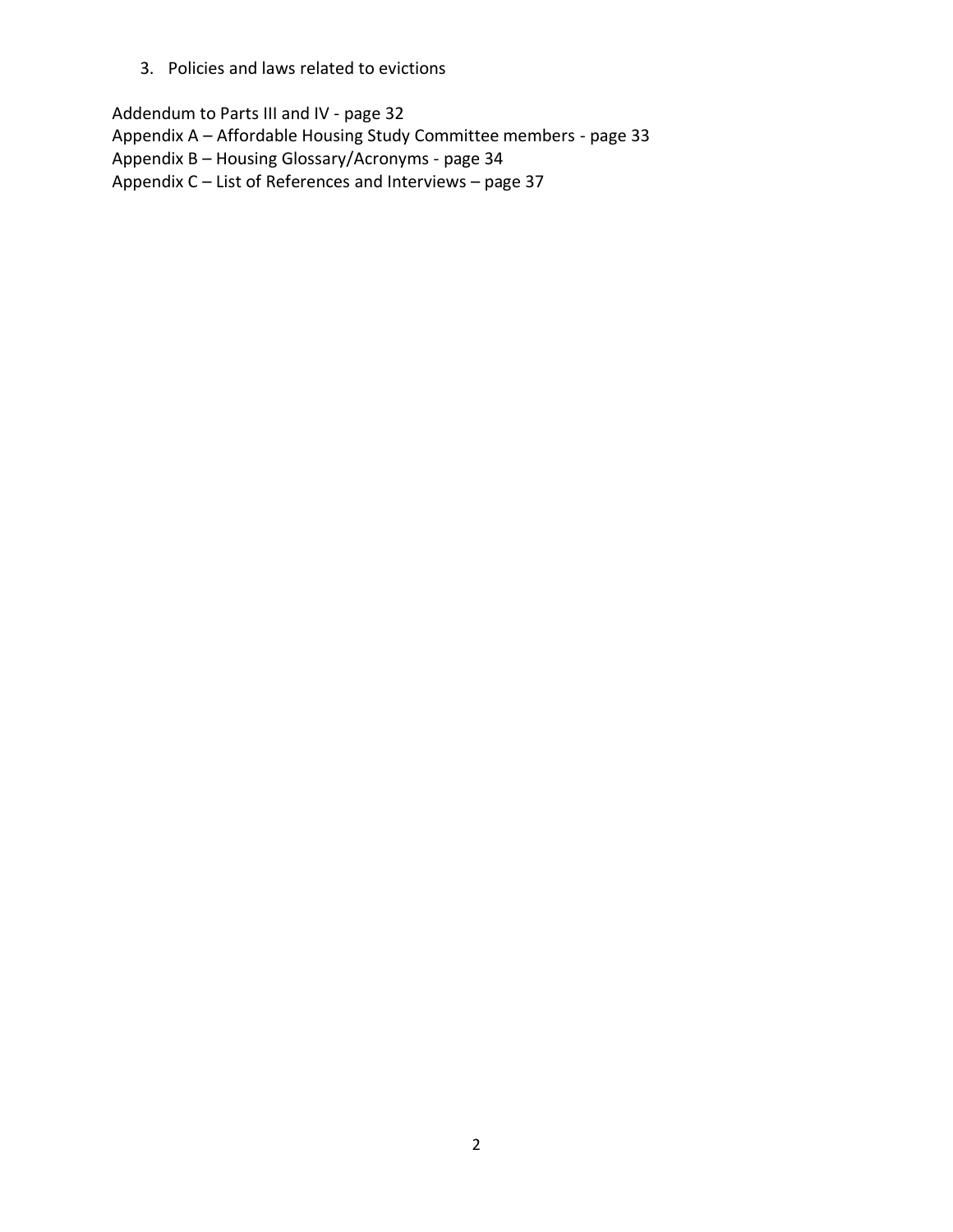#### **Executive Summary**

#### **Background**

In April 2018, a *New York Times* article highlighted the eviction crisis in the nation and named the City of Richmond as having the second highest eviction rate among large cities, a rate more than five times the national average.

[https://www.nytimes.com/interactive/2018/04/07/upshot/millions-of-eviction-records-a](https://www.nytimes.com/interactive/2018/04/07/upshot/millions-of-eviction-records-a-sweeping-new-look-at-housing-in-america.html)[sweeping-new-look-at-housing-in-america.html.](https://www.nytimes.com/interactive/2018/04/07/upshot/millions-of-eviction-records-a-sweeping-new-look-at-housing-in-america.html) The article was based on data released by the Eviction Lab at Princeton University, directed by Matthew Desmond, PhD, the Pulitzer prizewinning author of *Evicted: Poverty and Profit in the American City* (2016).

Richmond was not unique. Four other Virginia cities were among the 10 large US cities with the highest eviction rates. In addition, three Virginia cities were among the top 10 mid-size US cities for high eviction rates. These high eviction rates and the stories of evicted families and individuals portrayed in Desmond's book were catalysts, leading the LWV-RMA to ask the LWV-VA to undertake a statewide study of affordable housing. A statewide Affordable Housing Study Committee was organized for this purpose; this document is the result of their work.

**The focus of this study is renter households at 50% of Area Median Income (AMI) or below - the population with the most serious need for affordable housing. We include people experiencing homelessness, who will eventually enter rental housing. Housing is considered "affordable" if rent and utilities consume no more than 30% of the household's total monthly income.**

#### **Key findings on affordable housing need in Virginia**

 $\triangleright$  Low-income Virginians are paying too much for their housing. Among extremely-lowincome renter households (total income is 30% or less of Area Median Income), 87% are housing "cost-burdened" (paying more than 30% of their income for housing), and 70% are "severely cost-burdened" (paying more than 50% of their income for housing). Among very-low-income renter households (total income is 31% to 50% of AMI), 81% are housing "cost-burdened", and 33% are "severely cost-burdened".

The highest housing cost burdens (76%) occur among extremely-low-income households in urbanized Northern Virginia*.* Rural areas still have the lowest cost-burdens, but rural housing cost-burden has increased by over 85% over the past 15 years.

- Affordable rental units are not available. For every 100 extremely-low-income renter households in Virginia, only 36 rental units are currently affordable and available, equating to a deficit of over 157,807 rental units across the state. For every 100 very low income renter households, only 57 rental units are affordable and available, equating to a deficit of over 177,818 rental units statewide. The largest gap in affordable and available rental units for extremely low income renters is in Northern Virginia – only 28 units are available for every 100 households. Rural areas have the lowest gaps for extremely low income renters.
- $\triangleright$  Minimum wage earners cannot afford even modest rental units. In order to afford a modest one-bedroom apartment in Virginia, a person earning the state's minimum wage of \$7.25/hour needs to work 109 hours per week. To afford that modest rent and work only 40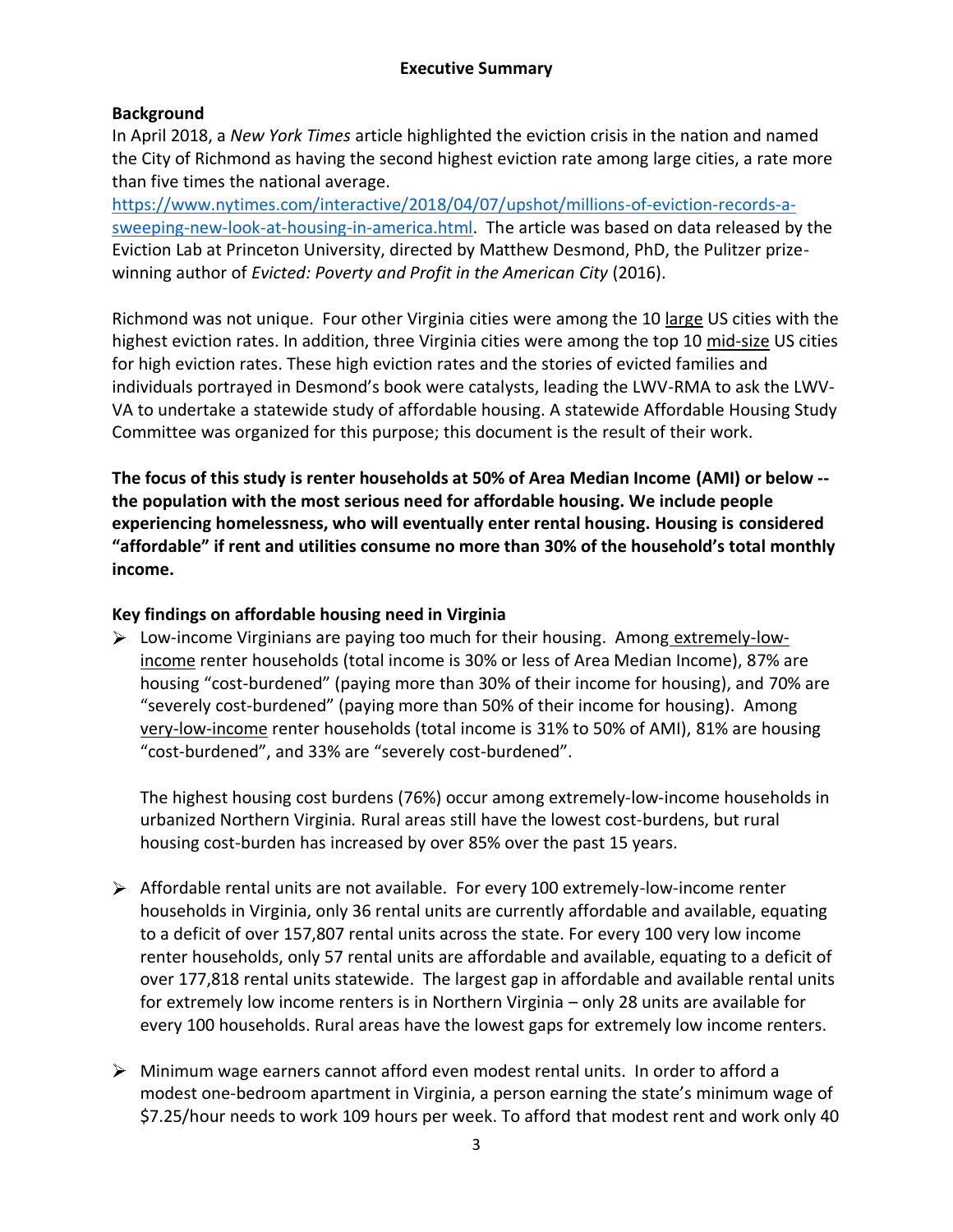hours a week, a one-person household must earn \$19.70 an hour or \$40,981 a year. In reality, very low income, one-person households in Virginia now average \$31,000 annually.

- $\triangleright$  Homelessness is decreasing, but appropriate housing is still in short supply. While there has been a 36% decrease in the number of Virginia residents experiencing homelessness during the past 10 years, over 5,800 persons were still experiencing homelessness in 2019 during the one-day count. Persons in homeless shelters accounted for 85% of this total, while 15% were unsheltered. Current best practices in homelessness programs are to focus on permanent housing, limit stays in emergency shelters, rapidly re-house persons who are homeless, and provide permanent supportive housing for those who are chronically homeless. The Virginia Department of Behavioral Health and Developmental Services (DBHDS) estimates a need for 5,000 additional permanent supportive housing units in Virginia for people with serious mental illness.
- The highest eviction rates are clustered in Virginia's poorer cities*.* The average eviction rate in the nation is 2.34%; in Virginia, it is 5.12%. Within Virginia, the highest eviction areas are clustered in the poorer cities, where poverty rates are between 15 and 29%. For example, in the City of Richmond, the eviction rate is 11.4% and the poverty rate is 25%. In 2016, an average of 17.34 evictions occurred every day in Richmond; 30% of Richmond renters received an eviction notice, nearly all (95%) for non-payment of rent. On the other hand, Northern Virginia poverty rates and eviction rates are much lower than the state average, generally in the single digits.
- $\triangleright$  Why is there a severe shortage of rental housing for the lowest income Virginia households? Incomes have not kept pace with housing costs, especially in high-cost areas. Federal rental subsidies are insufficient to help even the poorest renters. In addition, a high demand for rental housing was caused by the high foreclosure rate during the 2008 financial crash. Even many young professionals cannot now afford homeownership, but they are able to pay higher rents for housing that was once affordable for low-income households. In rural areas, demand for rental housing increases, but we see little appetite to provide it. Finally, without financial incentives, builders do not find it economically feasible to develop affordable housing for very low and extremely low income renters.

#### **State role and resources for affordable housing**

While the federal government provides most of the resources for affordable housing, mainly through the U.S. Department of Housing and Urban Development (HUD), state governments also have supplemental roles in setting policy and providing resources. Virginia has been providing state resources for housing and homelessness since 1987, and that continues today. As a Dillon Rule state, Virginia also has a role in enabling localities to enact legislation that could increase the supply of affordable housing. Virginia can also help or hinder access to affordable housing through laws and policies. The following list summarizes current and potential state resources, as well as issues impacting the supply of and access to affordable housing in Virginia:

Virginia Housing Trust Fund: Virginia is one of 47 states (plus the District of Columbia) that have housing trust funds (HTF) which provide gap financing in the form of low-interest or zero-interest loans, to enable the creation and preservation of low income housing. Since its enactment in 2013, the VHTF, administered by the Virginia Department of Housing and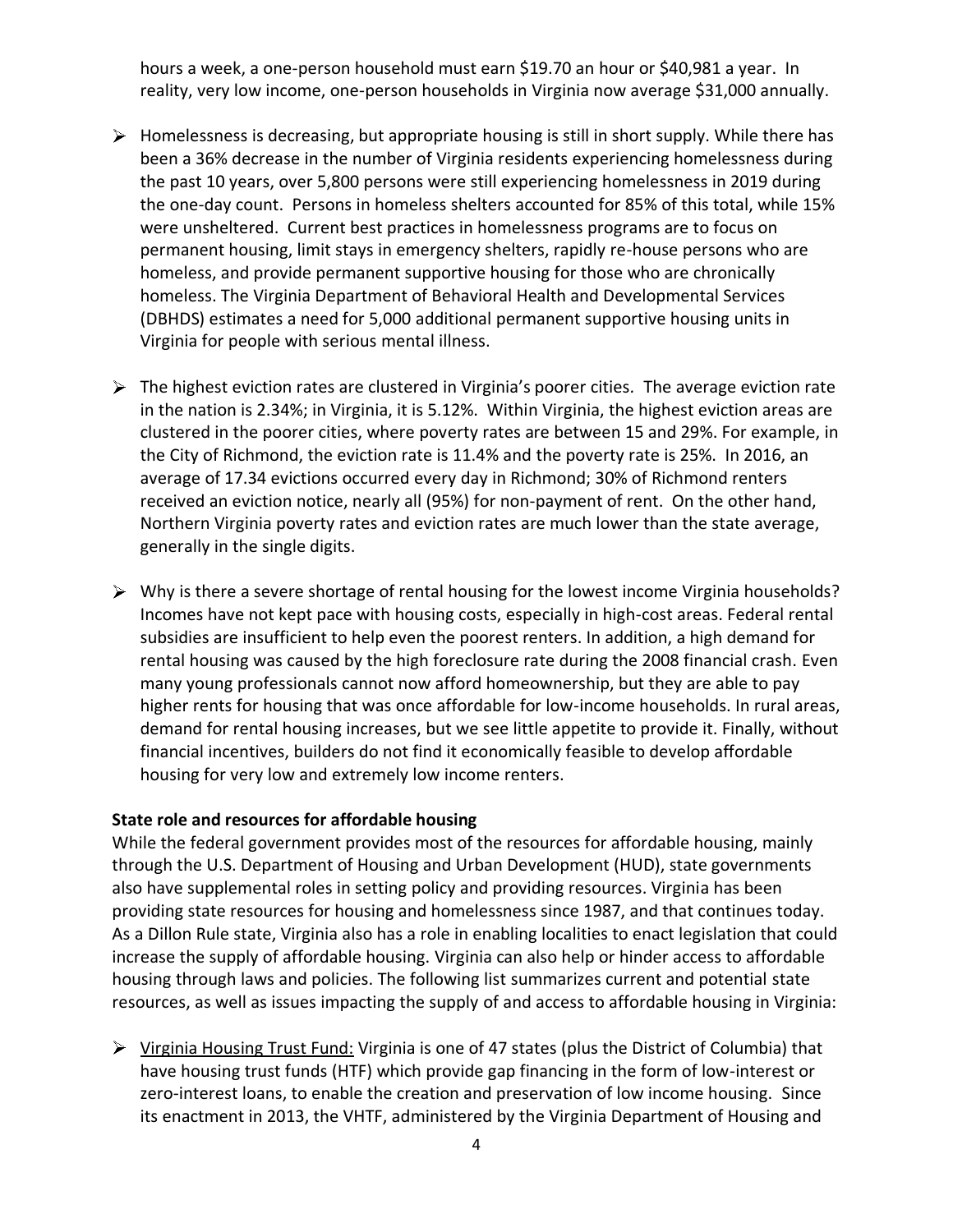Community Development (DHCD), has funded over 3,000 housing units in 45 projects across Virginia with the \$27 million in state appropriations. More than half of the units are for households at 50% of AMI and below.

- Homelessness grants and permanent supportive housing (PSH) funding: The Virginia DHCD awards approximately \$14.2 million in state funds annually to over 80 organizations around the state for emergency shelters, rapid re-housing programs, homeless prevention programs, developing PSH units, and supportive services in PSH. Since 2016, PSH for persons with serious mental illness (including those who are homeless) is also provided by the Virginia Department of Behavioral Health and Developmental Services, in the form of ongoing rental subsidies. The current appropriation is \$17.8 million which will assist over 1,200 individuals. About 90 to 95% of individuals in PSH remain stably housed.
- Eviction Diversion/Prevention Program: As one response to the eviction crisis in Virginia, a pilot eviction diversion program was approved by the 2019 General Assembly (GA), to be implemented in July 2020 in four cities. The program will divert some tenants from being evicted -- if they come to court with 25% of the rent owed and make payment arrangements for the remainder. In the 2020 GA, \$3.3 million was appropriated to help tenants in diversion programs to pay part of their rent. These funds can also be used for prevention, which generally occurs prior to court papers being filed, to help tenants pay back rent. Both diversion and prevention programs provide tenants with support services and housing counseling, in addition to the rental assistance.
- $\triangleright$  Potential state housing resources: Two other potential actions could help create and preserve affordable housing for very low income people or could help them pay their rent. The first is the creation of a state Low Income Housing Tax Credit (LIHTC) as a companion to the federal LIHTC program, which is the primary federal funding source for the development and preservation of affordable rental housing. Investors in developments receive tax credits that provide developers equity in a project. A companion state LIHTC would add additional equity to the project and could potentially target households at very low incomes. A bill was passed in the 2020 GA requesting that the Department of Housing and Community Development draft legislation to add a state LIHTC program. The second potential program is a state-funded Housing Choice Voucher (HCV) program to supplement the underfunded and oversubscribed federal HCV program, which pays rental subsidies to landlords for households at very low incomes. The household pays 30% of its income for rent, and the remainder is paid by the vouchers.
- Use of Housing Choice Vouchers (HCV): Prior to the passage of the Source of Income bill (HB6) by the 2020 GA, it was legal for landlords to deny an apartment to a HCV holder, even if they met all the rental eligibility criteria. The organization Housing Opportunities Made Equal (HOME) reported that only 12% of apartment complexes they interviewed would accept HCVs, thereby denying housing choice to voucher holders. The passage of HB6 rectifies this inequity and ensures HCV-holders access to housing where they choose.
- $\triangleright$  Policies that incentivize affordable housing development: Due to enabling legislation passed in 1989, six localities in Virginia, all but one in Northern Virginia, have mandatory inclusionary zoning (IZ) ordinances that provide incentives to developers to add affordable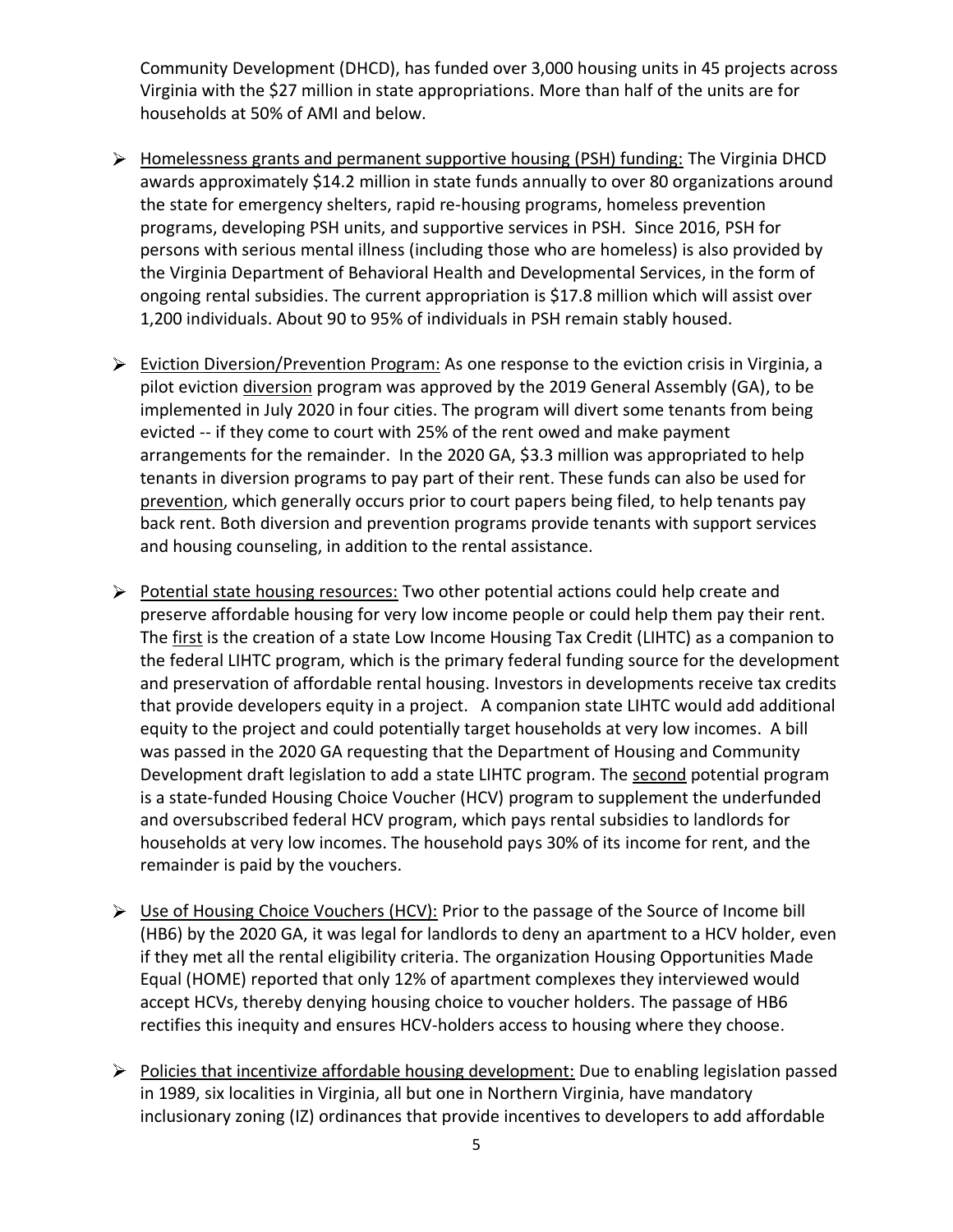housing units in their projects. Incentives include access to local funds, reduction in density requirements, and waivers of standard development requirements, such as parking spaces. Another piece of legislation was passed in 1990 for semi-mandatory IZ (15.2-2305 Code of Virginia) that applies to all localities but that puts greater constraints on those policies. The 1990 legislation says that the ordinance may only apply when the developer seeks rezoning or special exemption. The 2020 GA approved an amendment to the 1990 IZ statute, making it less restrictive and potentially more attractive for localities to use.

 $\triangleright$  Eviction laws and policies: Since Virginia was thrust into the spotlight in the spring of 2018, housing and legal advocates have pushed for changes to laws to help reduce evictions and lessen the impact of the eviction on affected households. Successful statewide efforts include requiring written leases, putting a cap on late fees, and requiring eviction orders to be expunged from records if the case is later dismissed and the tenant requests the expungement.

**=====================================**

#### **Part I – Making the Case: Need for a State Study**

#### 1. Background for study:

This LWV-VA Affordable Housing Study was initiated by the LWV-RMA, which established an Affordable Housing Committee in 2018. The Richmond Housing Committee focused its initial efforts on rental evictions after reading Mathew Desmond's Pulitzer prize-winning book, *Evicted* and the NY Times article that appeared in April 2018. This article was based on national eviction data researched by Mathew Desmond at Princeton which revealed that the City of Richmond had the second highest eviction rate in the nation and nine other Virginia large and small cities were among the top 10 highest. The Committee then decided to focus its education and advocacy on affordable housing for very low income renter households. The Committee proposed to the LWV-RMA that we spearhead a statewide study on affordable housing, which was approved by the LWV-RMA Board and subsequently approved by the LWV-VA Board in Spring of 2019. The study was then approved at the LWV-VA Convention in June 2019.

#### 2. Study committee and method of study:

Alice Tousignant, who has an extensive background on housing and homelessness, volunteered to lead the Study and formed a statewide Affordable Housing Study Committee (AHSC). Working through the LWV-VA Board and with League Presidents, Alice requested a representative from every league in the state. There are currently 15 AHSC members representing 13 out of 14 leagues. The LWV-VA Program Director is also on the AHSC. The Committee approved an outline of activities with a timetable culminating in a final report and presentation at the LWV-VA Convention in 2021. The AHSC researched national, state and regional/local data as well as contacted state officials, industry representatives and other organizations directly by e-mail, phone or in person. The Outline and Timeline for the study and all pertinent research and reports can be found on the LWV-VA website in the Member Corner/Study section [https://lwv-va.org/publications/our-studies/lwv-va-affordable-housing](https://lwv-va.org/publications/our-studies/lwv-va-affordable-housing-study-2019/)[study-2019/.](https://lwv-va.org/publications/our-studies/lwv-va-affordable-housing-study-2019/)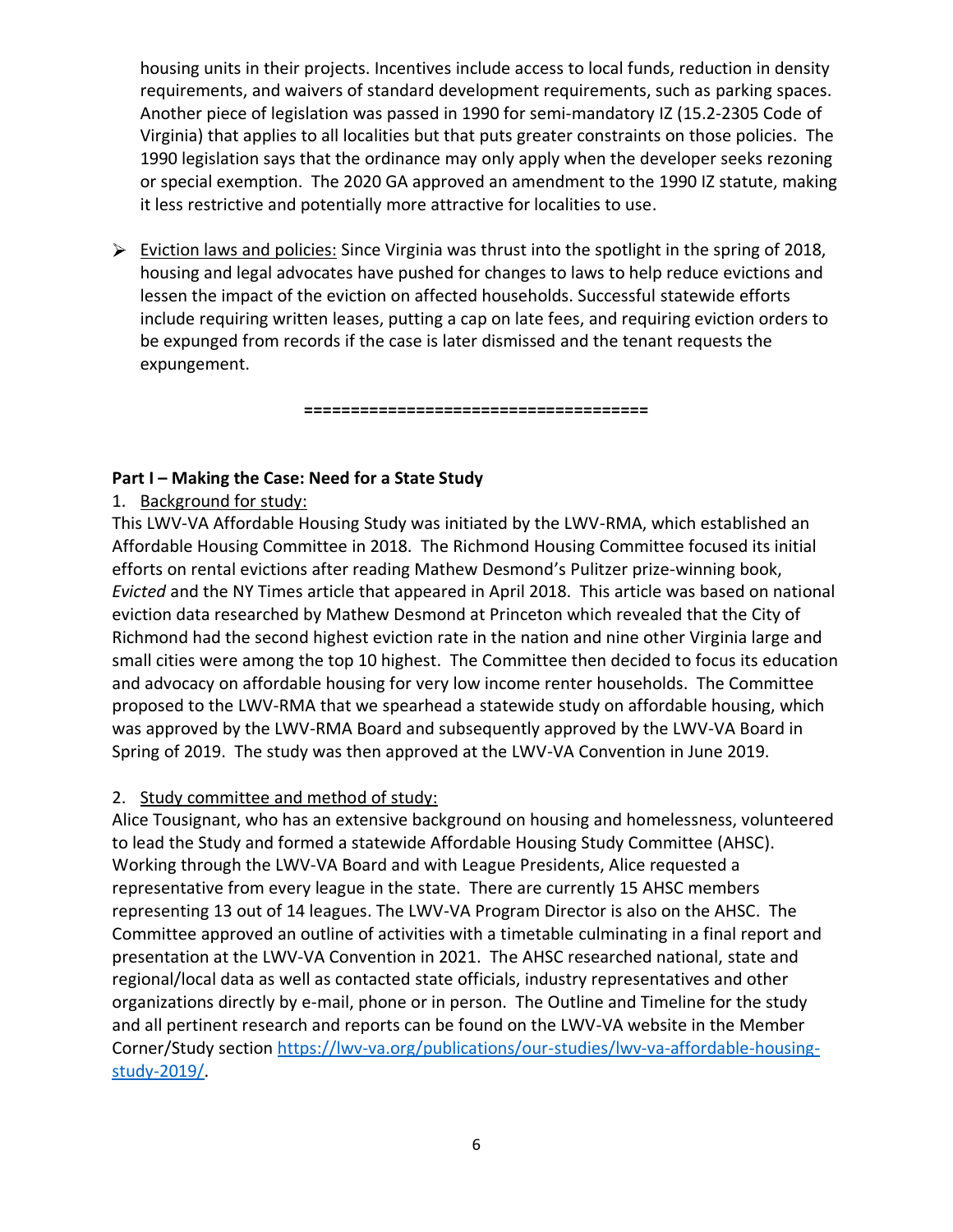#### 3. The importance of housing:

In Maslow's hierarchy of needs the first and most fundamental is physiological needs, which are the basic human needs to stay alive including food, clothing and shelter. If these aren't satisfied, the human body cannot function optimally.

<https://www.simplypsychology.org/maslow.html>Having a roof over your head is considered a necessity of life. People who are homeless and are unsheltered and living in places not meant for human habitation need housing the most. However, living in housing you can afford that is in good condition and in a safe area is also important. If you are paying more than 30% of your income on housing, you may not be able to afford necessary health care, food or transportation let alone saving money for emergencies. Housing also impacts your economic security and your ability to obtain and maintain employment. If you are living in unsafe or unhealthy housing conditions with lead or mold, your health will be impacted. If you are living in high poverty and/or high crime areas, your safety and that of your children will be in jeopardy. These unhealthy conditions will also negatively impact children's ability to learn as will frequent moves in the case of families that are evicted often.

There are numerous studies and research on the impact of no housing or poor and unaffordable housing or living in high poverty neighborhoods on overall health and children's education. For example, a 2015 study that followed Chicago public school children over a fiveyear period showed that children who experienced fewer moves demonstrated greater cognitive skills and higher math achievement in early elementary school than their counterparts who changed schools frequently [https://www.apa.org/pubs/journals/releases/dev](https://www.apa.org/pubs/journals/releases/dev-a0039795.pdf)[a0039795.pdf.](https://www.apa.org/pubs/journals/releases/dev-a0039795.pdf) This research is particularly important in Virginia as we have the distinction of having some of the highest eviction rates in the nation.

Much of this research can be found on the Housing Virginia website [www.housingvirginia.org.](http://www.housingvirginia.org/) Housing Virginia is a statewide non-profit organization that provides research, education and training and conducts studies on various aspects of affordable housing. Their 2014 Housing and Schools initiative connected the dots between affordable housing and childhood education. It contains information and sources on this topic [https://www.housingvirginia.org/research](https://www.housingvirginia.org/research-tags/schools/)[tags/schools/.](https://www.housingvirginia.org/research-tags/schools/) Their research report Connecting Housing and Health in the Williamsburg Region [https://housingvirginia.org/wp-content/uploads/2015/10/Housing-Health-Report-](https://housingvirginia.org/wp-content/uploads/2015/10/Housing-Health-Report-06.29.17.pdf)[06.29.17.pdf](https://housingvirginia.org/wp-content/uploads/2015/10/Housing-Health-Report-06.29.17.pdf) shows the impact of poor housing and neighborhood surroundings or unaffordable housing on a household's health, including life expectancy.

On a more personal note, as the former executive director of Virginia Supportive Housing (VSH), I saw the direct impact of no housing on individuals who had been homeless for many years and their physical and mental health transformation once they entered permanent supportive housing. Imagine dealing with diabetes when you have no refrigerator for your insulin or a 65 year old woman sleeping on a dirty mattress underneath a tractor trailer, not to mention scavenging for food in a dumpsters at fast food restaurants and dealing with frostbite when it's in the 20's at night. Once housing and services are provided, individuals can access health care and health is improved. In 2011, VSH conducted a study of clients in one program that looked at their emergency room visits and hospitalizations two years before they entered housing and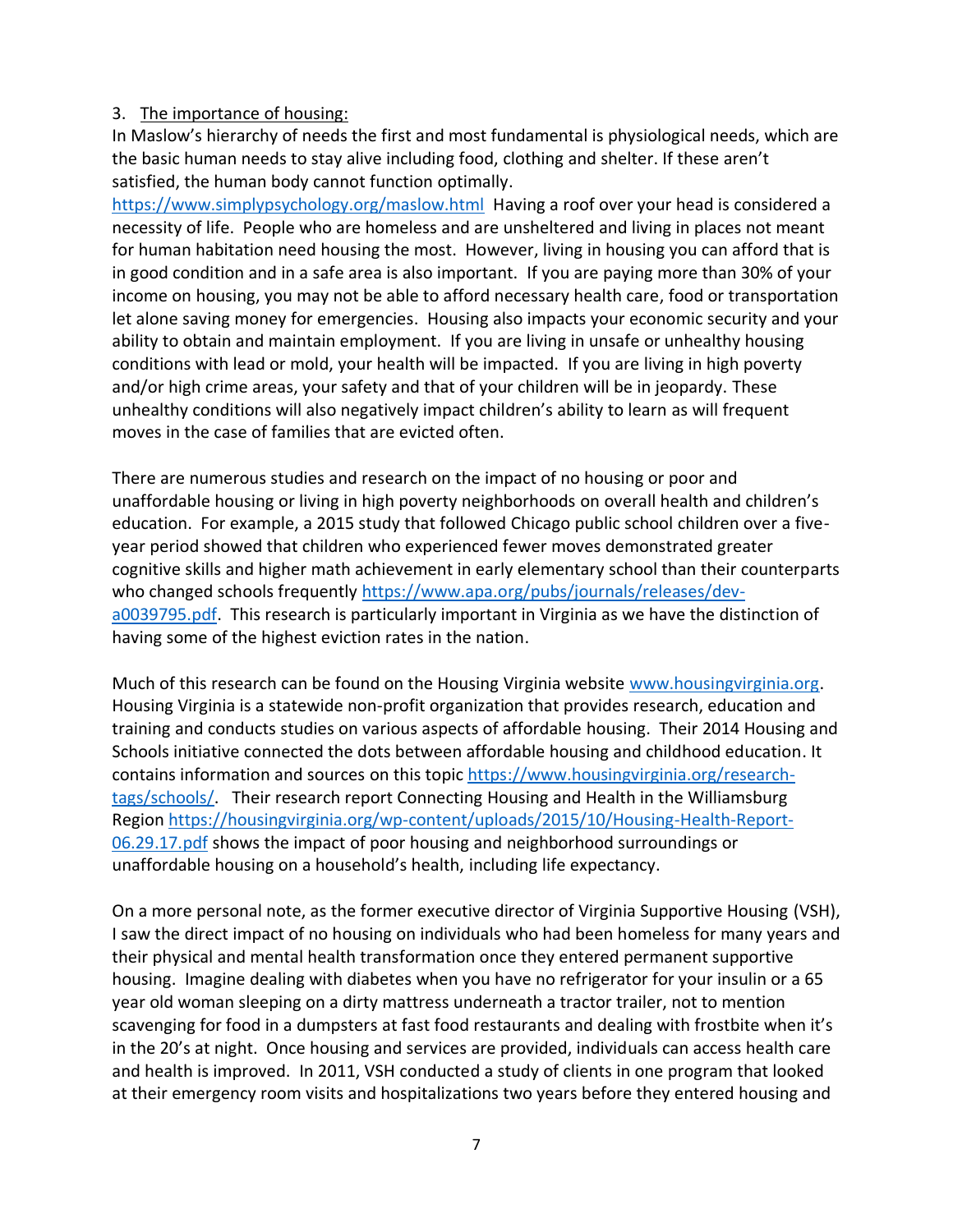two years after. There was a sharp drop in both and a marked improvement in their health outcomes after they entered permanent housing.

#### 4. LWVUS position on affordable housing:

In its publication *Impact on Issues: Guide to Public Policy Positions,* the LWV of the United States has a formal position on Fair Housing and lists housing as one of the basic human needs, but there is not a specific "Affordable Housing" position

#### [https://www.lwv.org/sites/default/files/2019-04/LWV%202018-](https://www.lwv.org/sites/default/files/2019-04/LWV%202018-20%20Impact%20on%20Issues.pdf)

[20%20Impact%20on%20Issues.pdf.](https://www.lwv.org/sites/default/files/2019-04/LWV%202018-20%20Impact%20on%20Issues.pdf) However, in the Equality of Opportunity section of their *Guide to Public Policy Positions*, there is a brief history of the LWVUS involvement in affordable housing. In addition to supporting fair housing legislation, the LWVUS also supported the 1974 Housing and Community Development Act, the 1987 Housing and Community Development Act and most recently, worked with the National Low Income Housing Coalition (NLIHC) in 2002 on the passage of the National Housing Trust Fund (NHTF), which was authorized by Congress in 2008, all of which provide federal resources for affordable housing. The LWVUS was a member of NLIHC's Women in Housing Task Force that "endorsed recommendations predicated on the conviction that every person and family should have decent, safe and affordable housing" (p. 84).

The Basic Human Needs section of the LWVUS *Guide to Public Policy Positions*, states that the federal government has "primary responsibility for financing programs designed to help meet the basic needs of individuals and families" (p. 82). Housing is listed as one of those basic human needs. The US League also says that the states' role is to supplement what the federal government is doing.

#### 5. Other state leagues' positions on affordable housing:

At least nine state leagues have policy statements on either affordable housing in general or specific issues/topics within affordable housing. Two state leagues, California and Maryland, have the most robust statements that cover many areas within affordable housing. Other state leagues focused on one specific issue related to affordable housing; for example, Delaware conducted a study on manufactured housing and Oregon one on homeless youth. A summary can be found at [https://lwv-va.org/publications/our-studies/lwv-va-affordable-housing-study-](https://lwv-va.org/publications/our-studies/lwv-va-affordable-housing-study-2019/)[2019/.](https://lwv-va.org/publications/our-studies/lwv-va-affordable-housing-study-2019/)

#### 6. Role Virginia plays in affordable housing:

**a. Funding:** Virginia has been providing state resources for affordable housing since the late 80's with the launching of a \$50 million annual Virginia Housing Partnership Fund (VHPF) designed as a revolving loan fund to support the creation and preservation of affordable housing. In addition, in the late 80's, advocacy efforts led to the creation of state funding to prevent and end homelessness and this funding has continued each year since then. While a steady flow of money for the VHPF did not materialize, thousands of affordable housing units were developed over the past 25 years and the VHPF became the precursor to the current Virginia Housing Trust Fund (VHTF) adopted in 2013 [https://lis.virginia.gov/cgi-bin/legp604.exe?131+sum+HB2005.](https://lis.virginia.gov/cgi-bin/legp604.exe?131+sum+HB2005) While there is no dedicated revenue stream for the VHTF, each year since 2013 General Funds have been appropriated for it, which in FY 2020 was \$11 million. Up to 20% of the VHTF can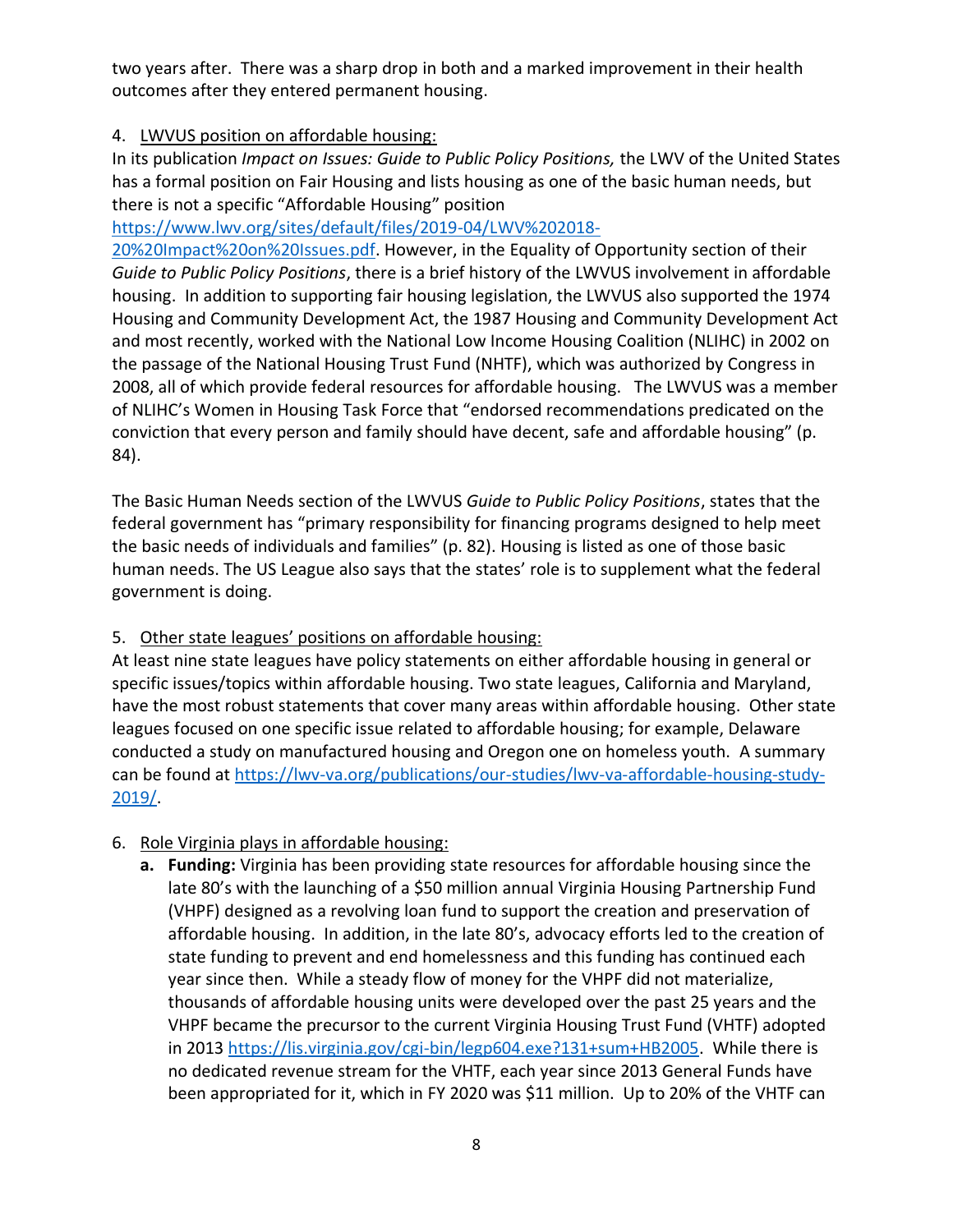be used to reduce homelessness and additional dedicated funds to reduce homelessness have also been appropriated annually.

**b. Policy:** There are numerous statutes governing housing, such as the Statewide Uniform Building Code, manufactured housing laws and the Landlord Tenant laws to name a few. Virginia is also a Dillon Rule state which means that local governments have limited authority under state law to enact legislation unless expressly granted by the state. For example, in order to pass an Affordable Housing Dwelling Unit (AHDU) ordinance at the local level incentivizing developers to build affordable housing, a city or county must first get the state's approval.

#### 7. LWV-VA position and local interest:

Many local Leagues around the State, such as Alexandria, Arlington, Falls Church, Fredericksburg, Loudoun, Lynchburg, Richmond, South Hampton Roads and Williamsburg support affordable housing and some have committees actively working on this issue locally. Fredericksburg conducted a study and completed a report on affordable housing for low income seniors which can be found in the LWV-VA Housing Study portal [https://lwv](https://lwv-va.org/publications/our-studies/lwv-va-affordable-housing-study-2019/)[va.org/publications/our-studies/lwv-va-affordable-housing-study-2019/.](https://lwv-va.org/publications/our-studies/lwv-va-affordable-housing-study-2019/)

Currently, there is no LWV-VA position on affordable housing. However, there is a housing section in the League's Behavioral Health position that was approved at the 2018 Convention and included on page 28 in the official LWV-VA 2019 positions, *Positioned for Action* [https://lwv-va.org/wp-content/uploads/2019/06/lwv-va-positions-Full-2019-Final-6-2-19.pdf.](https://lwv-va.org/wp-content/uploads/2019/06/lwv-va-positions-Full-2019-Final-6-2-19.pdf) Therefore, it seems that the LWV-VA could lobby for certain housing issues as included in the Behavioral Health position, but not all housing issues. However, as you will find in this report, affordable housing is a serious problem in all areas of the state and should be highlighted with its own formal position. A housing position could include solutions such as state funding for the Virginia Housing Trust Fund, Permanent Supportive Housing and homeless grants. Removal of some barriers and incentives to create affordable housing at the local level, such as zoning impediments, proffers and affordable housing dwelling units often require state enabling legislation. Finally, there are state laws impacting housing opportunities and access that affect all people in the Commonwealth seeking to obtain and maintain quality, affordable housing. All these are issues the LWV-VA should address.

#### 8. League member survey results:

In order to gauge LWV-VA member interest on the topic of affordable housing and identify member priority issues related to housing, the Affordable Housing Study Committee (AHSC) undertook a survey of members in January 2020. There were 77 completed surveys, with a little over 21% being from rural areas, almost 23% from urban areas and the majority, 56%, from suburban areas. Almost 91% of respondents were homeowners and the remainder, renters. Respondents indicated that on a scale of 1 to 10, they viewed the extent of affordable housing problem as a "7". The most serious housing challenge they checked was "not enough housing for low income individuals" with "very low income individuals having the most difficult time finding and keeping housing." The complete survey results can be found in the WV-VA housing study portal [https://lwv-va.org/publications/our-studies/lwv-va-affordable-housing-study-](https://lwv-va.org/publications/our-studies/lwv-va-affordable-housing-study-2019/)[2019/.](https://lwv-va.org/publications/our-studies/lwv-va-affordable-housing-study-2019/)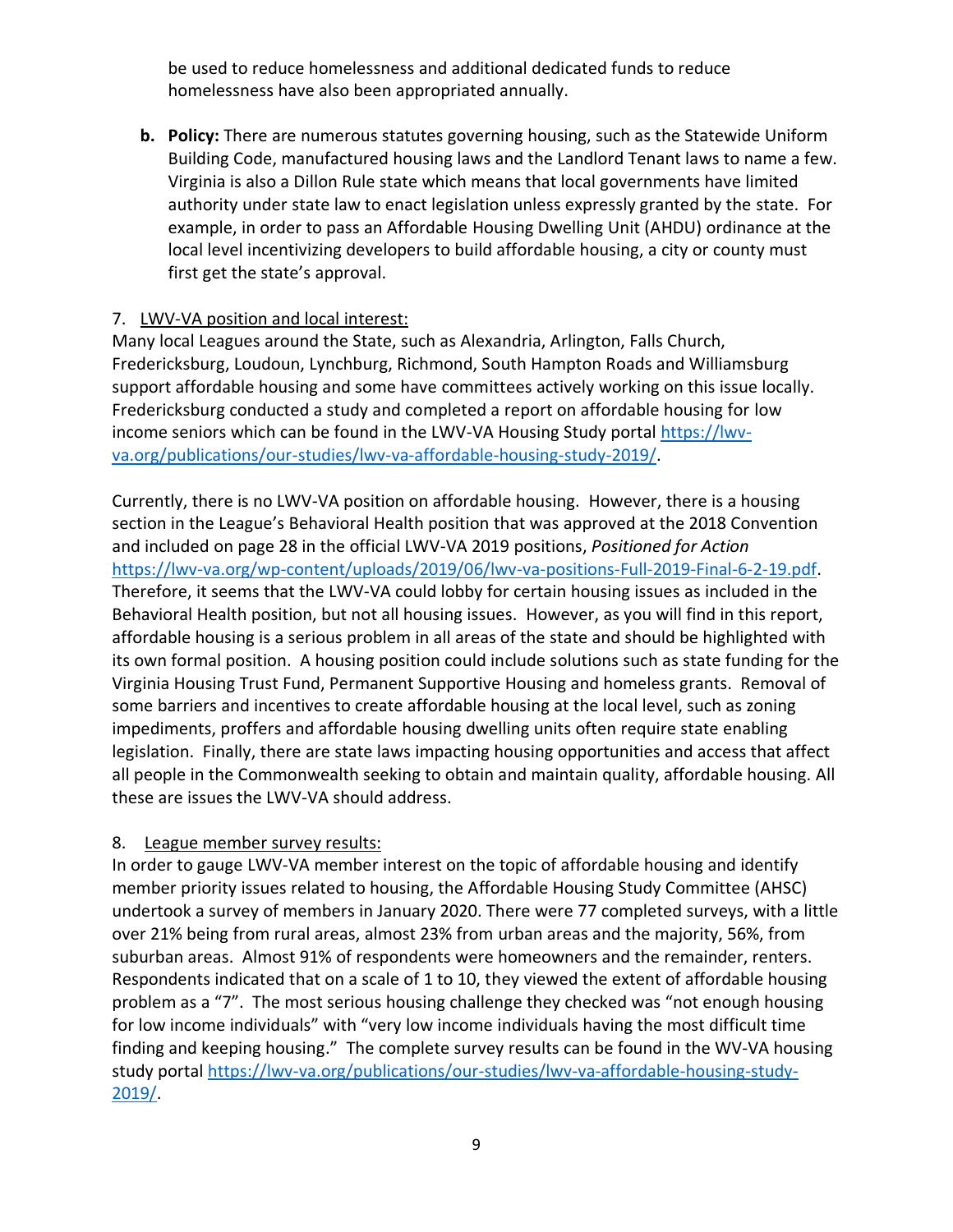**Therefore, with adequate local League support and the need for state government help and intervention, it is appropriate and indeed imperative for the LWV-VA to have an official position on affordable housing.**

#### **Part II** - Affordable housing need in Virginia

For reference purposes, the following map delineates the regions that are used in this report <https://demographics.coopercenter.org/virginia-regions>.



#### **1.** Definition of affordable housing and income**:**

Housing is considered affordable if you spend no more than 30% of your income for housing expenses, including heat and utilities. The U.S. Department of Housing and Urban Development (HUD) publishes annual income limits

[https://www.huduser.gov/portal/datasets/il/il2019/2019summary.odn?inputname=STTLT\\*519](https://www.huduser.gov/portal/datasets/il/il2019/2019summary.odn?inputname=STTLT*5199999999%2BVirginia&selection_type=county&stname=Virginia&statefp=51.0&year=2019) [9999999%2BVirginia&selection\\_type=county&stname=Virginia&statefp=51.0&year=2019.](https://www.huduser.gov/portal/datasets/il/il2019/2019summary.odn?inputname=STTLT*5199999999%2BVirginia&selection_type=county&stname=Virginia&statefp=51.0&year=2019) The 2019 Median Income in Virginia for a household of four was \$88,500: \$62,000 for a household of one and \$70,800 for a household of two. These incomes are referred to as Area Median Incomes (AMI). Any household whose income is below the median is considered to need affordable housing. Obviously, the lower the income, the greater the need. (For the purposes of this report, "household" is any person or persons, regardless of familial status, living in a housing unit.)

The income limits for households at 80% of AMI (considered **low income**) in Virginia are defined as \$49,550 for one person, \$56,650 for two persons and \$70,900 for four persons. People who wait on you at restaurants and care for seniors and people with disabilities earn about \$9.50 per hour, while those who clean stores and offices pull in \$11.50, and those who assist teachers make \$12.50 an hour. All of these workers have incomes which are at 50% of AMI and below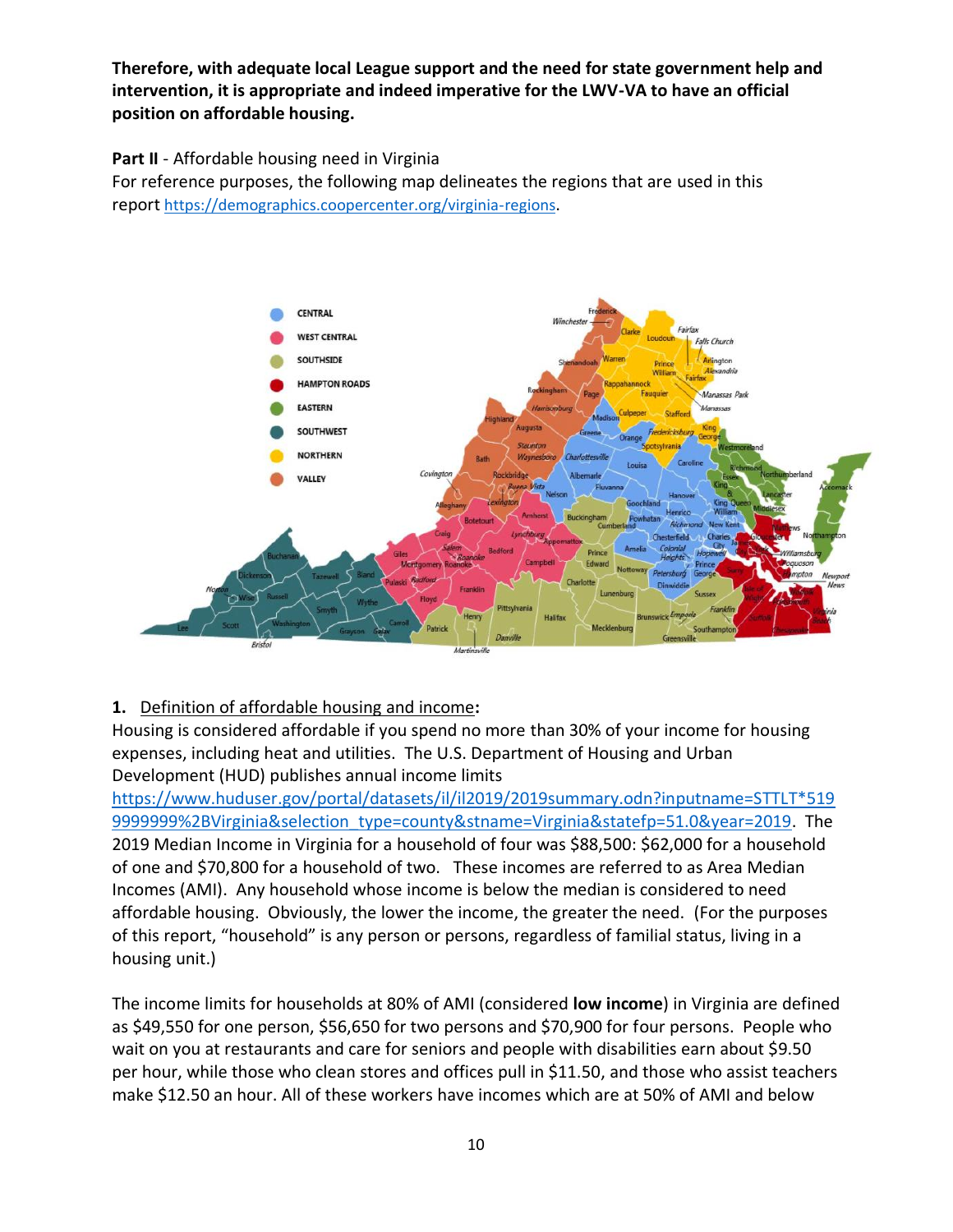and are considered **very low income** using the statewide income limits for Virginia for a one person household-- \$31,000.

Households at 30% of AMI and below are considered **extremely low income** (\$18,000 for one person, \$21,250 for two persons and \$26,550 for four persons). These would be persons who make just the minimum wage or who are on low fixed incomes.

Incomes vary substantially across the Commonwealth. See chart below for examples across the state.

|            | . . 2019 Anda Middian Moonig (Amil) for Sciede Virginia Andas as Established by Hob |        |        |        |        |        |
|------------|-------------------------------------------------------------------------------------|--------|--------|--------|--------|--------|
|            | Household Size:                                                                     | 1      | 2      | 3      | 4      | 5      |
|            | NOVA*                                                                               | 54,350 | 62,100 | 69,850 | 77,600 | 83,850 |
|            | <b>Richmond City</b>                                                                | 48,400 | 55,300 | 62,200 | 69,100 | 74,650 |
| 80%        | <b>Norfolk City</b>                                                                 | 44,450 | 50,800 | 57,150 | 63,450 | 68,550 |
| AMI        | Roanoke City                                                                        | 40,950 | 46,800 | 52,650 | 58,500 | 63,200 |
|            | Lee County                                                                          | 32,150 | 36,750 | 41,350 | 45,900 | 49,600 |
|            | <b>NOVA</b>                                                                         | 42,500 | 48,550 | 54,600 | 60,650 | 35,550 |
| 50%<br>AMI | <b>Richmond City</b>                                                                | 30,250 | 34,600 | 38,900 | 43,200 | 46,700 |
|            | Norfolk City                                                                        | 27,800 | 31,750 | 35,700 | 39,650 | 42,850 |
|            | Roanoke City                                                                        | 25,600 | 29,250 | 32,900 | 36,550 | 39,500 |
|            | Lee County                                                                          | 20,100 | 23,000 | 25,850 | 28,700 | 31,000 |
|            | <b>NOVA</b>                                                                         | 25,500 | 29,150 | 32,800 | 36,400 | 39,350 |
|            | Richmond city                                                                       | 18,150 | 20,750 | 23,350 | 25,900 | 30,170 |
| 30%        | Norfolk City                                                                        | 16,700 | 19,050 | 21,450 | 25,750 | 30,170 |
| AMI        | Roanoke city                                                                        | 15,400 | 17,600 | 21,330 | 25,750 | 30,170 |
|            | Lee County                                                                          | 12,490 | 16,910 | 21,330 | 25,750 | 30,170 |

FY 2019 Area Median Income (AMI) for Select Virginia Areas as Established by HUD

• Northern Virginia (NOVA)

As you can see, for incomes at 80% and 50% AMI, there is more than a \$20,000 difference in Income in Arlington versus Lee County, while at 30% of AMI, the difference is about \$13,000.

#### **2.** Fair Market Rents and cost burden**:**

Since HUD must provide the standard rent amounts that are used in the federally-funded Housing Choice Voucher (HCV) program (commonly referred to as Section 8), they are required to calculate and set the Fair Market Rents (FMR) annually for each metropolitan and nonmetropolitan area in the US [https://www.huduser.gov/portal/datasets/fmr.html.](https://www.huduser.gov/portal/datasets/fmr.html) HUD provides these FMR's for statistical areas as well as for each county and city in Virginia. A complete listing of FMR's for 2020 can be found at:

[https://www.huduser.gov/portal/datasets/fmr/fmrs/FY2020\\_code/2020state\\_summary.odn.](https://www.huduser.gov/portal/datasets/fmr/fmrs/FY2020_code/2020state_summary.odn) As with income limits, FMR's differ substantially depending on where you live in Virginia as depicted in the following chart. The rents in Northern Virginia are twice the rents in many rural areas of the State.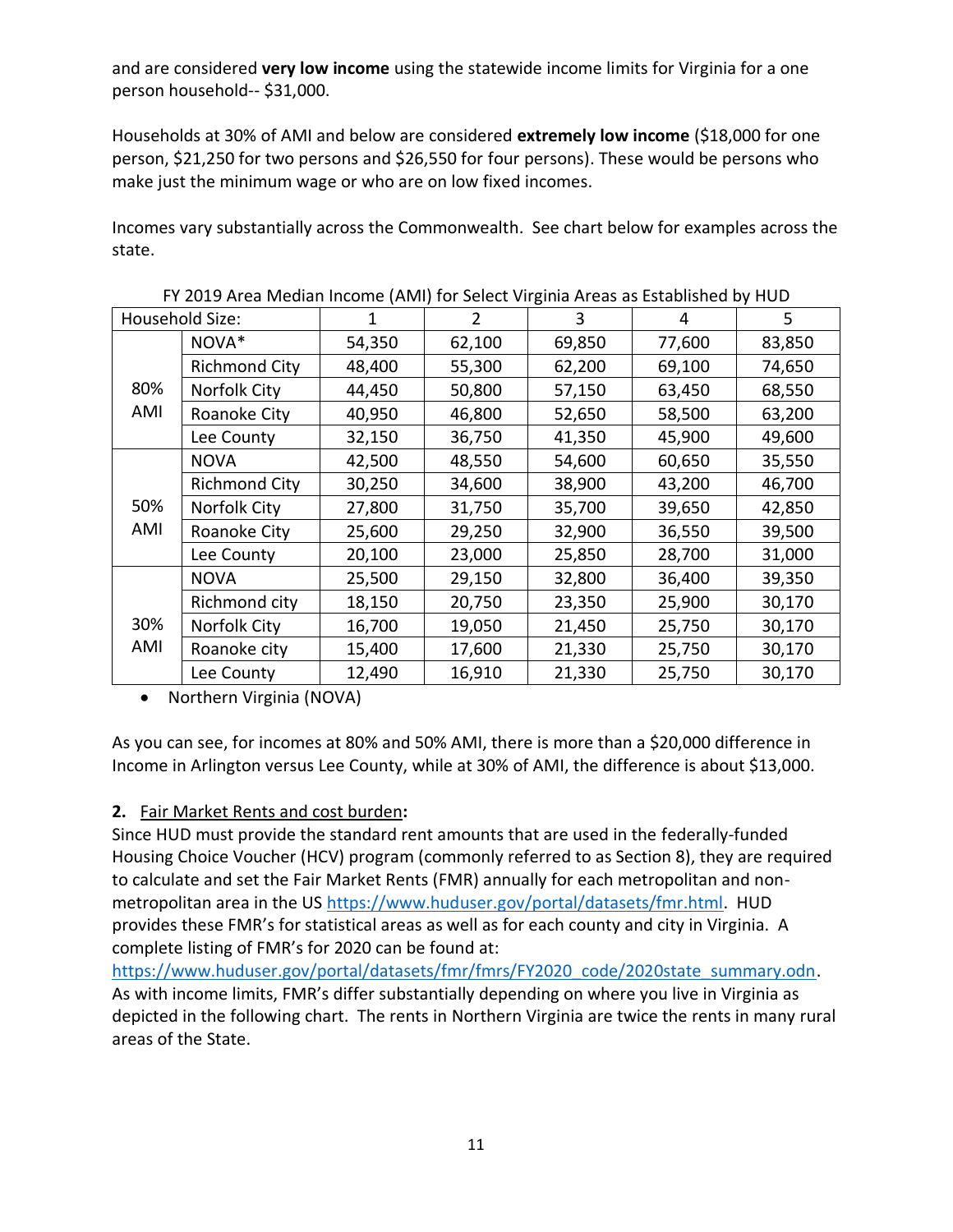

Fair Market Rent for a One-Bedroom Apartment

If you pay more than 30% of your income on housing, you are considered "cost-burdened". The lower your income, the higher the cost burden, making it difficult for persons earning low wages or those on fixed incomes to pay for basic necessities such as food, medicine and transportation. If you pay more than 50% of your income for housing, you are considered "severely cost- burdened".

#### **3.** The greatest need for affordable housing in Virginia**:**

Every year, the National Low Income Housing Coalition (NLIHC) releases their Out of Reach (OOR) report,<https://reports.nlihc.org/oor/virginia> which documents the gap between renters' wages and the cost of rental housing across the US.

In Virginia, 34% of the 3,106,636 households, or 1,050,563, are renters. As depicted in the following chart, while only 1% of renter households in Virginia whose income is between 81% and 100% of Area Median Income (AMI) are severely cost-burdened, 70% of extremely low income (ELI) renter households are severely cost-burdened. In Virginia, there are over 246,882 ELI renter households and almost 173,000 of them are severely cost-burdened.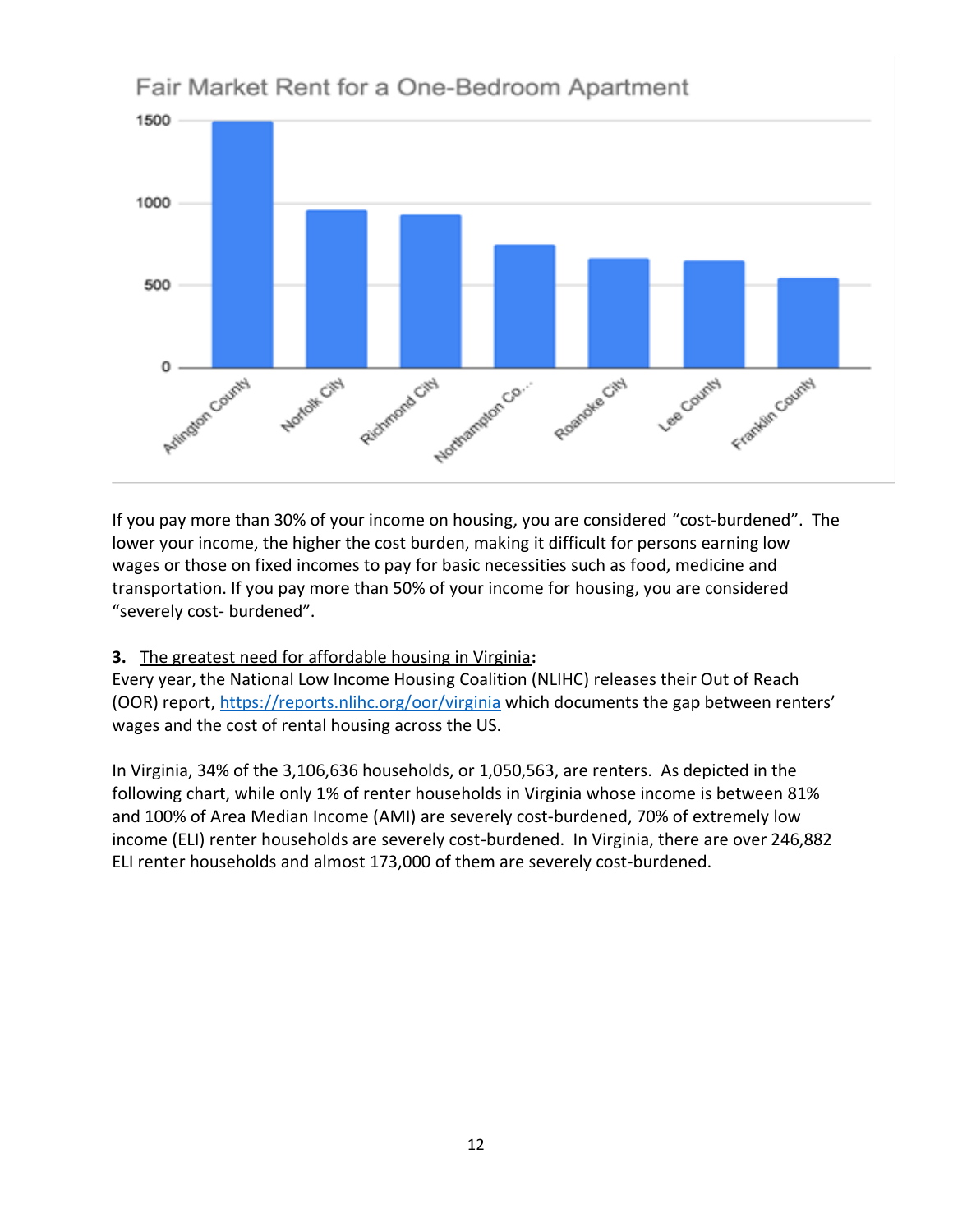## Percentage of Renter Households in Virginia with Cost Burden by Income



Housing cost burden varies somewhat around the state as depicted in the chart below. For rural areas like Roanoke City and Washington County, extremely low income renters with severe cost burden are slightly lower than the state for Roanoke and 14% lower than the state average for Washington County, while renter households between 31% to 50% AMI with severe cost burden are about one third lower than the state average. (See Part II Section 8. for more information on rural housing.) Forty-one percent of Hampton Roads renter households with incomes between 31 and 51% of AMI are severely cost-burdened, whereas Northern Virginia extremely low income renter households have the highest rate of severe cost burden at 76%. In the more urban areas, for the most part, if you are an extremely low income renter household, you are most likely to be paying more than 50% of your income for rent, and if your income is between 31% and 50% of AMI, you're very likely to pay more than 30% of your income for rent.

|                      |         | <30% AMI Renter Households |        | 31% to 50% AMI Renter Households |
|----------------------|---------|----------------------------|--------|----------------------------------|
|                      | w/ cost | w/severe cost              | w/cost | w/severe cost                    |
|                      | burden  | burden                     | burden | burden                           |
| Virginia             | 87%     | 70%                        | 81%    | 33%                              |
| <b>Richmond City</b> | 84%     | 74&                        | 80%    | 30%                              |
| Hampton Roads        | 85%     | 71%                        | 82%    | 41%                              |
| Northern VA          | 88%     | 76%                        | 81%    | 27%                              |
| Roanoke City         | 87%     | 66%                        | 76%    | 22%                              |
| Washington Co.       | 77%     | 56%                        | 69%    | 19%                              |

In order to afford a modest one-bedroom apartment in Virginia, members of a household would need to work 109 hours per week at the state's minimum wage of \$7.25. In order to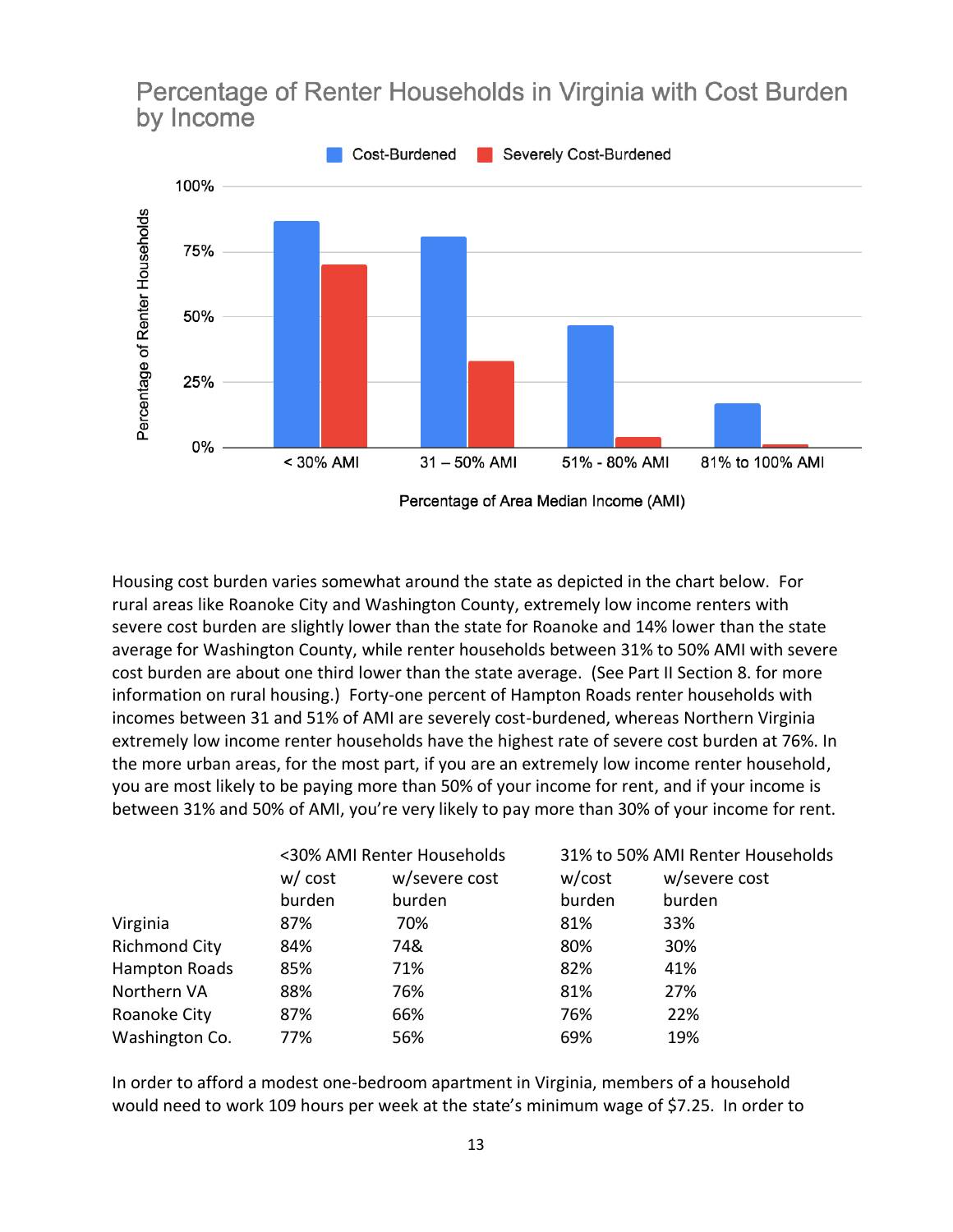afford this rent, a household must earn \$19.70 an hour or \$40,981 a year. None of the workers previously mentioned could afford the average one-bedroom apartment in Virginia.

Extremely low income people have the most difficult time finding available and affordable housing in Virginia. NLIHC also publishes a GAP report showing the shortage of affordable homes in the US, which can be found at [https://reports.nlihc.org/sites/default/files/gap/Gap-](https://reports.nlihc.org/sites/default/files/gap/Gap-Report_2020.pdf)[Report\\_2020.pdf.](https://reports.nlihc.org/sites/default/files/gap/Gap-Report_2020.pdf) This report shows that there is a chronic and severe shortage of affordable homes for the lowest income renters. There are only 36 available and affordable rental units for every 100 extremely low income households in Virginia: that means there is a deficit of 157,087 affordable and available rental units for the 246,882 ELI renter households in Virginia [https://nlihc.org/housing-needs-by-state/virginia.](https://nlihc.org/housing-needs-by-state/virginia) The number of affordable rental units has continued to decrease over time. According to the Harvard Joint Center on Housing Studies, the number of rental units with contract rents under \$600 per month in Virginia decreased by 36% from 2012 to 2017 [https://www.jchs.harvard.edu/americas-rental-housing-2020.](https://www.jchs.harvard.edu/americas-rental-housing-2020)

There are several reasons for this severe shortage of rental housing for very low income households. Incomes have not kept pace with housing costs especially in high cost areas and there are insufficient federal rental subsidies to help even the poorest renters. Also, higher income renters are renting housing that could be affordable for lower income households; that is, the higher income renters are paying less than 30% of their monthly income for rent. According to the GAP report, nationally, "Of the 7.5 million affordable and available rental homes for extremely low income households, 3.5 million are occupied by higher income households, making them unavailable to extremely low income households." Finally, it is not economically feasible for the private market to develop or maintain existing affordable housing for very low income households as the rents do not cover development or operating costs.

There are wide variations in the shortage of available and affordable rental units around Virginia. As depicted below, in the City of Richmond, there are only 31 affordable and available units for every 100 ELI renter households or a deficit of 25,196 affordable and available rental units for the 36,259 ELI households. In Hampton Roads, it's 36 for every 100 or a deficit of 37,090 affordable and available rental units for 58,172 ELI renter households. Finally, the Washington Metropolitan Area that includes Arlington County and the City of Alexandria has the biggest gap at 28 for every 100 or a deficit of 125,0923 affordable and available rental units for 186,500 ELI renter households [https://reports.nlihc.org/sites/default/files/gap/Gap-](https://reports.nlihc.org/sites/default/files/gap/Gap-Report_2020.pdf)[Report\\_2020.pdf.](https://reports.nlihc.org/sites/default/files/gap/Gap-Report_2020.pdf)

These areas also had gaps for all renter households at or below 50% of AMI although the gaps were not as high. For Richmond City, there were 60 affordable and available rental units for every 100 households at or below 50% of AMI. For Hampton Roads, the number was 56 and Northern Virginia was 49, thus demonstrating that Northern Virginia has the highest gaps than all other areas.

While data was not available in the previously cited National Low Income Housing Coalition (NLIHC) GAP report for smaller cities in rural areas, the staff at HD Advisors, an affordable housing consulting agency, completed some analysis for a couple of areas using the same data sets as the NLIHC used in their GAP report. The gaps for these areas was much less than in large urban areas. For example, in both Roanoke City and Lynchburg City, for every 100 ELI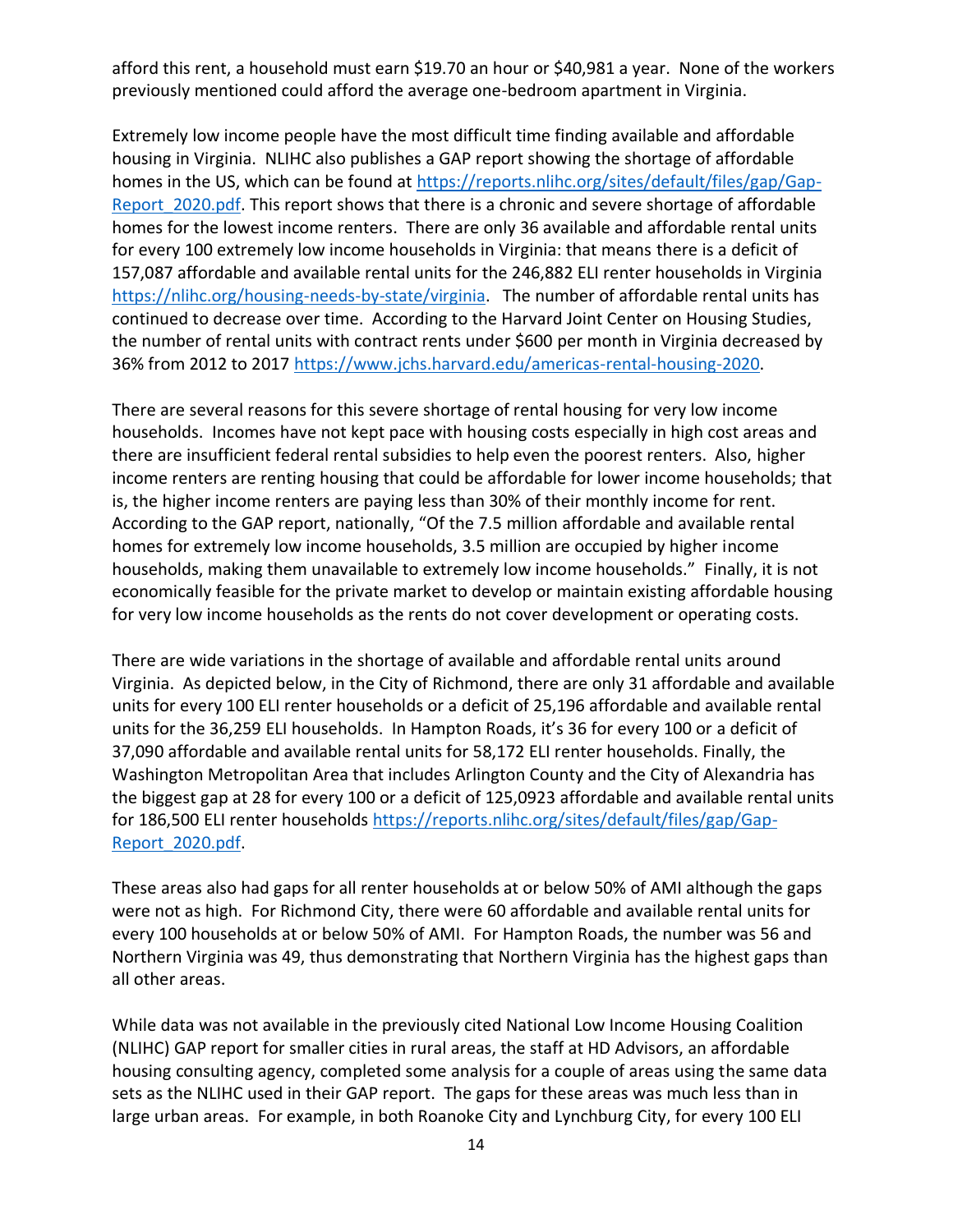renter households, there were 49 rental units available. There were no gaps for renter households between 31% and 50% of AMI.



# Shortage of Affordable and Available Units for ELI Households

#### 4. Homelessness 101 and data for Virginia:

The problem of homelessness and the current affordable housing crisis is in large part a result of drastic reductions in the HUD budget in the 80's during the Reagan Presidency. In 1981, the HUD budget authorization was over \$32 billion. By 1989, the HUD budget authority had been reduced 78% to less than \$7 billion largely due to the elimination of the Section 8 new construction and rehab programs

[https://www.cato.org/sites/cato.org/files/pubs/pdf/pa127.pdf.](https://www.cato.org/sites/cato.org/files/pubs/pdf/pa127.pdf) As homelessness was increasing and becoming more visible in the country in the 80's, new non-profit organizations and faith-based groups in many cities opened emergency shelters to provide short-term shelter for people experiencing homelessness. During that same time, advocacy in Virginia resulted in the state appropriating funds for emergency shelter and for a Homeless Intervention Program. (See Part III for additional information on state resources for homelessness.)

While the HUD budget authority was drastically cut in the 80's, ironically, HUD became the leader in efforts to end homelessness beginning in 1987 with the passage of the McKinney-Vento Homeless Assistance Act, which was reauthorized as the Homeless Emergency Assistance and Rapid Transition to Housing (HEARTH) Act in 2009

[https://www.hudexchange.info/homelessness-assistance/hearth-act/.](https://www.hudexchange.info/homelessness-assistance/hearth-act/) These two Acts not only provided funding to prevent and end homelessness, but also required systems to be in place in each community/region to ensure that funding was being used effectively and efficiently with the goal of homelessness being rare, brief and non-reoccurring. The mainstay of the required systems were the establishments of what HUD called Continuum of Care (CoC) in each "community", which could mean one jurisdiction or several in a region. According to HUD "The Continuum of Care (CoC) Program is designed to promote communitywide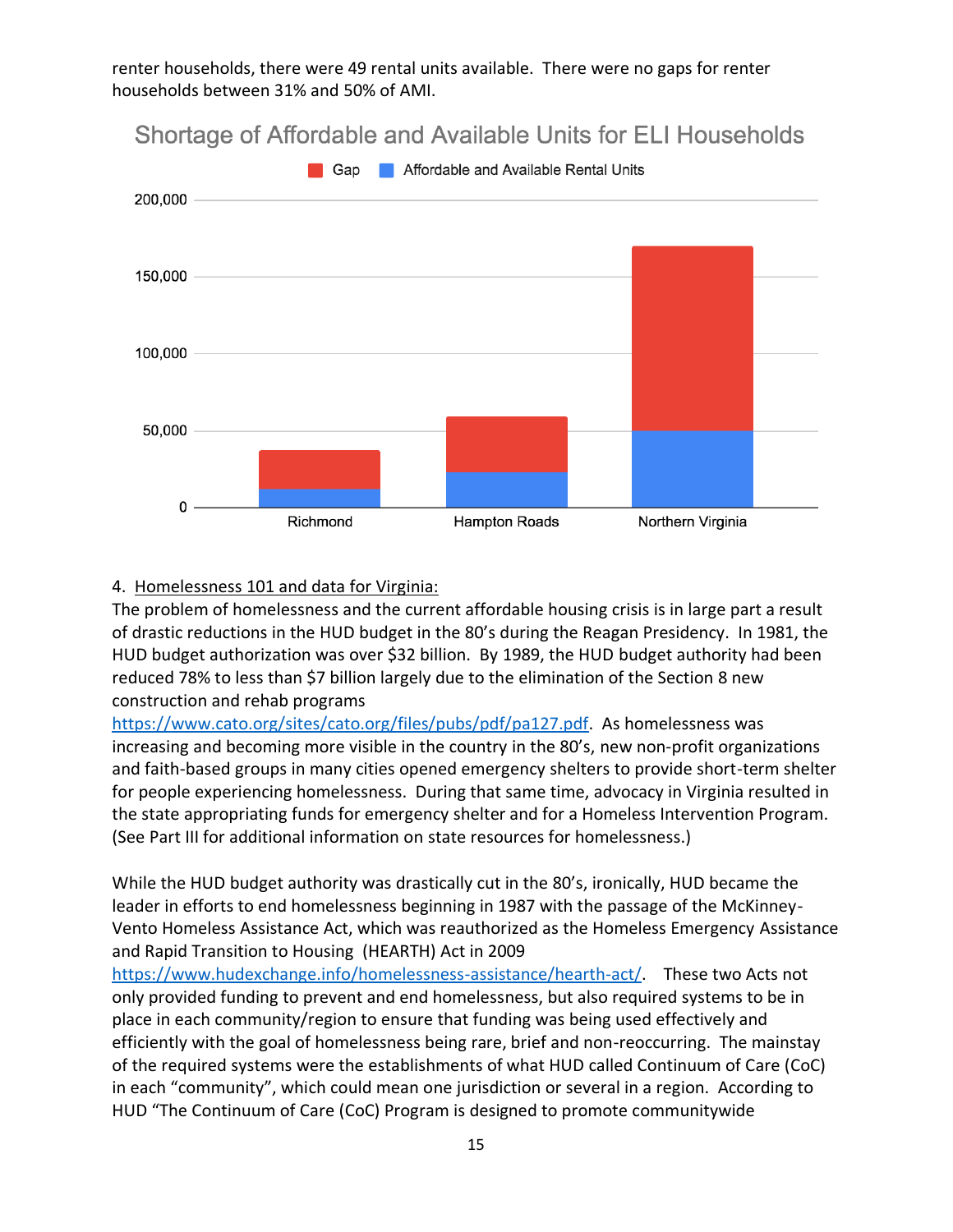commitment to the goal of ending homelessness; provide funding for efforts by nonprofit providers, and State and local governments to quickly rehouse homeless individuals and families…" [https://www.hudexchange.info/programs/coc/.](https://www.hudexchange.info/programs/coc/) The ideal CoC was a community that had coordinated resources and services to help households facing a housing crisis that included a continuum from prevention services to permanent housing.

Over time, CoC requirements have evolved and become much more sophisticated. The CoC Program includes Homeless Management Information Systems (HMIS), specific administrative rules and regulations, and evaluation criteria for each program reflecting evidence-based practice and research. Housing is seen as the solution to homelessness. With the advent of the "Housing First" model, emphasis is placed on getting people into permanent housing as quickly as possible, which means rapidly re-housing people who are homeless, reducing their time in short term emergency shelter and virtually eliminating transitional housing. The National Alliance to End Homelessness (NAEH) is the primary resource for additional information, research and statistics on homelessness [https://endhomelessness.org/.](https://endhomelessness.org/)

There are 16 CoC's in Virginia, including the Balance of State CoC. The Balance of State COC concept means that in smaller more rural areas, the State acts as the CoC and requests money from HUD on behalf of these areas. Each of the remaining 15 CoC's determines their own needs and requests funding directly from HUD.

**Homeless Data for Virginia:** In order to receive homeless grants from HUD, each CoC is required to undertake an annual count (Point in Time or PIT) of persons who are homeless who are either sheltered or unsheltered. HUD has a very specific definition of homelessness which does not include those living in hotels/motels if they are paying for it themselves and those doubled up. These annual counts must be provided to the state and to HUD. The Department of Housing and Community Development (DHCD) publishes an annual report on homelessness, including these counts, as required by the state to the General Assembly. In their latest report, "Virginia's Homeless Programs 2018-2019 Program Year," which can be found in LWV-VA Housing Study portal, DHCD states that Virginia's rate of homelessness per 100,000 people is 70, which is the fourth lowest in the nation. The national average is 156.

The report states,

Since 2010, there has been a 36.3 percent decrease in the number of homeless persons, a 45 percent decrease in households with children, and a 46 percent decrease in chronic homeless identified during the point-in-time count. In addition, since 2011, there has been a 52 percent decrease in veteran homelessness with a 48 percent decrease in unsheltered veterans.

In addition to the reduction in the point-in-time count, the number of persons in Virginia who became homeless for the first time decreased by 412 since 2017.

The preliminary numbers from the 2019 PIT count show that there were 5,780 individuals representing 4,209 households experiencing homelessness. A majority of those were in shelters or transitional housing while 15% of them were unsheltered. Most households who experienced homelessness were single adults. Fifteen percent were households with children.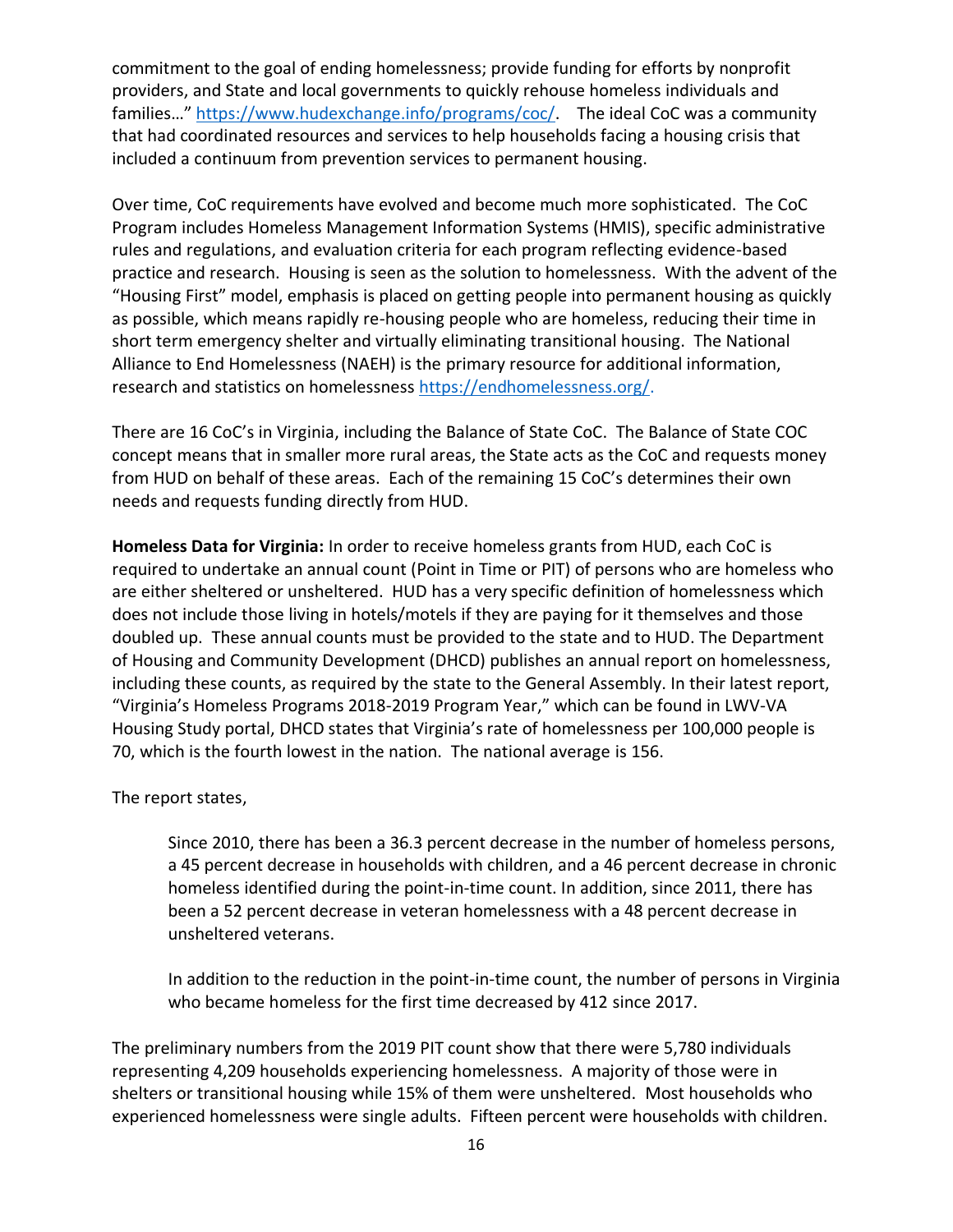The report goes on to say that in the 2019 PIT count, 15% of individuals (881) were chronically homeless. This is based on the HUD definition of chronic homelessness published in December 2015:

A homeless individual with a disabling condition or family where the head of household has a disabling condition and who has either been continuously homeless for a year or more, or has had at least four episodes of homelessness that equal a year's time in the past three years.

While there has been a decrease in homelessness in Virginia over the past decade, largely due to the resources poured into it, there is a need to stay vigilant as nationally, homelessness has begun to increase slightly, according to the National Alliance to End Homelessness (NAEH) [https://endhomelessness.org/new-homelessness-numbers-reflect-uneven-progress-increased](https://endhomelessness.org/new-homelessness-numbers-reflect-uneven-progress-increased-urgency/)[urgency/,](https://endhomelessness.org/new-homelessness-numbers-reflect-uneven-progress-increased-urgency/) and locally in the Richmond Region in 2020, the number of unsheltered individuals increased for the first time in many years.

#### 5.Permanent Supportive Housing:

Permanent supportive housing (PSH) is an evidenced based housing model that combines affordable housing, usually with subsides, with wrap-around services for people who need supportive services in order to maintain their housing. Individuals who need PSH usually have a serious disability such as mental illness, substance use disorders, serious physical health issues or developmental disabilities. PSH is especially successful with individuals who are chronically homeless but is also effective for disabled individuals housed with aging family members or those coming out of institutions who need to move to private housing. There are multiple studies and research on the effectiveness of PSH showing that it has a very high success rate in keeping people stably housed, while reducing community costs for hospitalizations and incarcerations [https://www.ncbi.nlm.nih.gov/books/NBK519591/.](https://www.ncbi.nlm.nih.gov/books/NBK519591/) Virginia Supportive Housing (VSH) is the largest provider of PSH in the state. Their success rate with PSH for chronically homeless adults is over 95% [http://www.virginiasupportivehousing.org/about/.](http://www.virginiasupportivehousing.org/about/) All of the people VSH serves are below 30% of AMI.

In terms of need for PSH in Virginia, the Virginia Coalition to End Homelessness (VCEH) published a report on "The State of Permanent Supportive Housing in Virginia 2015," which can be found on the LWV-VA housing study portal [https://lwv-va.org/publications/our-studies/lwv](https://lwv-va.org/publications/our-studies/lwv-va-affordable-housing-study-2019/)[va-affordable-housing-study-2019/.](https://lwv-va.org/publications/our-studies/lwv-va-affordable-housing-study-2019/) (NOTE: In 2017, VCEH merged with the Virginia Housing Coalition to form the Virginia Housing Alliance.) That report estimated that there was a need for 2,500 PSH units for individuals and families experiencing homelessness in Virginia. In a fact sheet provided by the Department of Behavioral Health and Developmental Services (DBHDS) and found on the LWV-VA website, they estimate that, currently, an additional 5,000 PSH units are needed for the population they serve [https://lwv-va.org/publications/our-studies/lwv-va](https://lwv-va.org/publications/our-studies/lwv-va-affordable-housing-study-2019/)[affordable-housing-study-2019/.](https://lwv-va.org/publications/our-studies/lwv-va-affordable-housing-study-2019/) (Refer to Part III for more information about PSH for DBHDS clients.)

More information and research on PSH can be found in the Housing Study Portal – Additional Homelessness Research on the LWV-VA website [https://lwv-va.org/publications/our](https://lwv-va.org/publications/our-studies/lwv-va-affordable-housing-study-2019/)[studies/lwv-va-affordable-housing-study-2019/.](https://lwv-va.org/publications/our-studies/lwv-va-affordable-housing-study-2019/)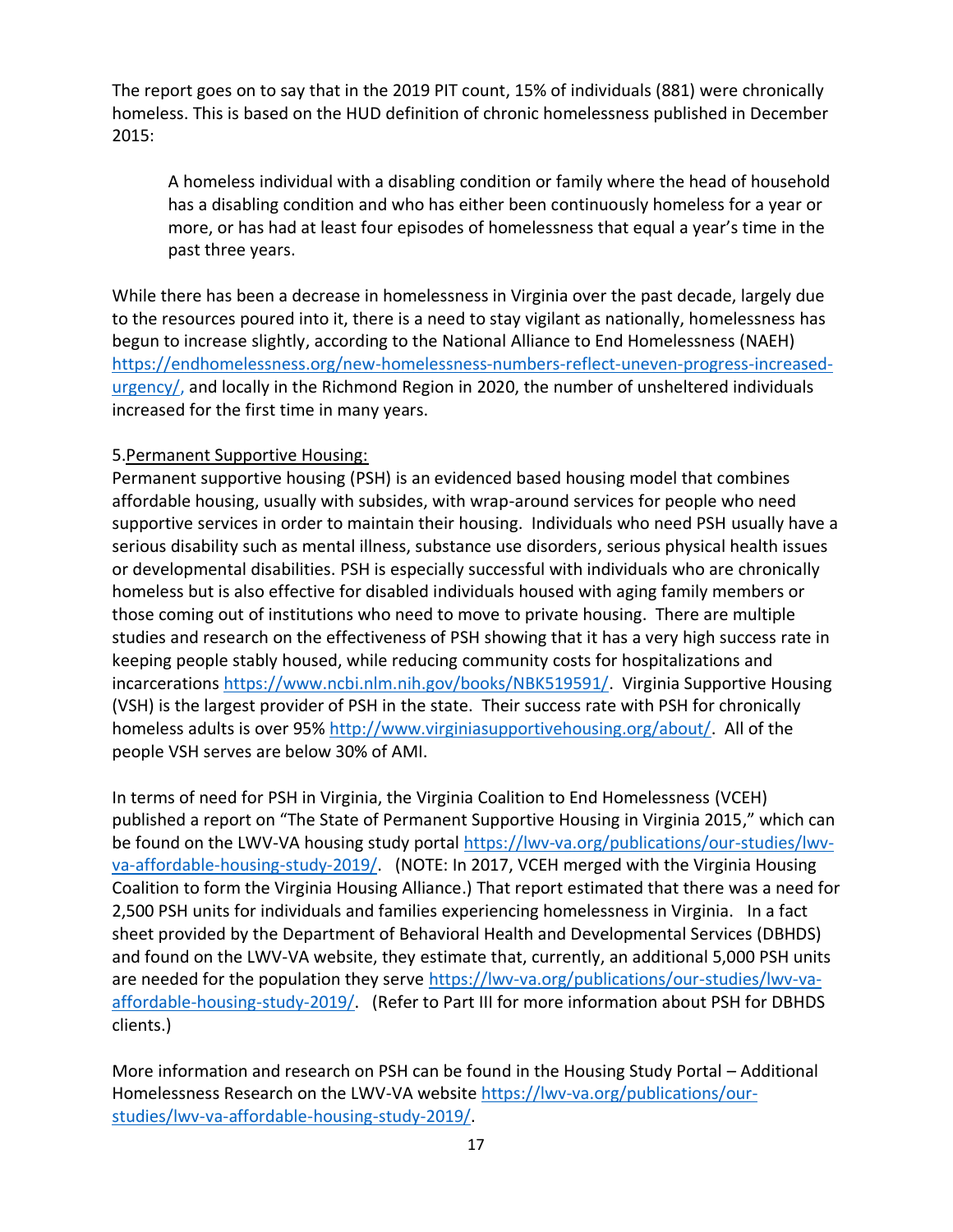#### 6. Evictions in Virginia:

New information has brought to national attention Virginia's high eviction rate. In 2016, Mathew Desmond, PhD, published the Pulitzer prize-winning book *Evicted: Poverty and Politics in the American City.* In 2017, Desmond started the first-ever nationwide eviction lab at Princeton University which collected and analyzed tens of millions of datasets on evictions from across America [https://evictionlab.org/about/.](https://evictionlab.org/about/) In 2018, the first data from the eviction lab was published revealing that the City of Richmond was the second highest evictor city in the nation [https://evictionlab.org/rankings/#/evictions?r=United%20States&a=0&d=evictionRate&lang=e](https://evictionlab.org/rankings/#/evictions?r=United%20States&a=0&d=evictionRate&lang=en) [n.](https://evictionlab.org/rankings/#/evictions?r=United%20States&a=0&d=evictionRate&lang=en) (Eviction rates are calculated by dividing each year's eviction judgments in court by the total number of renter-occupied households and multiplying that number by 100 so that the rate is represented by a percentage.) Indeed, Virginia has five of the top 10 highest eviction rates among large U.S. cities and three of the top 10 highest eviction rates among mid-size U.S. cities. They are all concentrated in central Virginia, the tri-cities (cities of Petersburg, Hopewell and Colonial Heights) and Hampton Roads. In Richmond City alone, in 2016, an average of 17.34 evictions occurred every day: annually, 30% of Richmond City renters receive an eviction notice. The average eviction rate in the nation is 2.34%. In Virginia, it is 5.12%. In the City of Richmond, it is 11.4%. In the City of Petersburg, it is 17.5%.

Evictions in different parts of the state vary drastically, especially in Northern Virginia, where the eviction rate in many counties and cities is well below the state average and some below the national average: Arlington, .86%; Loudoun, 1.6%; Fairfax County, 1.86%; Alexandria, 3.8%; and Prince William, 4.04%. Some of the disparity is explained by the difference in the poverty rate between Northern Virginia and the highest evictor cities. Petersburg's poverty rate is 29%, followed closely by Richmond City at 25%, Hopewell at 21%, Portsmouth at 18%, Newport News at 16%, and Hampton at 15%. Chesapeake is the outlier at 10%. While Loudoun's poverty rate is 4% and Arlington's and Fairfax's are 6%, Prince Williams is 7% and Alexandria is 10.5%. Poverty is one reason, but not the only one. Past racial practices may also play a factor as described below. Also, the absence or presence of resources such as rental assistance or prevention funds may also be a factor in the disparity.

In April 2018, the *New York Times* published an article which highlighted the eviction crisis in Richmond City [https://www.nytimes.com/interactive/2018/04/07/upshot/millions-of-eviction](https://www.nytimes.com/interactive/2018/04/07/upshot/millions-of-eviction-records-a-sweeping-new-look-at-housing-in-america.html)[records-a-sweeping-new-look-at-housing-in-america.html.](https://www.nytimes.com/interactive/2018/04/07/upshot/millions-of-eviction-records-a-sweeping-new-look-at-housing-in-america.html) At that time, the Virginia Poverty Law Center (VPLC) gathered a group of representatives from around Virginia to launch the Campaign to Reduce Evictions (CARE) [https://www.reduceevictions.org/.](https://www.reduceevictions.org/) CARE held several summits in the cities of Richmond and Hampton to highlight the problem and discuss potential solutions to include increasing the affordable housing supply, providing short-term rental assistance and making legal reforms. In 2018, CARE proposed increases to the Virginia Housing Trust Fund, a pilot eviction prevention program and changes to laws to increase protections for tenants.

Understanding the need for further research and analysis, two professors from Virginia Commonwealth University Center for Urban and Regional Analysis, Drs. Ben Teresa and Kathryn Howell, launched an eviction lab in Richmond [https://cura.vcu.edu/ongoing-projects/rva](https://cura.vcu.edu/ongoing-projects/rva-eviction-lab/)[eviction-lab/.](https://cura.vcu.edu/ongoing-projects/rva-eviction-lab/) They determined that there is a strong correlation between evictions and race. While 11.5% of Virginia Census tracts have eviction rates greater than 10%, 60% of all majority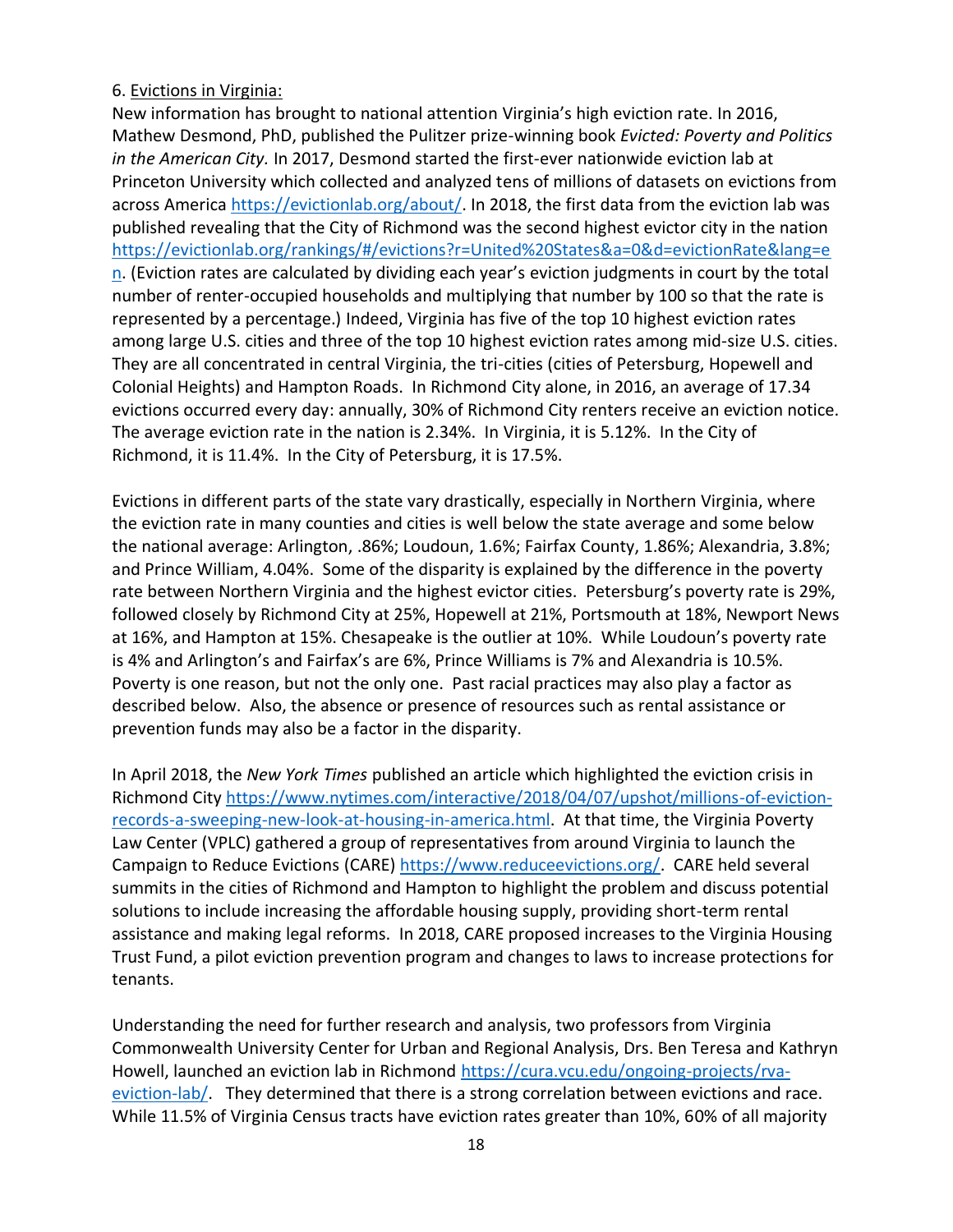Black tracts have rates over 10%. While 39% of all high eviction rate census tracts have poverty rates over 20%, 76.7% of these are majority Black.

While there is no way to determine the income of households who are evicted, a majority of evictions (about 95%) in Virginia occur due to non-payment of rent. The assumption is that most households who are evicted are cost-burdened with many being severely cost-burdened. Since most evictions are due to non-payment of rent, a direct cause and effect relationship assumes that most households do not have enough money to pay their rent. Assuming that most tenants want to pay their rent and pay it on time, they are either cost-burdened or severely cost burdened and deciding which bills to pay and/or an emergency occurs resulting in a short-term crisis. Either way, these households need housing that is more affordable or rental assistance that is temporary or ongoing.

Virginia's landlord/tenant laws could also be a factor in the high rate of evictions in the state. This will be explored in Part IV. of this report.

#### 7. Regional and local housing studies related to greatest need:

In a search for housing studies across the state, 14 were found: five in Northern Virginia, three focusing on Central Virginia, three in Hampton Roads, two in North Central Virginia and one from Southwest Virginia. One of the Richmond studies addresses discrimination encountered by Housing Choice Voucher holders which will be explained in Part IV. The Summary of Regional and City Housing Studies can be found in the LWV-VA housing study portal [https://lwv-va.org/publications/our-studies/lwv-va-affordable-housing-study-2019/.](https://lwv-va.org/publications/our-studies/lwv-va-affordable-housing-study-2019/)

Of the five from Northern Virginia, two of them focus on the entire Washington Metropolitan Area which includes D.C., and parts of Maryland and Northern Virginia. Another study focuses on just Northern Virginia and the other two are for the City of Alexandria and Arlington County. These studies focus on the high cost of housing in Northern Virginia and talk about the urgent need for housing for low and very low income households, although the Alexandria study focuses mainly on "Workforce Housing". Housing Virginia, a statewide non-profit organization that provides education, research and training on all aspects of affordable housing, has a toolkit on workforce housing, which they define as "workers that staff a region's essential institutions and amenities, e.g. teachers, emergency personnel, nurses, utility workers, sanitation workers, service/retail workers. Often, this refers to housing that is affordable to workers in 'bread and butter' industries such as those listed above. Often, these are the industries and jobs that fall within the 60%-80% AMI range."

[https://www.housingvirginia.org/toolkits/workforce-housing-toolkit/.](https://www.housingvirginia.org/toolkits/workforce-housing-toolkit/)

The Richmond Regional Housing Framework includes a goal to increase the supply of affordable rental housing [https://pharva.com/framework/about-the-framework/.](https://pharva.com/framework/about-the-framework/) While not cited in the report but provided during an interview with an HD Advisors staff who prepared the research for the report, it is estimated that the region will add almost 16,000 very low income people over the next 20 years increasing the need for rental units for that population.

The Central Virginia Regional Partnership of the Thomas Jefferson Planning Commission study gives an assessment of the housing needs of households between 30 and 50% of AMI. They define the need for affordable housing as those households who are cost burdened and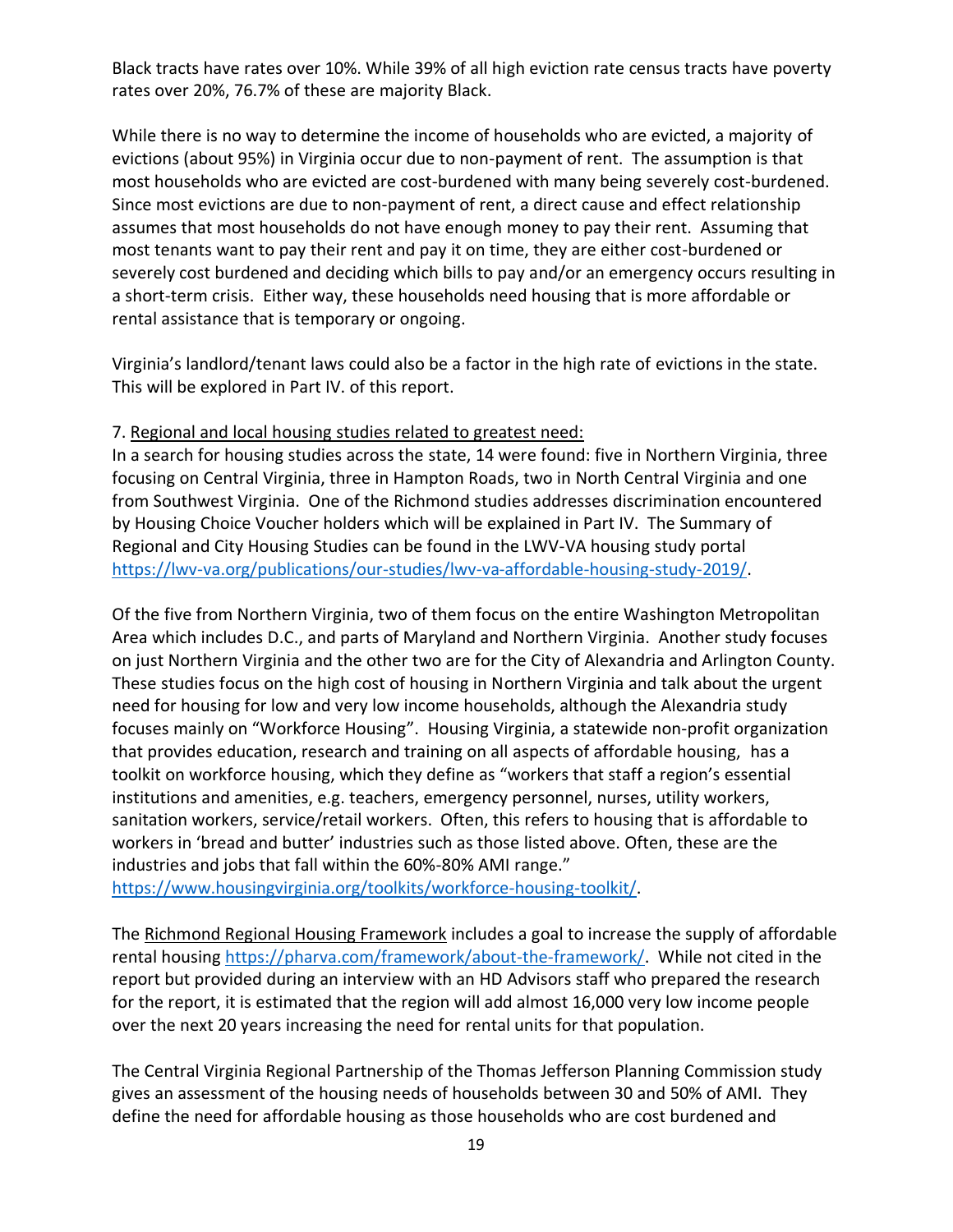especially those who are severely cost burdened [http://tjpdc.org/media/CVRHP-Housing-](http://tjpdc.org/media/CVRHP-Housing-Needs-Assessment-Packet-web.pdf)[Needs-Assessment-Packet-web.pdf.](http://tjpdc.org/media/CVRHP-Housing-Needs-Assessment-Packet-web.pdf)

The three Hampton Roads studies all call for preserving existing affordable rental housing and increasing the supply of the same. The City of Norfolk describes the shortage of affordable rental housing at 15,000 units and the regional report cites the increased severe cost burden such that "nearly 90 percent of the region's renters with household incomes below \$20,000 spend more than 30 percent of the income on rent"

[https://jamescitycountyva.gov/DocumentCenter/View/13601/Housing-the-Future-Workforce](https://jamescitycountyva.gov/DocumentCenter/View/13601/Housing-the-Future-Workforce-in-the-Hampton-Roads-Region-PDF?bidId=)[in-the-Hampton-Roads-Region-PDF?bidId=.](https://jamescitycountyva.gov/DocumentCenter/View/13601/Housing-the-Future-Workforce-in-the-Hampton-Roads-Region-PDF?bidId=)

Housing Virginia and the VCU Center for Urban and Regional Analysis (CURA) conducted one of the North Central Virginia studies. The other was conducted by People, Inc. a nonprofit in Abingdon that serves a wide area of the valley and southwest Virginia. The Northern Shenandoah Valley study by HV and CURA, which includes the city of Winchester and surrounding counties, does not specifically target the need for housing for ELI renter households but does indicate that there is not enough housing for households at 31 to 80% of AMI. The study says, "The current housing market is likely to push the lowest income homebuyers into housing that may not be affordable or back towards the rental market. Low to moderate income renters may also have difficulty finding affordable units as higher income renters place downward pressure on the rental inventory". "Housing the Northern Shenandoah Valley: Analysis of Trends and Projections" can be found in the LWV-VA housing portal at [https://lwv-va.org/publications/our-studies/lwv-va-affordable-housing-study-2019/.](https://lwv-va.org/publications/our-studies/lwv-va-affordable-housing-study-2019/)

The People Inc. report for Northern Shenandoah Valley was part of a community needs assessment that included surveys and focus groups. The report noted that housing was one of the top areas of need cited in the survey and said that 1/3 of the households in the area are cost-burdened [http://www.peopleinc.net/media/About/Publications/Publications-](http://www.peopleinc.net/media/About/Publications/Publications-2018%20Northern%20Shenandoah%20Valley-Community%20Needs%20Assessment.pdf)[2018%20Northern%20Shenandoah%20Valley-Community%20Needs%20Assessment.pdf.](http://www.peopleinc.net/media/About/Publications/Publications-2018%20Northern%20Shenandoah%20Valley-Community%20Needs%20Assessment.pdf)

Finally, the report completed by People Inc. for the southwest area was also part of a community needs assessment that listed affordable housing as one of the top three needs for the region and that more than half of renters are cost burdened and cited the need for more affordable rental housing [http://www.peopleinc.net/media/About/Publications/Publications-](http://www.peopleinc.net/media/About/Publications/Publications-2018%20Southwest%20Virginia-Community%20Needs%20Assessment.pdf)[2018%20Southwest%20Virginia-Community%20Needs%20Assessment.pdf.](http://www.peopleinc.net/media/About/Publications/Publications-2018%20Southwest%20Virginia-Community%20Needs%20Assessment.pdf)

#### 8.Rural housing needs in Virginia:

Housing Virginia (HV) implemented a rural housing initiative in 2015 that culminated in a report completed in April 2017 entitled *Meeting Housing Needs in Rural Virginia: Trends, Needs, Gaps, Solutions* where the information in this section was obtained

[https://www.housingvirginia.org/focused-initiatives/rural-housing-initiative/.](https://www.housingvirginia.org/focused-initiatives/rural-housing-initiative/) For their analysis, HV created six unique rural regions of the state. In addition to analyzing demographic and housing data, HV met with over 150 rural housing providers across the state over the course of the study to talk about the housing needs, gaps and potential solutions in their area.

Due to the outmigration of millennials and a growing senior population, between 2010 and 2015, the population growth in the rural areas increased at a slower rate than the rest of the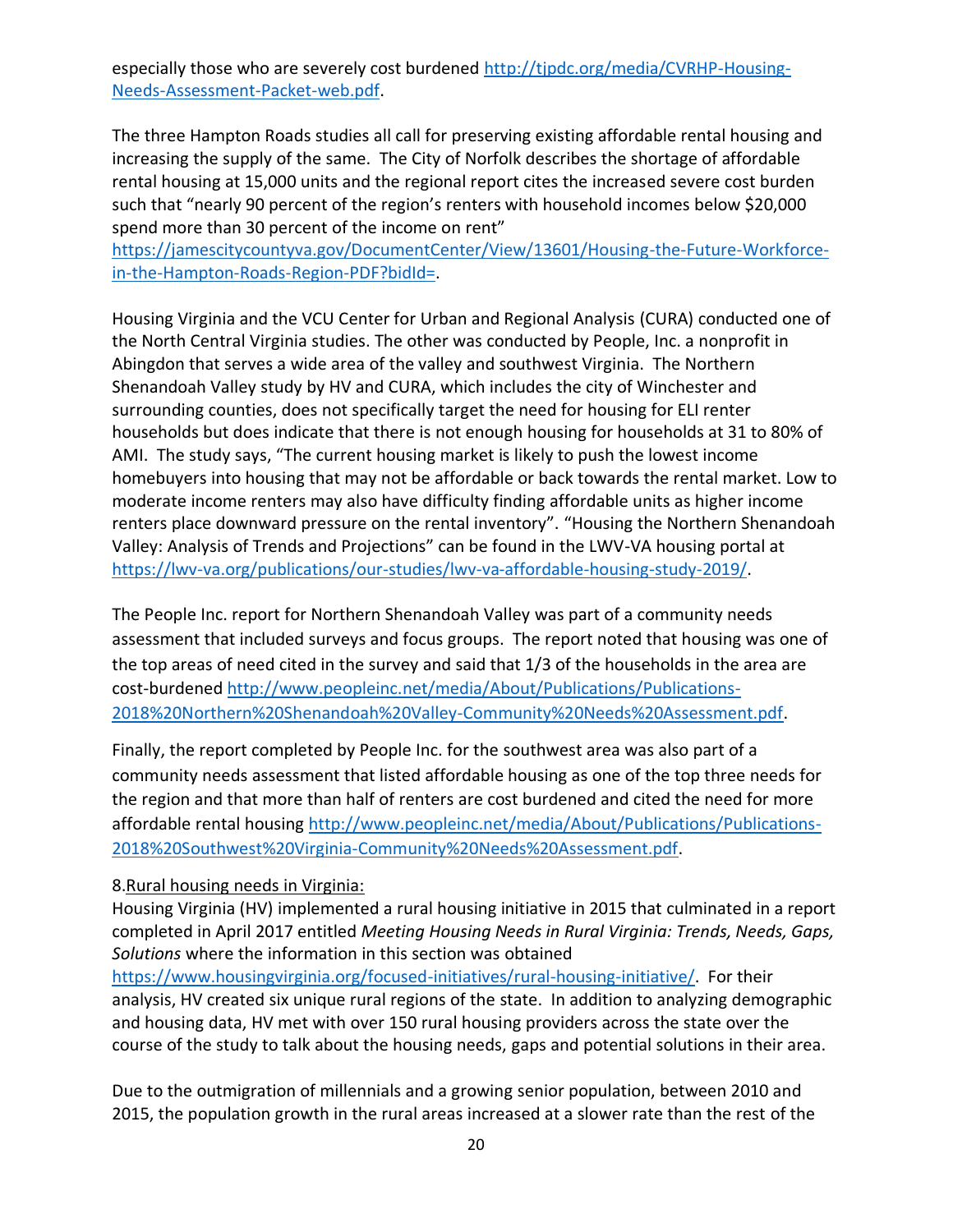state; in the Mountain region, which includes all of southwest, it decreased. By 2020, in rural Virginia, young adults will account for 15% of the population while seniors will account for 20%. In the Mountain and Southside regions in 2014, nearly one in five adults lived in poverty. The report states that while housing cost burden in rural areas is less than in urban areas, it has increased faster in rural areas. "Overall, cost-burdened households in rural regions increased by 85% over the past 15 years" (*Meeting Housing Needs in Rural Virginia,* p. 13).

While homeownership is still much higher in rural than in urban areas, the demand for affordable rental housing was cited as the top need in rural surveys and interviews. What created this need in rural areas is similar to that of urban areas with young people not able to afford homeownership, seniors needing to downsize and the housing crash causing large numbers of foreclosures. However, in rural areas there are far fewer rental units than there are in urban areas. Housing providers said that there has only been an appetite for rehabbing rental housing in rural areas and not enough willingness to create new multi-family developments, even smaller ones, and that NIMBY and zoning restrictions are problems. Providers also said that there was a dearth of subsidized housing to meet demand and long waiting lists everywhere.

Policy options for increasing affordable rental housing should include an increased focus on mixed-income projects in towns, more focus on building rather than rehabbing rental housing, focus on building rental housing with LIHTC and VHTF, use of more federal Rural Development funds, and incentivizing or supporting the development of smaller rental projects in rural areas.

9.Focus area for LWV-VA affordable housing study: renter households at 50% of AMI and below After reviewing the many documents and reports related to affordable housing the Affordable Housing Study Committee decided to focus its efforts on affordable housing for households with the most acute housing needs, renters at 50% of AMI and below. As incomes have held steady over the past decade but rents have steadily increased, households with the lowest incomes have had the most difficult time finding and keeping affordable housing. The eviction statistics in Virginia indicate a real crisis. Based especially on the information from the National Low Income Housing Coalition (NLIHC) GAP report and bolstered by regional and local data as well as current trends in the industry, which include high land and construction costs, developing and maintaining affordable housing for households at very low incomes is virtually impossible without government intervention. Either there is not enough rental housing available or the rental housing that is available is not affordable. Finally, market forces, such as low interest rates and the economics of housing development ensure that housing for those above 50% of AMI (while it may be difficult for some earners) is more affordable and available than for those below 50% of AMI.

**Since the scope of the study is on affordable housing for very low and extremely low income renter households, the remainder of the report will focus on how the State can increase the supply of affordable housing and preserve the existing affordable housing stock with current or potential state resources and remove barriers that stand in the way for the development of this type of housing. The study will also speak to non-financial issues related to affordable housing for this population such as laws or regulations that make it difficult for this population to find and maintain their housing.**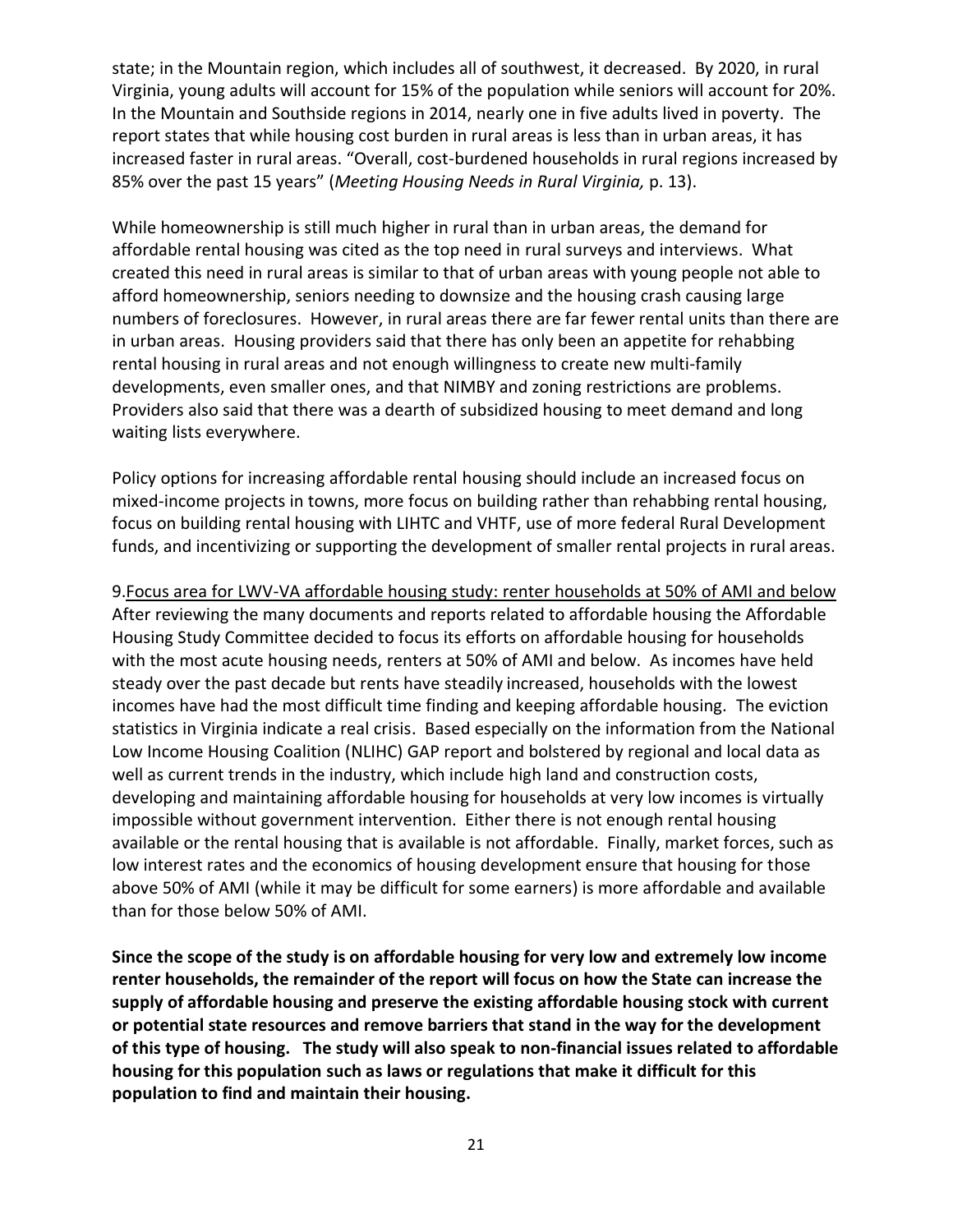#### **Part III – Current and potential state housing resources**

While this section of the report is focused on state resources, it is important to note that local resources are also needed to solve the affordable housing problem. Many localities are currently putting local general fund resources for affordable housing into local Housing Trust Funds (HTF). Seven Virginia localities have local HTF's: Albemarle, Alexandria, Arlington, Charlottesville, Fairfax County, Norfolk and Richmond City

[https://housingtrustfundproject.org/wp-content/uploads/2020/01/HTFunds-in-the-US-](https://housingtrustfundproject.org/wp-content/uploads/2020/01/HTFunds-in-the-US-2020.pdf)[2020.pdf.](https://housingtrustfundproject.org/wp-content/uploads/2020/01/HTFunds-in-the-US-2020.pdf) Since funds are appropriated annually, there is no single source that captures the amount of funds available and the number of units created through these local trust funds.

#### 1. Virginia Housing Trust Fund:

Virginia is one of 47 states and the District of Columbia that have housing trust funds (HTF). The Housing Trust Fund Project is a national non-profit organization providing information, education, training and technical assistance to states and localities in the establishment, implementation and monitoring of HTF's. The HTF Project defines HTF's as "distinct funds established by city, county or state governments that receive ongoing dedicated sources of public funding to support the preservation and production of affordable housing and increase opportunities for families and individuals to access decent affordable homes" [https://housingtrustfundproject.org/our-project/about/.](https://housingtrustfundproject.org/our-project/about/) Nationally, HTF's provide over \$1.2 billion annually to help address critical housing needs.

Why are HTF's needed? Multi-family housing developers use market rate loans to construct or renovate existing housing. In order to repay the loans and make a profit, they need to charge the Fair Market Rents or higher. The economics of multi-family development do not work in housing very low income (VLI) and extremely low income (ELI) households as the rents these households are able to pay are not high enough. This is true for non-profit housing developers as well, even discounting the profit in the project, they are not able to serve VLI or ELI households. Therefore, lower interest or no interest loans, and forgivable loans are needed in order to develop rental housing for the VLI and ELI household. These incentives are sometimes referred to as gap financing. The lower the incomes of households to be served, the more gap financing that is needed. HTF's provide this gap financing, both for single-family (homeownership) and multi-family (rental) housing.

As previously mentioned, the Virginia Housing Trust Fund (VHTF) was created by the General Assembly in 2013 to create and preserve affordable housing and reduce homelessness in Virginia. As stated by the Virginia Housing Coalition (now the Virginia Housing Alliance), after a decade of advocacy (by housing providers) for a state HTF, the VHTF was created under the Bob McDonnell administration with initial funding of \$7 million (part of a \$66 million National Mortgage Settlement fund) for FY2013 [https://housingtrustfundproject.org/virginia-initiates](https://housingtrustfundproject.org/virginia-initiates-housing-trust-fund-with-national-mortgage-settlement-funds/)[housing-trust-fund-with-national-mortgage-settlement-funds/.](https://housingtrustfundproject.org/virginia-initiates-housing-trust-fund-with-national-mortgage-settlement-funds/)

The law describes what the VHTF may be used for:

- Affordable rental housing to include new construction, rehabilitation, repair, or acquisition of housing to assist low or moderate income households, including land and land improvements;
- Down payment and closing cost assistance for homebuyers; and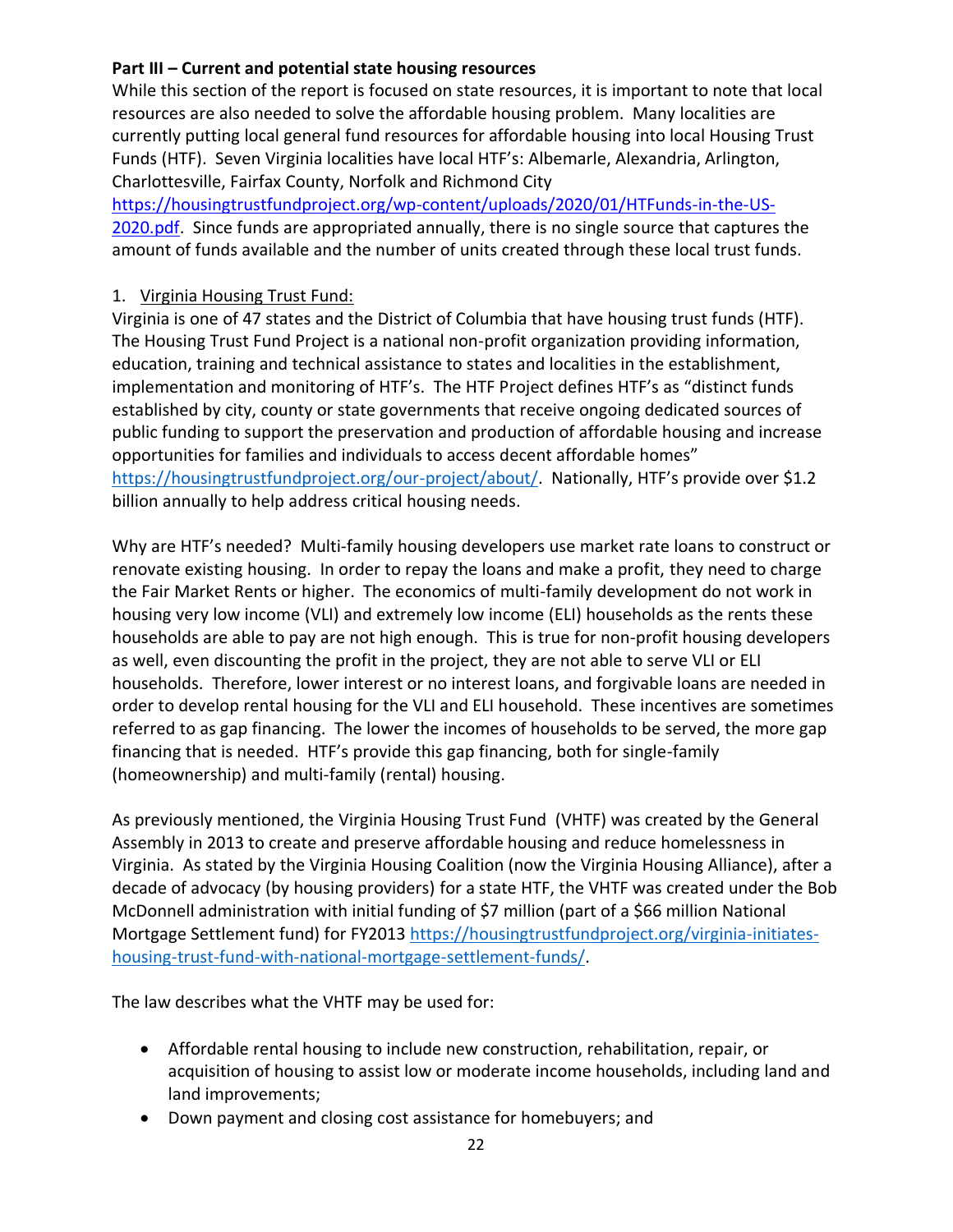- Short, medium and long term loans (to developers) to reduce the cost of homeownership and rental housing.
- Up to 20% of the funds may be used for grants through eligible organizations to reduce homelessness, including: Temporary rental assistance, not to exceed one year; Housing stabilization services in permanent supportive housing for homeless individuals and families; Mortgage foreclosure counseling targeted to localities with the highest incidence of foreclosure activity; and Pre-development assistance for permanent supportive housing and other long term housing options for the homeless.

The VHTF provided the first loans and grants in 2014. In the past six years of the VHTF, \$27 million has been appropriated. The 2020 General Assembly (GA) approved \$14 million for the VHTF for the current fiscal year, FY 2020, which adds \$4 million to the current year funding,

DHCD provided the following data via email on the use of the funds:

Since 2014, 45 projects have been funded for 3,075 units. A majority of the units (63%) were new units created and 37% were units that were preserved through rehabilitation. More than half of the preserved and newly created units are or will be housing households at 50% AMI and below. The \$27 million in project costs spent or committed to date have leveraged an additional \$750 million. Units were created/preserved in both urban and rural areas as evidenced by this map created by the VHA and included in the Campaign for Housing and Civic Engagement (CHACE) Issue Brief for 2020 [https://chaceva.files.wordpress.com/2019/08/chace-](https://chaceva.files.wordpress.com/2019/08/chace-2019-vhtf-issue-brief-final-4.pdf)[2019-vhtf-issue-brief-final-4.pdf.](https://chaceva.files.wordpress.com/2019/08/chace-2019-vhtf-issue-brief-final-4.pdf)

As indicated above, the VHTF is a viable source of funding to develop and preserve affordable housing for very low income people as it provides necessary resources and incentives that developers need to create this type of housing. The lower than market rate loans or no interest loans enable developers to charge lower rents which allow them to house very low and extremely low income households. The VHTF is one of the solutions cited in the housing section of the Behavioral Health position of the LWV-VA [https://lwv-va.org/wp](https://lwv-va.org/wp-content/uploads/2019/06/lwv-va-positions-Full-2019-Final-6-2-19.pdf)[content/uploads/2019/06/lwv-va-positions-Full-2019-Final-6-2-19.pdf.](https://lwv-va.org/wp-content/uploads/2019/06/lwv-va-positions-Full-2019-Final-6-2-19.pdf)

Finally, in 2017 the Campaign for Housing and Civic Engagement (CHACE) contracted with the Wasson Center for Public Policy at Christopher Newport University to conduct a public opinion poll of Virginia voters about affordable housing and the government's role in it. The results of the poll showed that 78% of voters in Virginia support the VHTF and 80% support dedicating a portion of those funds to specifically address homelessness

[https://chaceva.files.wordpress.com/2017/09/chace\\_poll\\_summary.pdf.](https://chaceva.files.wordpress.com/2017/09/chace_poll_summary.pdf)

### 2. State Low Income Housing Tax Credit Program:

CHACE has an excellent Issue Brief on their website advocating for the creation of a Virginia Low Income Tax Credit (LIHTC) that would be a companion to the federal LIHTC [https://chaceva.files.wordpress.com/2019/07/chace-2019-va-lihtc-program-issue-brief](https://chaceva.files.wordpress.com/2019/07/chace-2019-va-lihtc-program-issue-brief-final.pdf)[final.pdf.](https://chaceva.files.wordpress.com/2019/07/chace-2019-va-lihtc-program-issue-brief-final.pdf) As stated in the brief, since 1986 when it began, the LIHTC program has been the primary federal funding source for the development and preservation of affordable rental housing. Investors in developments receive tax credits that provide developers equity in a project. While LIHTC projects can serve all low income tenants, the majority of the projects serve households at 50 to 80% of AMI. Very few, except those for special needs populations,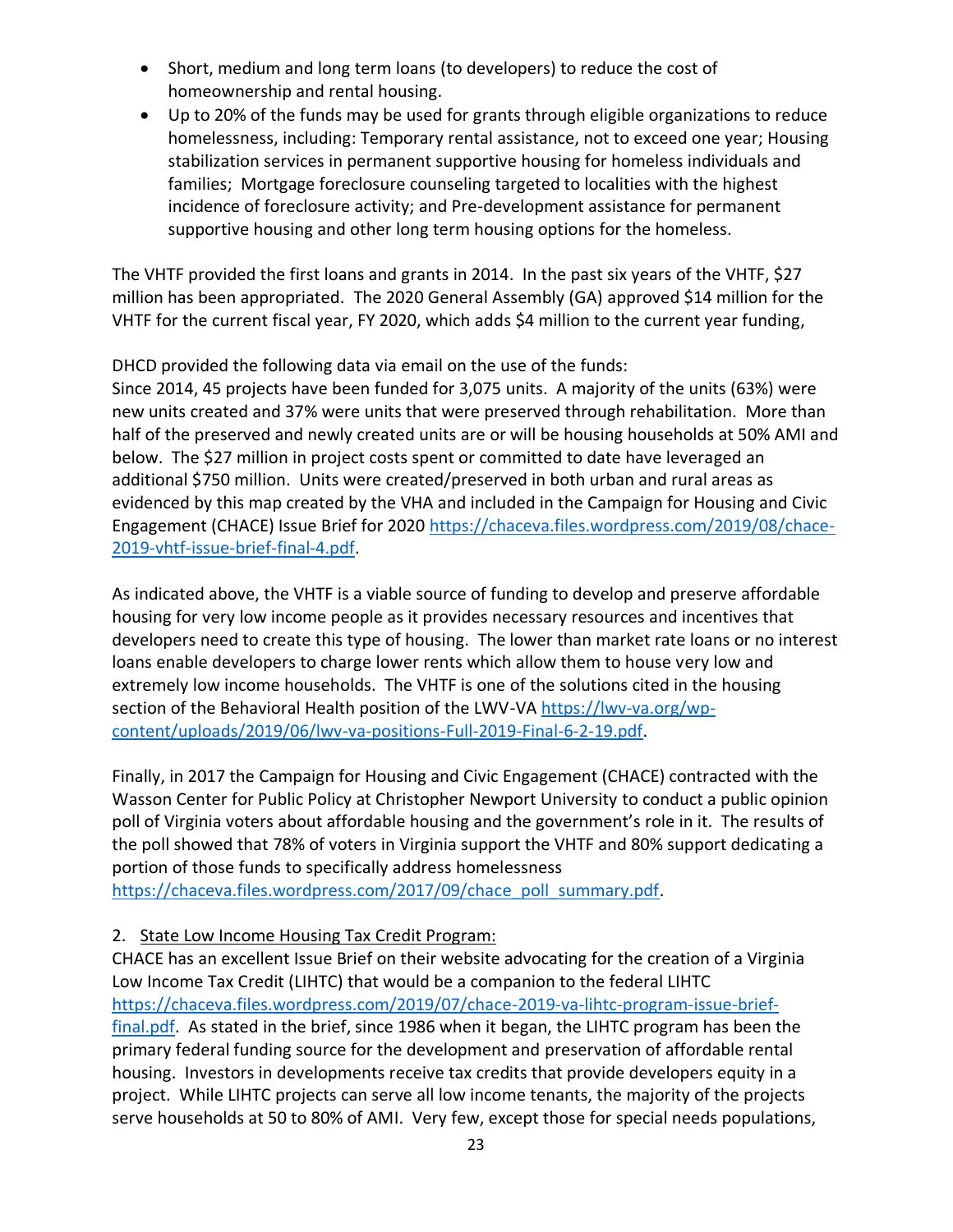such as PSH, serve households at extremely low incomes. A companion state LIHTC would add additional equity to the project that could potentially target households at very low incomes. In the issue brief, it states that there are 14 states that have companion state programs to the federal LIHTC program.

HB 810 was introduced in the 2020 General Assembly to create a companion state LIHTC program. It was amended to direct the Virginia Housing Development Authority and the Virginia Department of Housing and Community Development (DHCD) to convene an Advisory Stakeholder group to develop draft legislation establishing a Virginia housing opportunity tax credit program in 2021. The bill passed both houses and was signed by the governor.

#### 3. Homelessness grants:

In the Virginia Department of Housing and Community Development (DHCD) Homeless Programs 2018-2019 report to the General Assembly where all the following information was obtained, DHCD reported providing grants of over \$12 million in state funds during that fiscal year in their Virginia Homeless Solutions Program (VHSP) to 82 organizations across the state. These grants require a 25% match from localities. Virginia has adopted best practices solutions to ending homelessness and only funds those organizations and programs with proven success. As DHCD states in their 2018-2019 report to the General Assembly, "Efforts have been successful. Since 2010, the increased focus on ending homelessness in the Commonwealth of Virginia has achieved significant results".

More than half of the funds, some \$6.7 million, were used for rapid rehousing which provided households with short term rental assistance and housing stabilization services. Of the households who exited rapid rehousing programs, 84% exited to permanent housing situations.

Four million of the state funds were used for homeless prevention which requires a household to have income less than 30% of AMI and be in imminent danger of being evicted. Approximately 2,000 received assistance in this program; 1,633 of those exited the program and 98% of those households did not become homeless after exiting the program.

The remainder of the funding (\$2.4 million) was used for emergency shelter. Approximately 9,000 households were served in year round and seasonal shelters with 17% of them being households with children. Of those exiting emergency shelter, only 44% exited to permanent housing. Additional information about the population served in the VHSP can be found in the report.

In addition to the VHSP, DHCD provided \$2.2 million in Homeless Reduction grants through the VHTF. (Up to 20% of the VHTF may be used for homelessness.) These funds are used for rapid rehousing programs, for services in Permanent Supportive Housing (PSH) and for predevelopment funds for PSH. Grants were awarded to 22 organizations in various parts of the State with these funds. State funds for PSH for persons who are homeless are restricted to supportive services, predevelopment funds to help develop PSH, and for low or no interest loans to develop PSH through the VHTF. Only DBHDS provides rental assistance in their PSH program.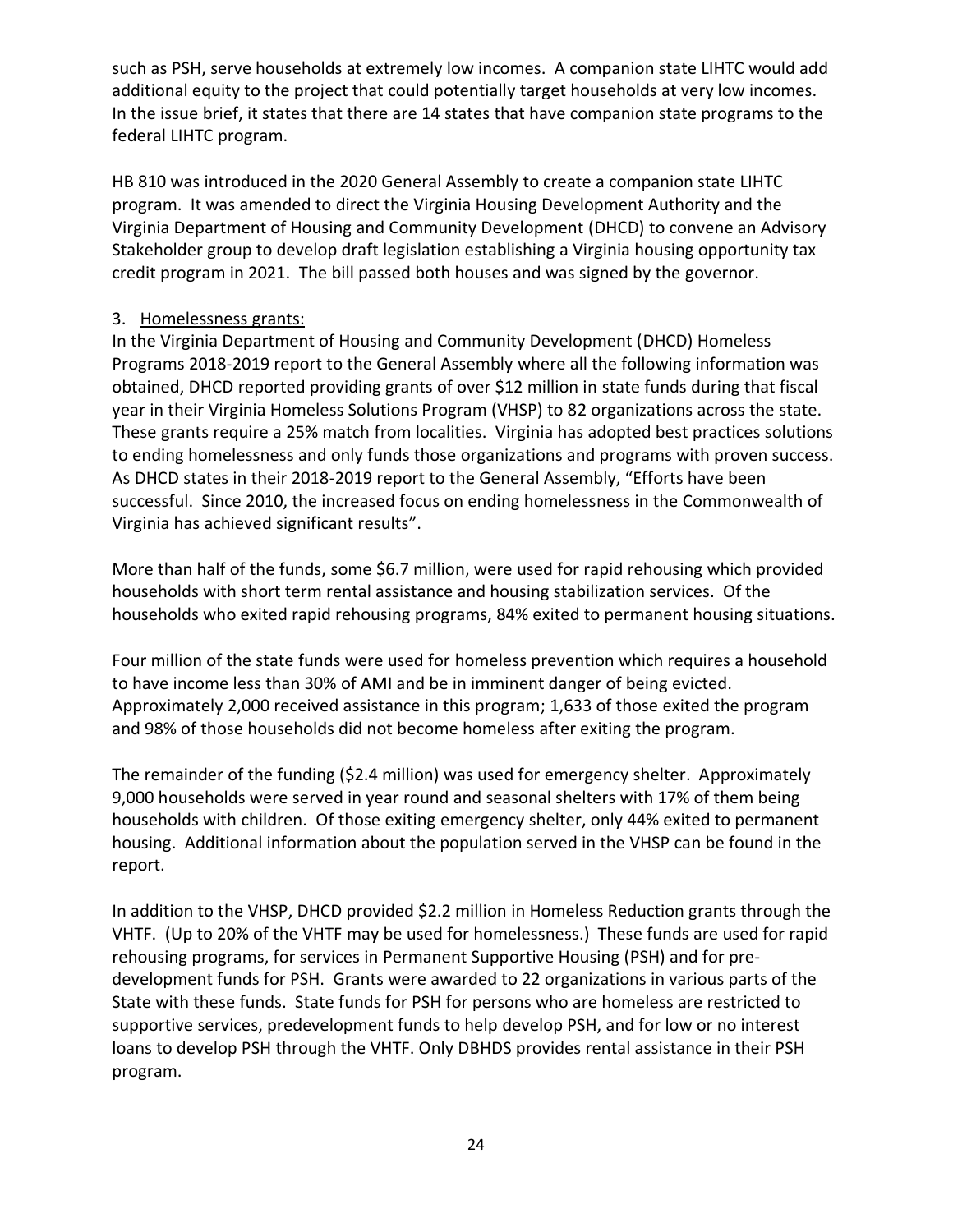4. Permanent supportive housing through the Virginia Department of Behavioral Health and Development Services (DBHDS):

(It should be noted that while many of the individuals served though PSH funded by DHCD are also behavioral health clients and DBHDS also serves individuals who are homeless, an individual does not have to be homeless to be eligible for PSH through DBHDS.) DBHDS receives an annual appropriation to provide PSH for ongoing long-term rental assistance and supportive services. Their target population are individuals who would be eligible for DBHDS services (serious mental illness, substance use disorders, etc.) and who are either being discharged from state institutions, leaving a supervised residential program (group home or assisted living facility), experiencing long-term homelessness, or unstably housed and are frequent users of crisis, local hospitals or criminal justice systems. PSH funds pay for a rental subsidy averaging \$8,900 per household annually. Individuals pay 30% of their monthly income for rent. Clinical services are provided by Community Service Board staff or private providers.

The first appropriation for PSH began in 2016 and the current annual appropriation is \$17.3 million. According to a DBHDS Fact Sheet that can be found on the LWV-VA housing portal, DBHDS requested a \$2.9 million increase for FY21 and FY 22 which would house an additional 400 to 450 individuals bringing the total housed and served to 1,200 [https://lwv](https://lwv-va.org/publications/our-studies/lwv-va-affordable-housing-study-2019/)[va.org/publications/our-studies/lwv-va-affordable-housing-study-2019/.](https://lwv-va.org/publications/our-studies/lwv-va-affordable-housing-study-2019/) For FY 2021, DBHDS will be receiving an additional \$8.5 million for a total of \$20.8 million for PSH. For FY 2022, the increase is \$17 million for a total of \$37.8 million for PSH.

In a Fact Sheet provided by DBHDS that can be found on the LWV-VA housing portal [https://lwv-va.org/publications/our-studies/lwv-va-affordable-housing-study-2019/,](https://lwv-va.org/publications/our-studies/lwv-va-affordable-housing-study-2019/) DBHDS lists the following outcomes:

- **799** individuals are currently housed in 16 DBHDS PSH programs across the state.
- $\geq$  90% have maintained stable housing.
- **147** were **directly discharged** from state hospital to PSH.
- $\triangleright$  PSH participants reduced their utilization of other systems after 12 months in housing:
- $\geq$  89.2% reduction in state hospital costs
- $\geq$  48.5% reduction in jail costs
- ▶ 39.4% reduction in emergency department costs
- $\geq$  8.8% reduction in local inpatient hospital costs
- $\triangleright$  CSB costs for crisis care decreased and community behavioral health services increased.
- **\$1,375** in avoided cost per person, even after PSH costs are included.

Permanent Supportive Housing is cited in the LWV-VA Behavioral Health position as an effective solution for housing persons with serious mental illness and/or with substance use disorders [https://lwv-va.org/wp-content/uploads/2019/06/lwv-va-positions-Full-2019-Final-6-2-19.pdf.](https://lwv-va.org/wp-content/uploads/2019/06/lwv-va-positions-Full-2019-Final-6-2-19.pdf)

#### 5. Eviction diversion/prevention programs:

Sometimes diversion and prevention programs are viewed as the same thing with different names. For the purposes of this report and to be consistent with what was passed in the 2019 General Assembly (GA), a diversion program is one that occurs in the court system; that is, the tenant has received a Summons for an Unlawful Detainer (UD) and must appear in court or an automatic judgment is issued. Lawyers, such as legal aid attorneys, are usually involved with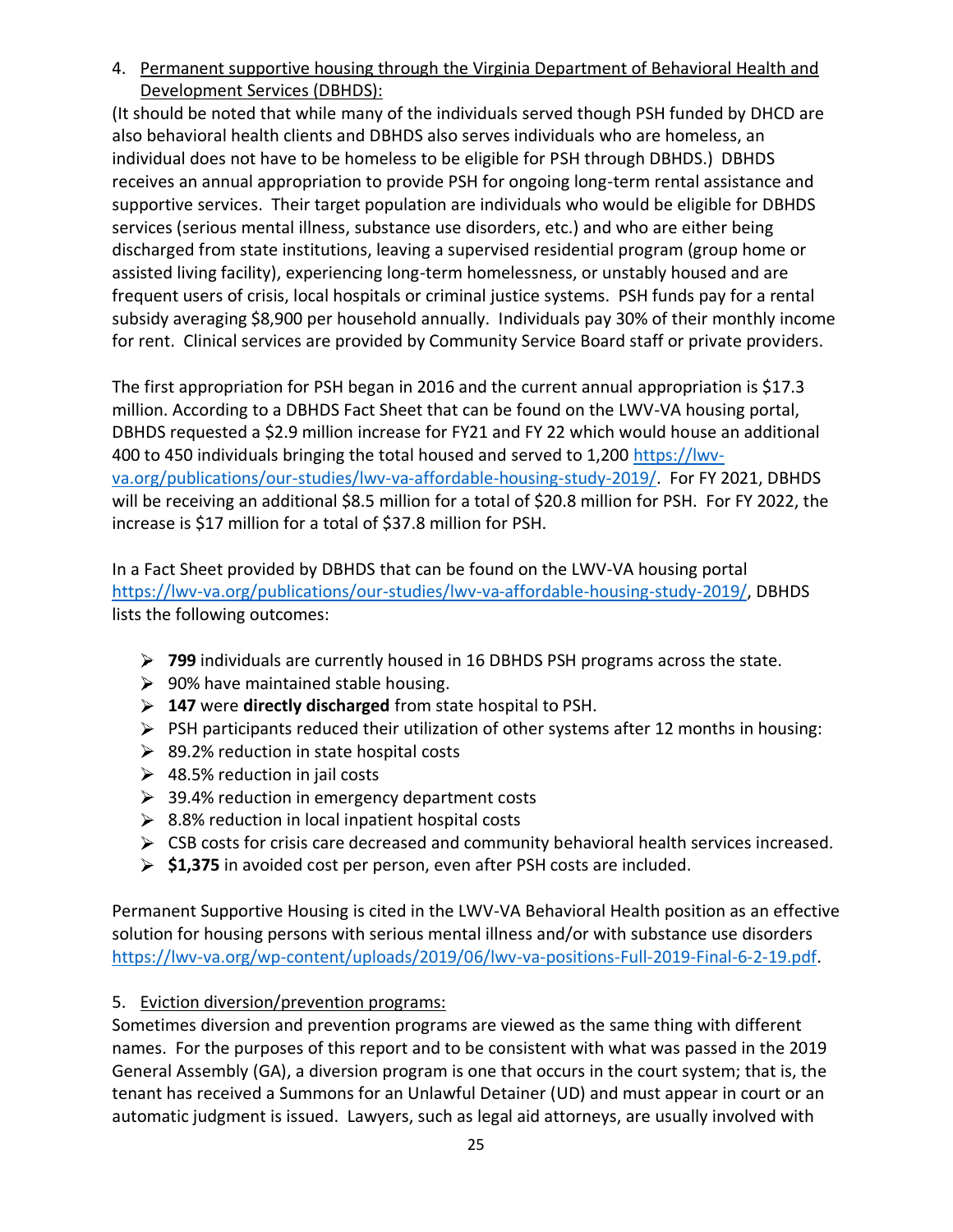diversion programs, whereas a prevention program can help tenants before or after they receive a UD and lawyers are generally not involved. (The only exception to this definition is the DHCD homeless prevention program which requires that a tenant have a UD and be in imminent danger of losing their home.) Both diversion and prevention programs require the tenant to receive some type of housing counseling in order to receive assistance.

In the 2019 GA, a pilot Eviction Diversion Program (EDP) was passed within the structure of the district general courts in the cities of Danville, Hampton, Petersburg and Richmond to be implemented in July 2020 and ending in 2023 [https://www.billtrack50.com/BillDetail/1012375.](https://www.billtrack50.com/BillDetail/1012375) The bill was recommended by the Virginia Housing Commission who must collect data from the Supreme Court to evaluate the effectiveness of the program. The Virginia Housing Commission is located in Legislative Services and is comprised of members of the House and Senate and several citizen members. Its purpose is to "study and provide recommendations to ensure and foster the availability of safe, sound and affordable housing for every Virginian" [http://dls.virginia.gov/commissions/vhc.htm.](http://dls.virginia.gov/commissions/vhc.htm)

The EDP bill also says that no other EDP's can be established unless they follow the requirements of this bill. There are several proscriptive tenant eligibility requirements of the EDP that include that the tenant has received an Unlawful Detainer (UD), comes to court on the court date with 25% of amount owed, is able to pay ongoing rent when due and pay catch up on back rent, has a good rent-paying record (has not been late more than twice in a six-month period, has not been late more than three times in a 12 month period, has not been in the EDP in the last 12 months and has not had a UD dismissed by paying current in the last six months.). Tenants in the EDP must also be able to pay the 75% balance owed within three months.

The City of Richmond created its own EDP in May 2019 mirroring the state EDP but also provided city funding to help tenants with the balance owed. The city's EDP can pay up to 75% of what is owed. The program is run by HOME in partnership with the Central Virginia Legal Aid [http://www.richmondgov.com/PressSecretaryMayor/robocopy/documents/EDP\\_Presentation.pdf.](http://www.richmondgov.com/PressSecretaryMayor/robocopy/documents/EDP_Presentation.pdf) Households who are assisted receive housing counseling in addition to help with their rent and fees owed.

An eviction prevention program recommended by the CARE group described in Part II, section 6 would include funding for both financial assistance and supportive services. Funding for the upcoming biennium has been included in the state budget that is a combination eviction diversion and prevention program: \$3.3 million for FY21 and \$3.3 million for FY22. The new two-year pilot will be administered by DHCD and will begin in July 2020.

There are also several robust local prevention programs, including one in Arlington County <https://arlingtonthrive.org/>and one in Fairfax County [https://www.fairfaxcounty.gov/housing/sites/housing/files/assets/documents/caper/fy%20201](https://www.fairfaxcounty.gov/housing/sites/housing/files/assets/documents/caper/fy%202019/draft_fy2019_consolidated_annual_performance_and_evaluation_report.pdf) 9/draft fy2019 consolidated annual performance and evaluation report.pdf. There are also faith-based groups that provide prevention services notably ACTS in the Richmond Region who serves almost 400 households annually with financial assistance and supportive services [http://actsrva.org/.](http://actsrva.org/)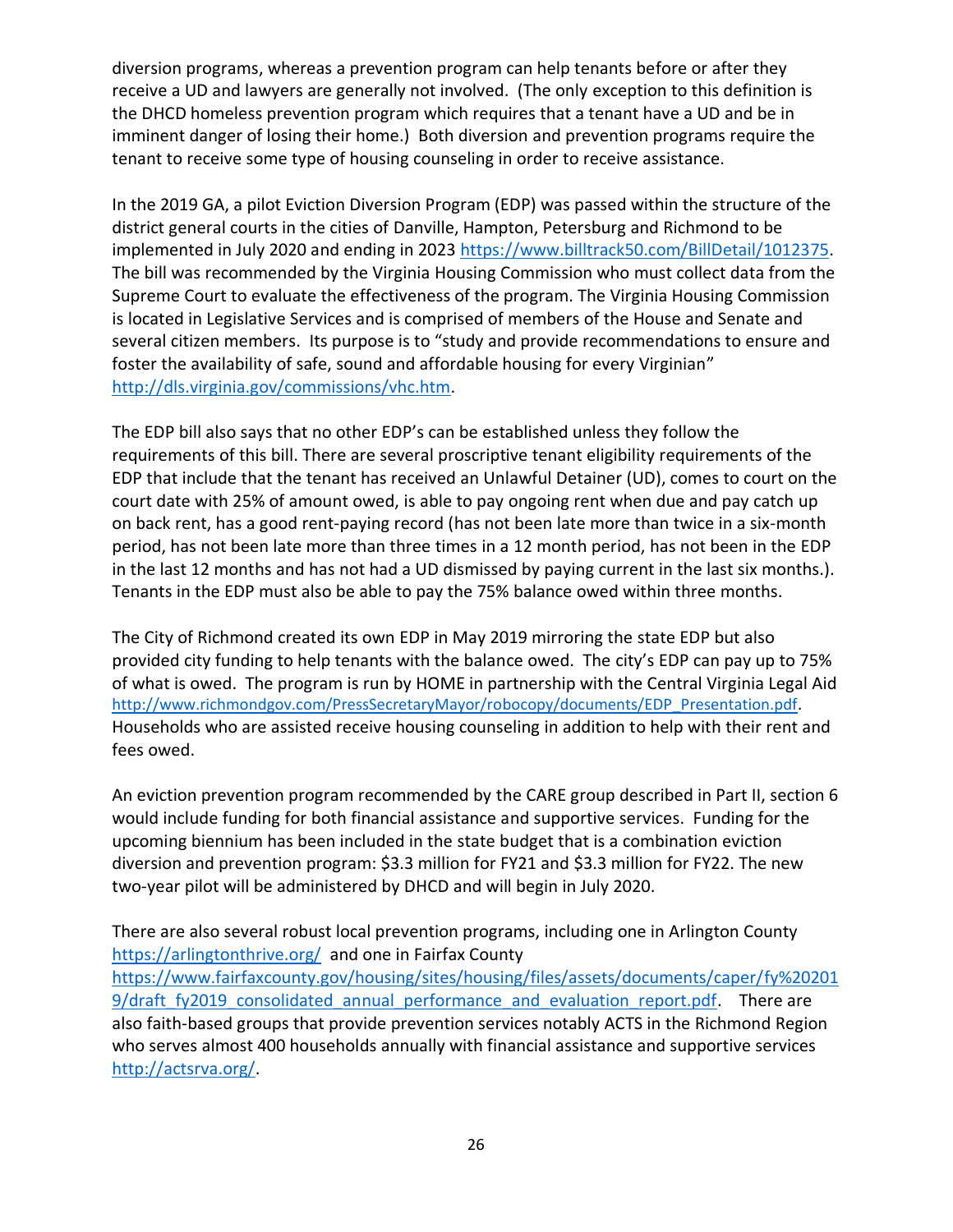#### 6. State Housing Choice Vouchers:

Housing Choice Vouchers (HCV) are rental subsidies paid to a landlord for households at very low incomes. HCV holders must pay 30% of their income for rent and utilities and the remainder of the contract rent is paid by HUD through the housing authorities around the state. Seventy-five percent of HCV tenants must be at or below 30% of AMI. The HCV program is a federally-funded program through HUD. However, this is another potential state housing resource. Currently, the HCV program is administered by local housing authorities or by the Virginia Housing Development Authority (VHDA) for localities who do not have housing authorities. HCV subsidies are a scarce commodity and local administrators have long waiting lists. Since the amount of funds for the HCV program is controlled by the federal government, at this point the only way to increase the program would be to lobby at the federal level or to initiate a state program. (As mentioned in the Permanent Supportive Housing (PSH) through the Virginia Department of Behavioral Health and Development Services (DBHDS) section of this report, their PSH program is similar to the HCV program as state-funded rental subsidies are provided.)

Other than HCV programs for special populations like the one administered by DBHDS in Virginia, the only state that has a HCV program for low income households not specifically targeted to special needs populations is Massachusetts. The latest information that could be found for the MA Rental Voucher Program (MRVP) states that they help over 5,100 households in this program [https://www.mass.gov/service-details/massachusetts-rental-voucher-program](https://www.mass.gov/service-details/massachusetts-rental-voucher-program-mrvp)[mrvp.](https://www.mass.gov/service-details/massachusetts-rental-voucher-program-mrvp) This changes annually depending on the authorization. It should be noted that Arlington County has its own rental subsidy program that helps about 1,200 households annually.

## **Part IV – Non-financial Issues related in affordable housing**

### 1. Use of Housing Choice Vouchers (HCV):

In the regional and local housing studies section of this report (Part II Section 7.) and the summary document of these studies, research conducted in the metro Richmond area of rental apartments by Housing Opportunities Made Equal (HOME) on the use of HCV is described. HOME conducted their research in 2019 which updated the same research they did in 2012 https://homeofva.org/wp-content/uploads/2019/07/Choices-Constrained-2019 5 14 19.pdf. Ostensibly a tenant can use the voucher anywhere, but HOME found that only 12% of apartment complexes they interviewed would accept the HCV. Currently, it is legal to deny an apartment to a HCV holder. For several years, HOME has spearheaded an effort to have a Source of Income (SOI) bill passed in the General Assembly requiring that landlords accept HCV households provided they meet all the same rental criteria used with other tenants.

A Source of Income bill (HB6) was approved in the 2020 General Assembly session with two amendments: the bill does not apply to apartment buildings with four or fewer units and the tenancy must be approved by the housing authority within 15 days, which means the housing authority must conduct their housing inspections and approve the use of the unit for the HCV holder within that time frame. The argument that has always been used by the apartment industry is that the only reason they refused to accept HCV holders was the government red tape associated with it, which is why both of the amendments were added to the bill. However, the Virginia Apartment Management Association is still unhappy with the bill. They believe that landlords should not be forced to enter into agreements with the government on behalf of clients.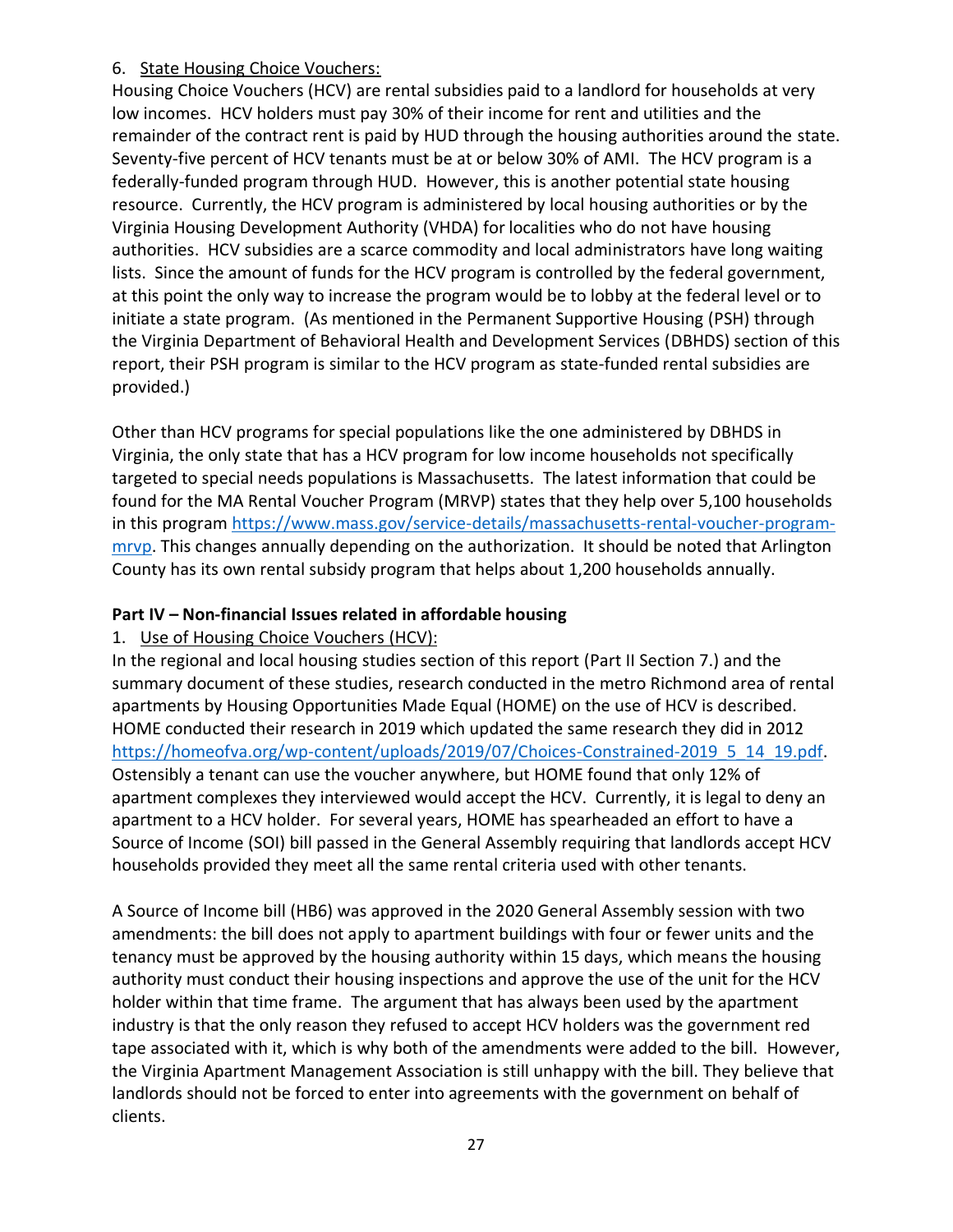#### 2. Policies on zoning and incentives for development:

The most comprehensive information on inclusionary housing, (not inclusionary zoning which is one strategy in inclusionary housing) is provided by Housing Virginia's (HV) Inclusionary Housing Guidebook *Welcome to the Neighborhood: A Practitioner's Guide to Inclusionary Housing* completed in 2018.<https://www.housingvirginia.org/focused-initiatives/inclusionary-housing/> This Guidebook contains their power point presentation, where the information in this section was obtained, as well as other tools and research on inclusionary housing. In the HV Guidebook, inclusionary housing is defined as

Policies that mandate or encourage new residential developments to dedicate a share of homes to low and moderate income families are *inclusionary housing strategies*. The most common method is *inclusionary zoning*, which creates specific affordability targets in local land use codes, but we use the term 'inclusionary housing' to also include additional incentives and programs that complement zoning requirements.

Over 500 localities across the nation have some form of inclusionary zoning (IZ) and Virginia has 13, most adopted from 2000 to 2009. More than 80% of IZ programs are mandatory because voluntary programs, such as the City of Richmond's, produce very little affordable housing. The majority of the IZ programs target people between 51% and 80% of AMI, which is not this study's target population. However, any new production of affordable housing even for low income people will inevitably make housing available to those at the lowest incomes as low income people who can afford a slightly higher rent leave more affordable units to those at lower incomes.

In the nation, 40% of IZ programs require less than 10% of the units be affordable, and 80% require less than 20% be affordable. IZ can also potentially affirmatively further fair housing depending on where development occurs. Some federal courts have ordered municipalities to adopt IZ as a remedy for exclusionary zoning in violation of the Fair Housing Act. IZ's are most successful and effective in high cost, high growth areas, rather than in rural areas. Mandatory IZ programs make up 85% of IZ programs nationwide. Most mandatory IZ programs include density bonuses that offset costs and allow developers to provide more units than normally allowed. Many also include incentives such as streamlining permitting and inspections and waiving certain development fees. Other incentives might include real estate tax abatement, design alternatives and reducing parking minimums. Most programs also include affordability terms and guarantees meaning they must keep the units affordable for a certain number of years, sometimes greater than 50 years. Affordable unit subsidies for developers may also be provided through federal, state or local grants or low interest loans such as housing trust funds. Most mandatory IZ programs also exclude small developments, for example, of less than 10 units.

As previously mentioned, while policies incentivizing affordable housing development are decided at the local level, certain ones need state enabling legislation passed by the state before they can be implemented because Virginia is a Dillon rule state. Mandatory inclusionary zoning (IZ) is one of those policies. Fairfax County adopted the nation's first IZ program in 1971, but it was eventually struck down by the Virginia Supreme Court in 1973 because the county had no authority under Virginia's zoning enabling act—Dillon Rule. In 1989, the General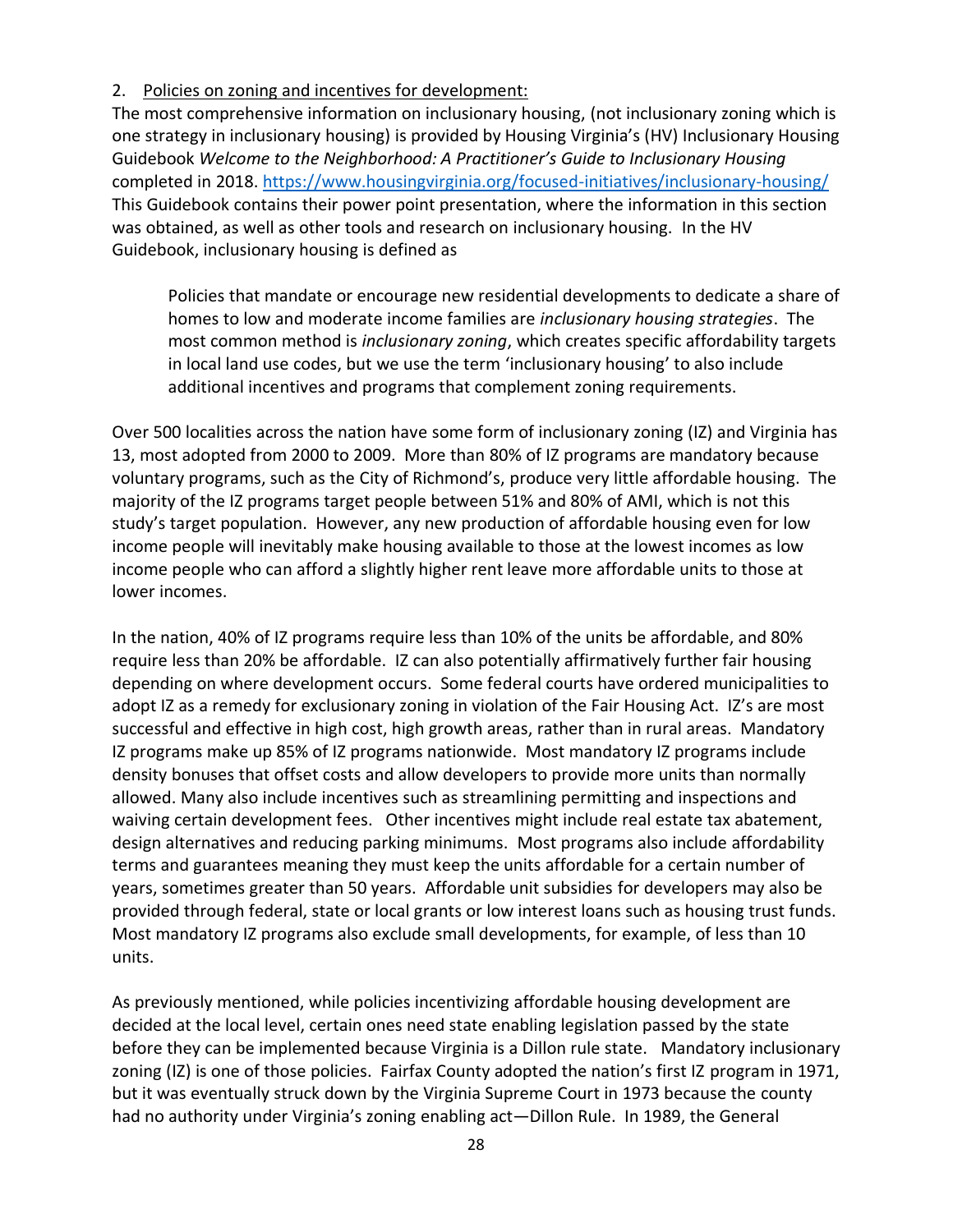Assembly passed enabling legislation that allows six specific localities to develop their own mandatory IZ policies, (15.2-2304 Code of Virginia). They passed another piece of legislation in 1990 for semi-mandatory IZ (15.2-2305 Code of Virginia) that applies to all localities but that puts greater constraints on those policies. The 1990 legislation says that the ordinance may only apply when the developer seeks rezoning or special exemption.

The six localities that have mandatory IZ programs are the counties of Albemarle, Arlington, Fairfax, and Loudoun, and the cities of Alexandria and Fairfax. Localities that wish to implement voluntary programs may do so without enabling legislation. The localities that have semimandatory or voluntary programs include the counties of Amelia, Fauquier and York and the cities of Fredericksburg, Richmond, Suffolk and Virginia Beach. Legislation introduced in the 2018 GA to include all localities in the 15.2-2304 statute failed. An Affordable Housing Dwelling Unit (AHDU) Ordinance (SB834) bill was passed in the 2020 GA that amends section 2305 adding a section, 2305.1. According to Preston Lloyd, a land use attorney at Williams Mullen, Section 2305.1 is an attempt to increase the tools available for a local government seeking to incentivize affordable housing. A local ordinance that is approved under this section must include a density bonus program that is automatic if the developer complies with the Code standards. The new section also includes a waiver of development standards such as height requirements, setbacks and parking requirements. Mr. Lloyd believes this will help in the development of new affordable housing but it is now up to localities to adopt it.

Mandatory IZ programs in Virginia have included for-sale units as well as rental units. Fairfax County's IZ requires that 12% of all new development must be affordable. Their minimum development is 50 units and at a density greater than one unit per acre. They serve households with incomes up to 70% of AMI. Fairfax's Affordable Housing Development Unit Program has created almost 1,400 affordable rental units in 50 projects since it began in 1990 and an equal number of for-sale units. Fairfax has also created almost 1,200 workforce development rental units in 26 rental projects since that program was started in 2007. Loudoun County has created less than 300 rental units in their program and almost 2,400 for-sale units since they started their program. With the modest number of rental units created, inclusionary zoning is certainly not a panacea, but in a tight rental market every little bit helps.

According to Michelle Krocker, executive director of the Northern Virginia Housing Alliance, "Arlington has their own unique IZ program, but it allows developers to buy out if they don't want to provide the units. Unfortunately, that happens most of the time. The up-side is that all that money fuels the County's Housing Trust Fund, providing gap financing for the nonprofit developers to do 100% affordable units. Alexandria also has a voluntary program where the city negotiates both units and cash payments. While this is voluntary, there is usually 100% compliance as it's usually an expectation for a developer who is seeking a rezoning."

Other policies besides inclusionary zoning that could impact the development of affordable housing are mandatory impact fees on all new development to address affordable housing needs. To date, the Virginia General Assembly has not given localities explicit authority to levy such fees for affordable housing.

Another zoning approach that would need state enabling legislation would be to do what Minneapolis has done, which has been fiercely debated. In December 2018, Minneapolis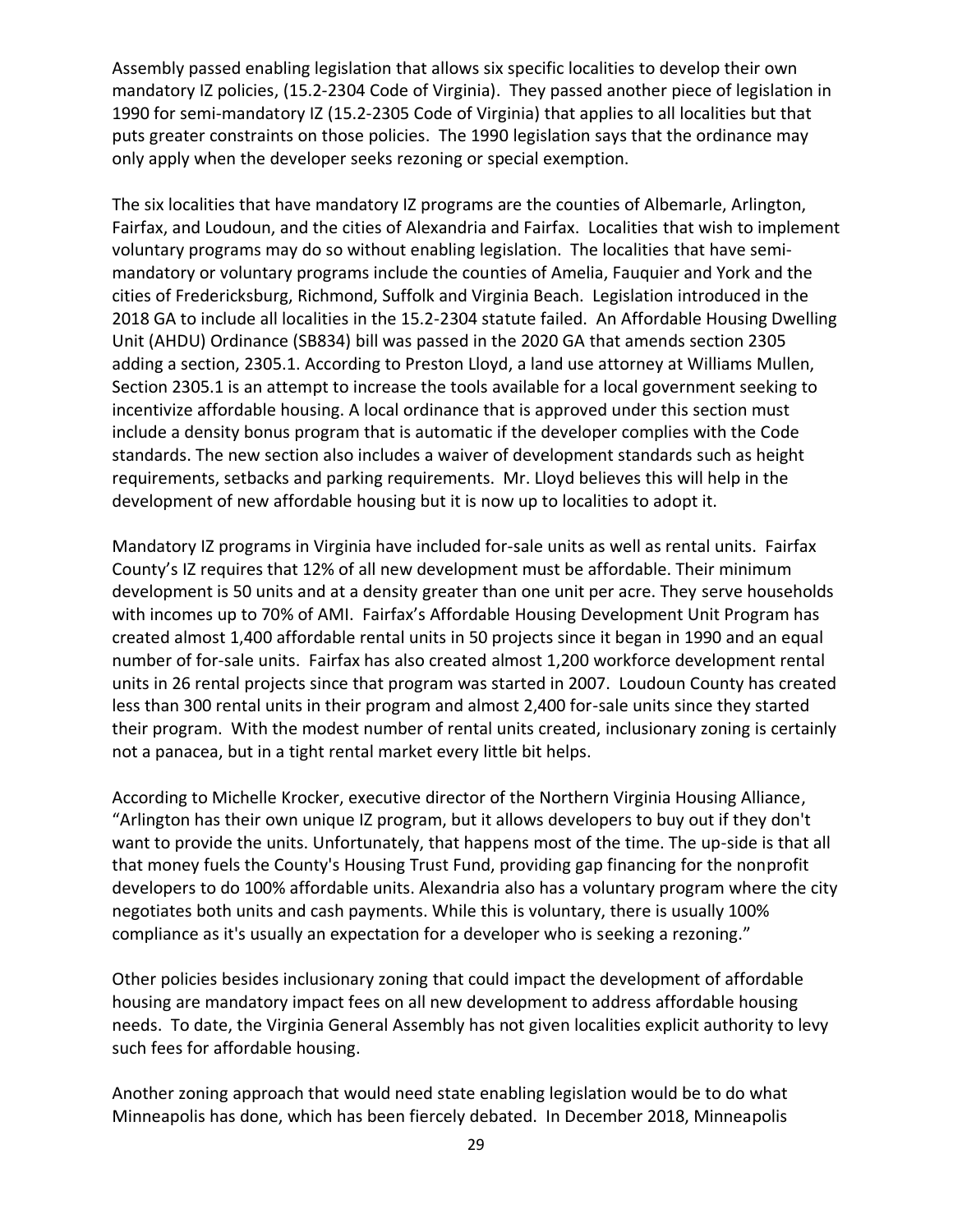#### became the first city in the U.S. to eliminate single-family zoning

<http://www.minneapolismn.gov/cped/planning/ZoningCodeTextAmendments> as part of their comprehensive plan called Minneapolis 2040. There have been many articles written about this landmark and bold decision, but basically, it is an attempt to solve the housing crisis and undo racial disparities in housing caused by years of discrimination. An article by City Lab states "Endorsed by a nearly unanimous vote, Minneapolis 2040 is the most ambitious up zoning guide yet passed by an American city. Since 75 percent of the city's residents live in areas zoned for single-family homes, it promises to bring dramatic change to the fabric of Minneapolis" [https://www.citylab.com/equity/2018/12/mayor-minneapolis-2040-affordable-housing-single](https://www.citylab.com/equity/2018/12/mayor-minneapolis-2040-affordable-housing-single-family-zoning/577657/)[family-zoning/577657/.](https://www.citylab.com/equity/2018/12/mayor-minneapolis-2040-affordable-housing-single-family-zoning/577657/)

(As a point of clarification, the IZ ordinances refer to "Affordable Dwelling Units" within a development, while recent legislation that passed in the 2020 GA referred to it as Affordable Housing Dwelling Unit. However, many people refer to these as ADU's, but ADU's are also the acronym for Accessary Dwelling Units, which are smaller independent residential units located on the same lot as a single-family home. They are usually attachments to homes but could also be in the home and are often called "in-law" or secondary apartments or "granny flats" that are usually for seniors who wish to age in place. These secondary dwellings on single-family home lots can be allowed as an ordinance at the local level without state enabling legislation. While this type of ADU is a local option, local leagues should consider encouraging this zoning as it means duplexes can be added to single family homes which would add to the creation of affordable housing for very low income people.)

#### 3 .Policies and laws related to evictions:

Comparing states on whether they are more friendly to tenants (legislation favors tenants) versus landlords (legislation favors landlords) on a scale of 1 to 100 with 100 being the most tenant friendly, Virginia came in as "neutral", at a 45 rating

<https://truckfrat.com/2018/03/which-states-have-the-best-and-worst-laws-for-renters/>. Vermont was the most tenant friendly at 90, followed by Delaware and Hawaii who tied for second place at 80. The least tenant friendly state was Arkansas at a 12.5 rating.

In Virginia, from the time the rent is due to the Sheriff's eviction, the entire eviction process for non-payment of rent can take as little as 38 days and as long as 60 days.

- Rent is due on the first of the month.
- You have five days to pay it or you will incur a late fee.
- On the sixth day, you'll receive a five day Pay or Quit Notice.
- If you haven't paid by then, usually the  $12<sup>th</sup>$  or  $13<sup>th</sup>$  day, you'll receive a Summons for an Unlawful Detainer (UD) to appear in court in 21 days, either the 33 $^{rd}$  or 34<sup>th</sup> day from when the rent was due.
- Prior to the court date, if you pay the rent owed plus the late fees, court fees and legal fees, the case is dismissed.
- If you don't pay and don't appear in court, an automatic judgment for possession and rent is issued and a Writ of Possession may be issued immediately.
- The Writ goes to the sheriff who must give you at least 72 hours to vacate, but usually gives five to 10 days.
- The process is longer if you show up for your court date.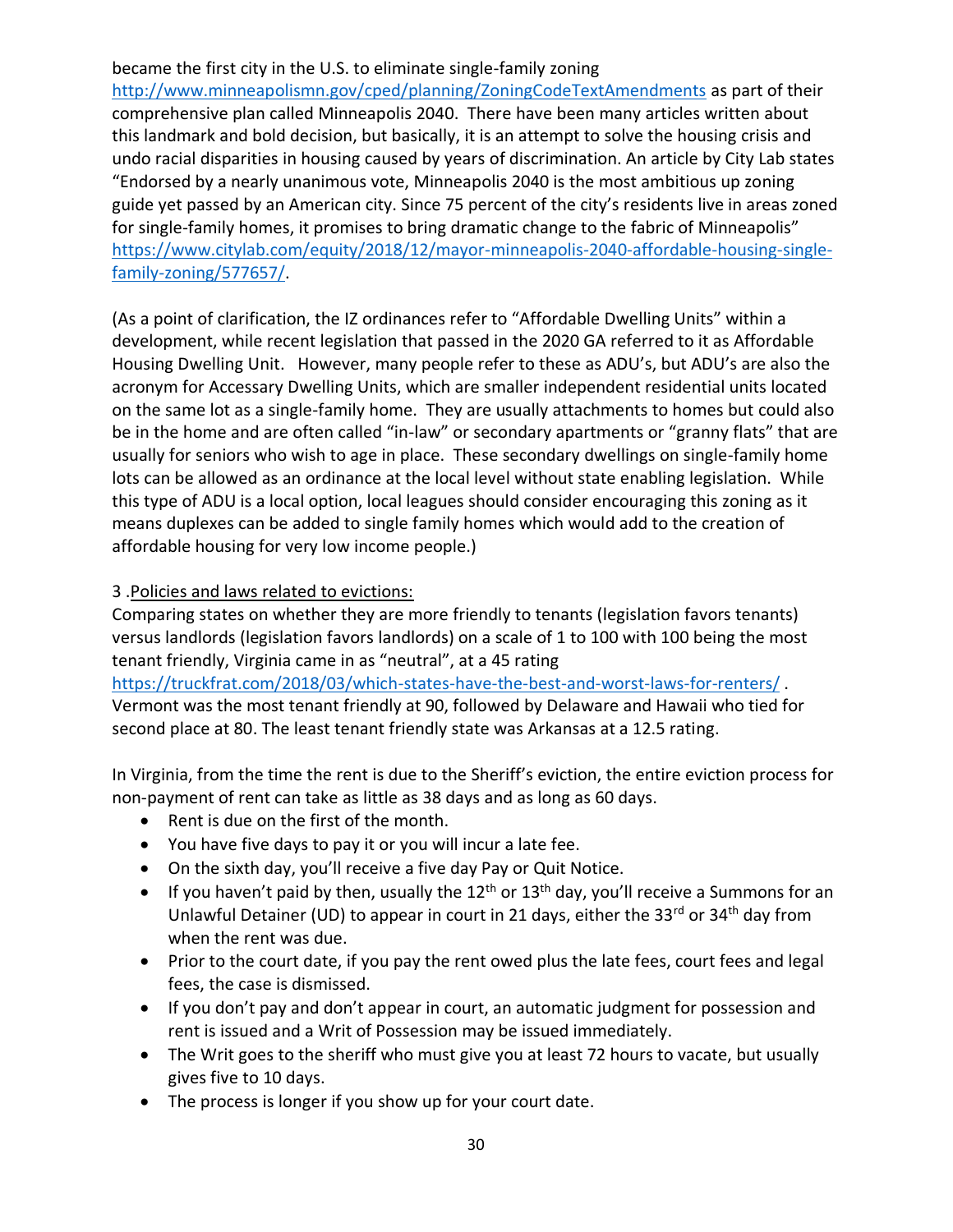The VCU-Center for Urban and Regional Analysis (CURA) Eviction Lab that was cited in Part II. Section 6. provides research and information comparing eviction laws and policies in Virginia and other states that can be found at [https://cura.vcu.edu/ongoing-projects/rva-eviction-lab/.](https://cura.vcu.edu/ongoing-projects/rva-eviction-lab/) In a PDF entitled "Comparative Law and Policy Analysis for Addressing Evictions in Richmond." they describe laws and policies designed to reduce evictions by providing additional tenant protections and those designed to lessen "the severity of evictions by mitigating the impact of evictions on health, future housing and job or educational stability." Some of these remedies could be enacted through laws at the local level such as bans on evictions and disconnections of utilities during extreme weather. State laws that could provide more tenant protections include extended pay-or-quit periods or mandatory grace periods.

In 2019, the Campaign to Reduce Evictions (CARE) recommended law changes to both protect the tenant from being evicted and those designed to mitigate the impact. CARE recommended extending the pay-or-quit period to 14 days because they felt that many tenants are paid biweekly and extending the time would enable them to have a better chance of paying their full rent when they got paid. The Virginia Apartment Managers Association adamantly opposed such extensions contending that owners had to pay their mortgages on the first of the month and any extra time given to tenants would simply delay the inevitable. Regardless of when tenants are paid, they need to budget their money to ensure their rent is paid on time. In an interview with a large owner/property manager in April 2020, this question was posed to him and, for the most part, he agreed with VAMA, but did think that adding two days onto the payor-quit (from a five day to a seven day notice) might be helpful to the tenant and not too onerous on the owners/managers.

In 2019, there were several changes made to the landlord tenant law thanks to the CARE and advocacy by the Virginia Poverty Law Center. (The Landlord Tenant Law in Virginia was initially enacted into law in 1974 [https://law.lis.virginia.gov/vacodepopularnames/virginia-residential](https://law.lis.virginia.gov/vacodepopularnames/virginia-residential-landlord-and-tenant-act/)[landlord-and-tenant-act/\)](https://law.lis.virginia.gov/vacodepopularnames/virginia-residential-landlord-and-tenant-act/) Changes included a requirement for written leases, prohibiting landlords from issuing more than one UD for the same tenant, and extended Right of Redemption. Other changes may be found at [https://www.reduceevictions.org/wp](https://www.reduceevictions.org/wp-content/uploads/2019/04/new-landlord-tenant-laws-0319.pdf)[content/uploads/2019/04/new-landlord-tenant-laws-0319.pdf.](https://www.reduceevictions.org/wp-content/uploads/2019/04/new-landlord-tenant-laws-0319.pdf)

State laws mitigating the impact of evictions include limiting late fees and expungement of eviction records. In 2020 several laws were changed to lessen the impact of evictions. The first change, prescribed in HB1420, is that late fees are now capped at 10% of monthly rent or the amount due and owed by the tenant, whichever is less. Previously, the law did not specify any percentage, but said that the fee must be "a reasonable amount".

The second law change relates to expungement of records, which is a critical issue for households who either have been evicted or received an Unlawful Detainer (UD). Once the tenant receives a UD, it is on his/her record forever, even if the case is dismissed. While not an actual eviction, the UD will negatively impact the tenant's credit rating and ability to find another apartment. If there is an actual eviction or writ of possession on the tenant's record, most landlords and property managers will not accept the tenant. A right to expungement bill (HB1401) was passed in the 2020 General Assembly (GA) for cases that were dismissed.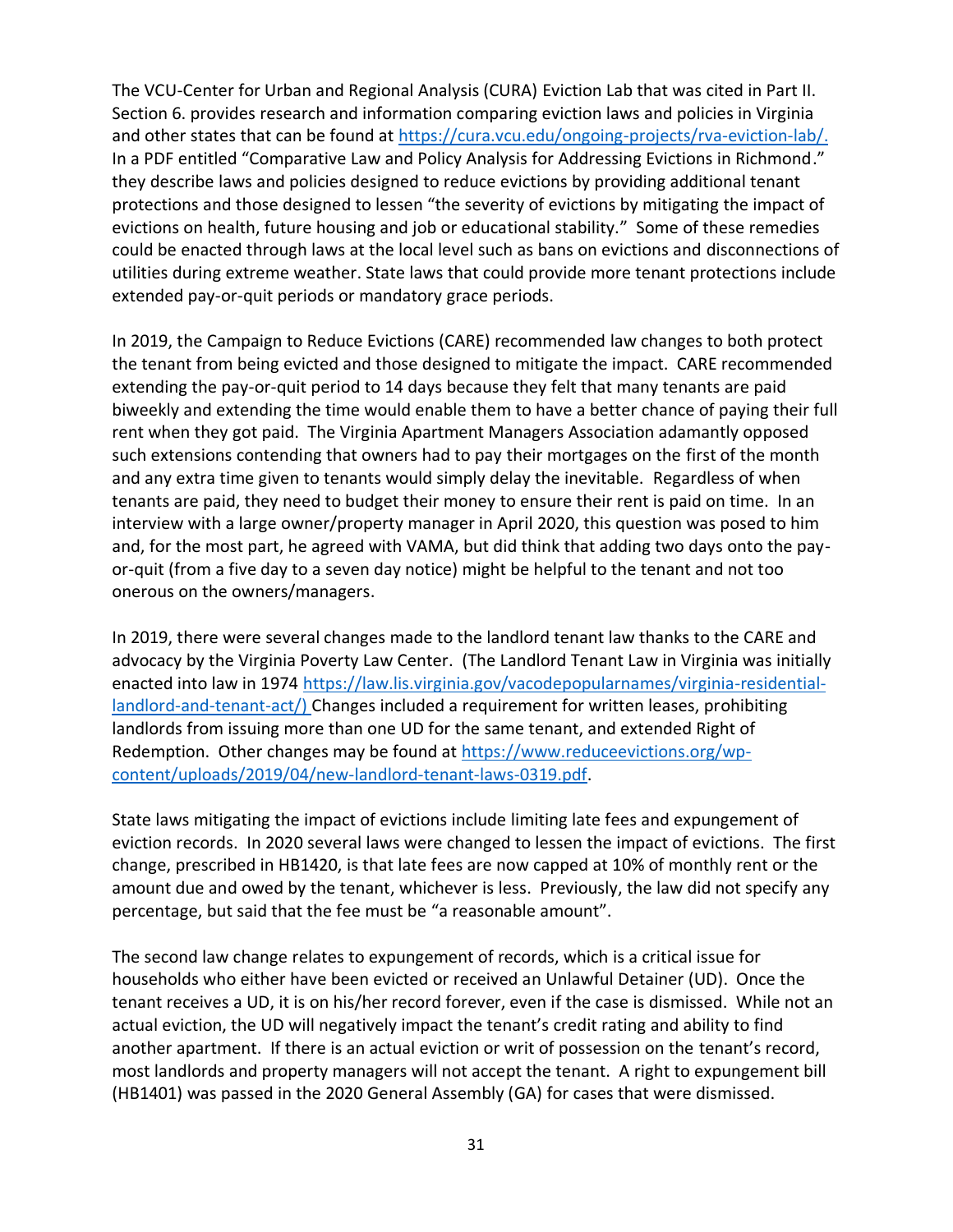However, it is not automatic. A tenant would need to apply for the expungement for it to occur.

Another bill that passed in the 2020 GA (SB707 and HB393) requires a Tenant Rights and Responsibility document to be created by Virginia Department of Housing and Community Development (DHCD). Landlords would be required to give this document to tenants before they are evicted. Further another bill that also passed in the 2020 GA (SB115) requires that tenants in subsidized housing must be given the phone number for Legal Aid. Both of these bills have been approved by the governor.

One other issue that was not addressed in the CURA RVA report previously cited, but that was brought up by Matthew Desmond when he was in Richmond in late 2019 relates to the cost of filing fees. Apparently, Virginia has one of the lower costs for filing an Unlawful Detainer (UD) at \$58. Desmond said that they are doing research on these fees and their initial findings indicate that there seems to be a correlation between the cost a landlord pays to file a UD and eviction rates; states with higher UD fees, upwards of \$250, have lower eviction rates. He seemed to imply that if landlords have to spend more money to evict maybe they are more apt to work things out with tenants who are late paying their rent. While this is an intriguing question, there is not enough research conducted to determine its consideration as a solution.

**Summation:** This report was designed to guide league members in responding to the Affordable Housing Study Questions, which is a separate document that can be found in the LWV-VA Housing Study Portal. This report intentionally does not arrive at any conclusions or recommendations. Rather, the report should be used as a reference for diving deeper into a specific resource or issue related to affordable housing. League members will have the opportunity to voice their agreement or disagreement on the Affordable Housing Study Consensus Questions, which is another separate document that can be accessed via the LWV-VA Housing Study Portal.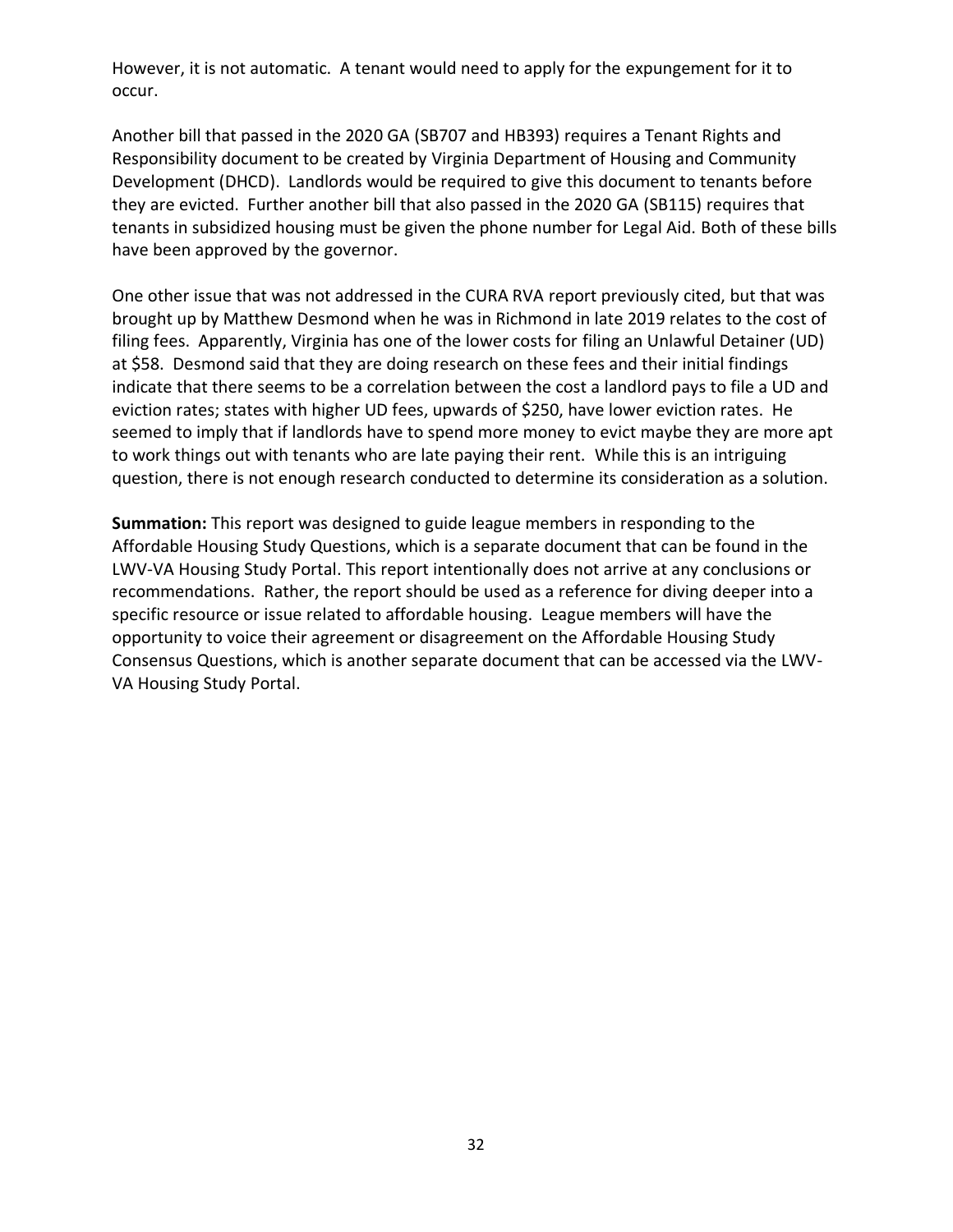## **Addendum**

#### **Part III 6.**

#### State Housing Choice Vouchers:

During 2020 and continuing in 2021, Virginia will be reviewing the possibility of funding a state HCV program because of a bill passed by the 2020 General Assembly. HB 854 mandates the Department of Housing and Community Development and Virginia Housing (formerly Virginia Housing Development Authority) to carry out a study of housing policies, programs and conditions in the Commonwealth as well as assess several specific program concepts, including a state-funded rental assistance program that would work with the federal HCV program.

#### **Part IV 3.**

#### Policies and laws related to evictions:

Relating to the extension of Pay or Quits, the Virginia Poverty Law Center (VPLC) conducted research in the summer of 2019 that reviewed all 50 states' Pay or Quit timeframes and compared it to states' eviction rates. They found that there was no clear correlation between the two (i.e., no evidence having a 14-day Pay or Quit is going to exacerbate evictions).

Bill Rice, the researcher from VPLC, also looked at States' Pay or Quit time periods, their eviction rates, and whether they had "warranty of habitability" as an affirmative defense to eviction. What he found was states with a Pay or Quit time period of 10 or more days AND had warranty of habitability as an affirmative defense had the lowest average evictions rates (1.4%).

According to Bill Rice, Virginia has an Implied Warranty of Habitability, which means the landlord has a duty of keeping the property habitable for the tenant, even if this is not explicitly stated in the lease. A Warranty of Habitability as an Affirmative Defense means that if a landlord tries to evict a tenant even if it is for non-payment of rent, the tenant can legally prevent it by showing that the landlord has breached their duty of keeping the property habitable for the tenant. If you have an implied warranty of habitability without an affirmative defense, as we do in Virginia, if a landlord pursues an eviction suit against the tenant over nonpayment of rent, the tenant is unable to counter this by raising habitability issues.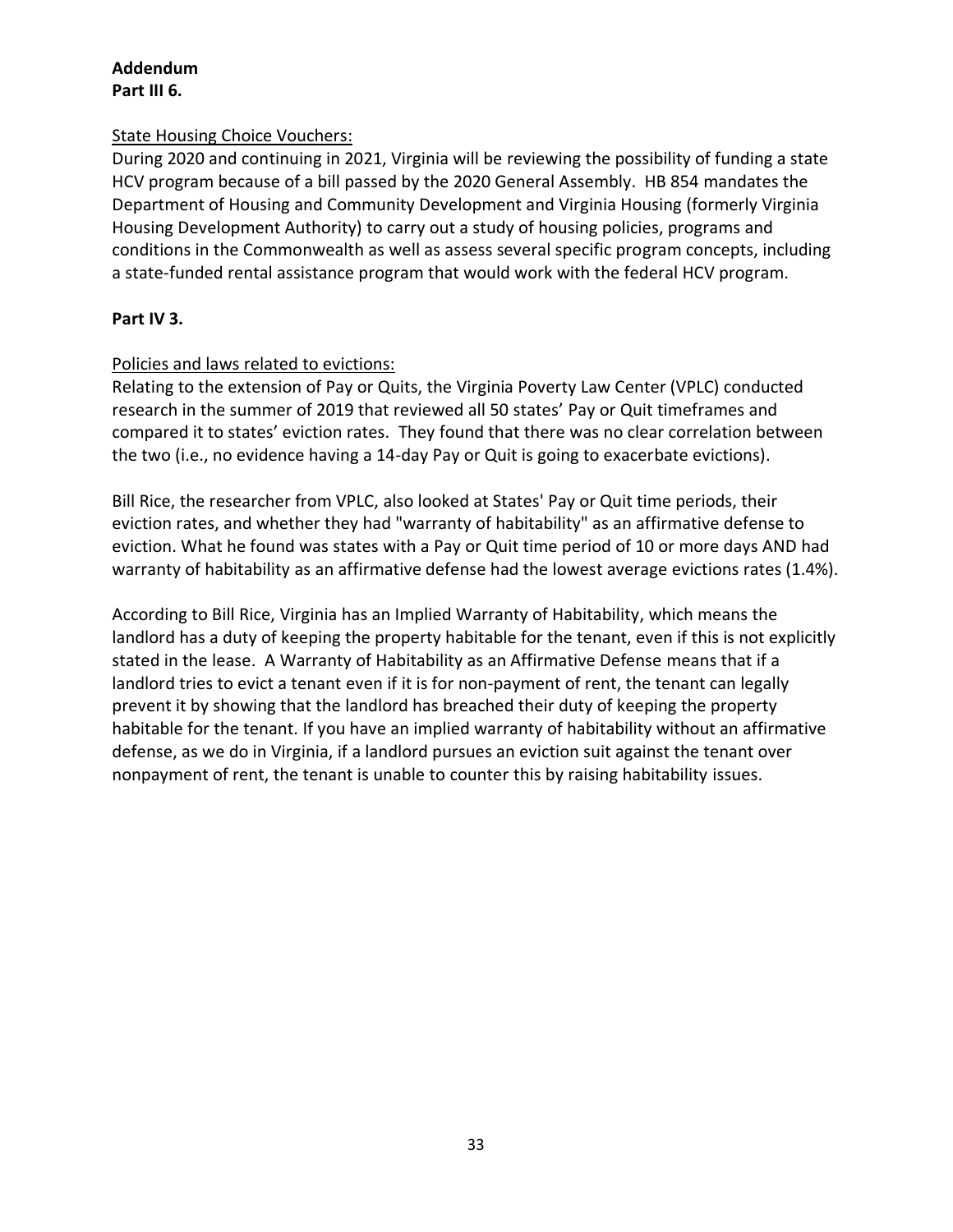## Appendix A – Affordable Housing Study Committee Members

| Name:                  | League:                 | <b>Email Address:</b>     |
|------------------------|-------------------------|---------------------------|
| <b>Gerald Anderson</b> | Fredericksburg          | glanderson1947@gmail.com  |
| Judith Brown           | South Hampton Roads     | judithevansb@yahoo.com    |
| Susan Cash             | Fairfax                 | scash5558@gamil.com       |
| Virginia Cowles        | Richmond                | vipcowles@gmail.com       |
| Monica Florio          | Loudoun                 | monica@monicaflorio.com   |
| Wendy Frieman          | <b>Falls Church</b>     | friemanw@gmail.com        |
| Dede Goldsmith         | Washington (Abingdon)   | dgoldsmith@embarqmail.com |
| Janet Gorn             | (LWV-VA)                | jgorn4@verizon.net        |
| Victoria Khoury        | Lynchburg               | v8loving@aol.com          |
| Mary Ann Moxon         | Williamsburg            | mamoxon@icloud.com        |
| <b>Teresa Poole</b>    | Roanoke                 | yogajazz@cox.net          |
| Pam Quanrud            | Arlington               | pamelaquanrud@gmail.com   |
| Jennifer Seip          | Montgomery (Blacksburg) | jennifer24091@gmail.com   |
| <b>Miggy Strano</b>    | Prince William          | migstrano@gmail.com       |
| Alice Tousignant       | Richmond                | alice@hdadvisors.net      |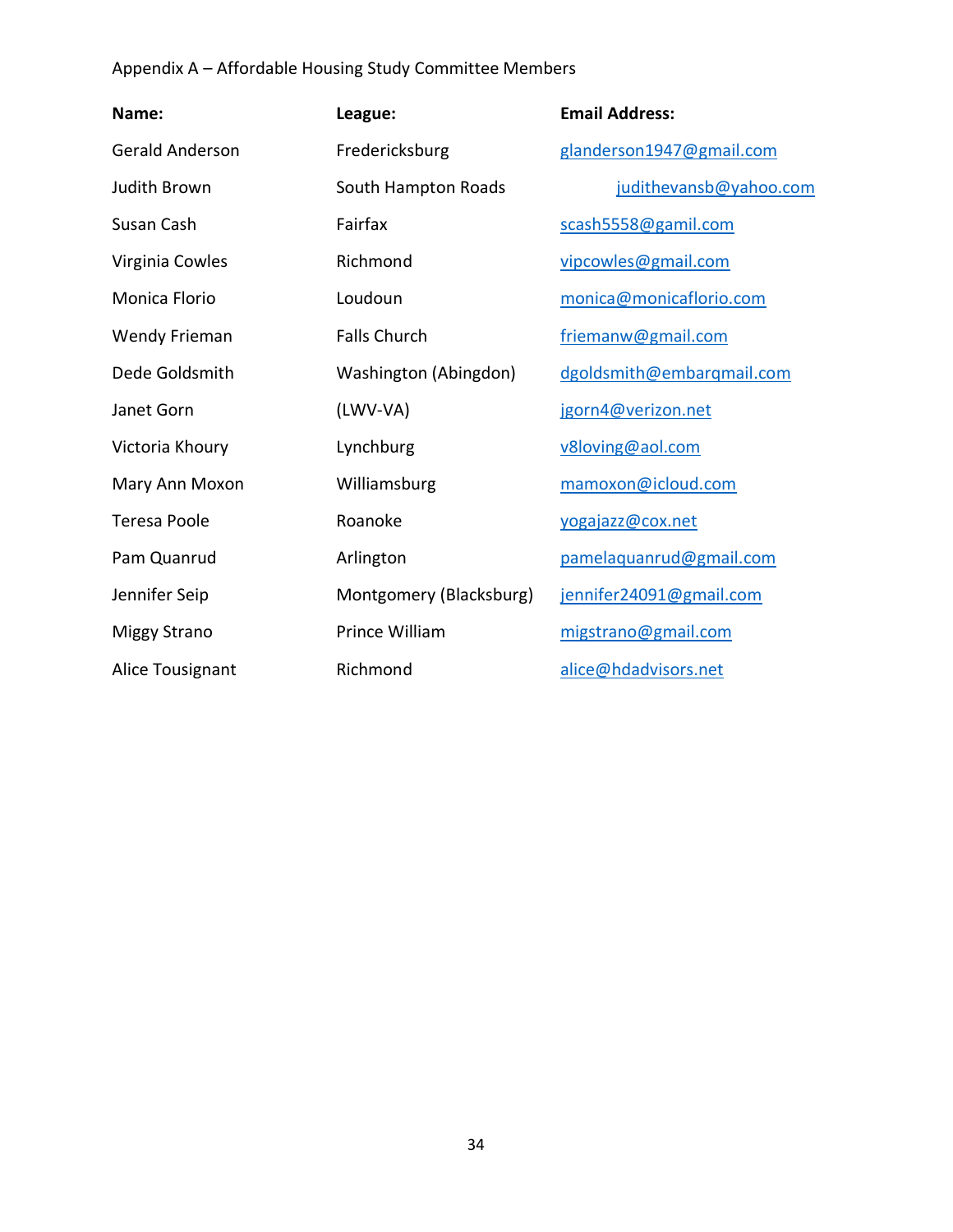| ABLE               | (Missouri) Achieving a Better Life Experience                                                                                                                                                                                                                                                                               |
|--------------------|-----------------------------------------------------------------------------------------------------------------------------------------------------------------------------------------------------------------------------------------------------------------------------------------------------------------------------|
| <b>ACS</b>         | American Community Survey (information source on                                                                                                                                                                                                                                                                            |
|                    | population and housing intended to help local officials,                                                                                                                                                                                                                                                                    |
|                    | community leaders, and businesses understand the                                                                                                                                                                                                                                                                            |
|                    | changes taking place in their communities)                                                                                                                                                                                                                                                                                  |
| <b>ACTS</b>        | Area Congregations Together in Service                                                                                                                                                                                                                                                                                      |
| <b>AHSC</b>        | Affordable Housing Study Committee (LWV-VA)                                                                                                                                                                                                                                                                                 |
| AMI                | Area Median Income                                                                                                                                                                                                                                                                                                          |
| <b>ARCH</b>        | Advocate Rebuild Change Heal (Roanoke recovery service)                                                                                                                                                                                                                                                                     |
| <b>ASPAN</b>       | Arlington Street People's Assistance Network                                                                                                                                                                                                                                                                                |
| <b>CACH</b>        | <b>Crater Area Coalition on Homelessness</b>                                                                                                                                                                                                                                                                                |
| <b>CARE</b>        | Campaign to Reduce Evictions                                                                                                                                                                                                                                                                                                |
| <b>CBSA</b>        | Core Based Statistical Area (U.S. geographic area defined by<br>the Office of Management and Budget (OMB) that consists<br>of one or more counties (or equivalents) anchored by an<br>urban center of at least 10,000 people plus adjacent<br>counties that are socioeconomically tied to the urban<br>center by commuting) |
| <b>CDBG</b>        | <b>Community Development Block Grant</b>                                                                                                                                                                                                                                                                                    |
| <b>CHACE</b>       | Campaign for Housing and Civic Engagement                                                                                                                                                                                                                                                                                   |
| <b>CNCS</b>        | The Corporation for National and Community Services                                                                                                                                                                                                                                                                         |
| CoC                | Continuum of Care (community plan to organize and<br>deliver housing and services to meet the specific needs of<br>people who are homeless as they move to stable housing<br>and maximize self-sufficiency; includes action steps to end<br>homelessness and prevent return to homelessness)                                |
| <b>CORE</b>        | The Center for Outcomes Research & Education                                                                                                                                                                                                                                                                                |
| <b>CSH</b>         | The Corporation for Supportive Housing                                                                                                                                                                                                                                                                                      |
| <b>DARS</b>        | (Virginia) Department of Aging and Rehabilitative Services                                                                                                                                                                                                                                                                  |
| <b>DBHDS</b>       | (Virginia) Department of Behavioral Health and                                                                                                                                                                                                                                                                              |
|                    | <b>Developmental Services</b>                                                                                                                                                                                                                                                                                               |
| <b>DHCD</b>        | (Virginia) Department of Housing and Community<br>Development                                                                                                                                                                                                                                                               |
| <b>DHS</b>         | Department of Human Services                                                                                                                                                                                                                                                                                                |
| <b>Dillon Rule</b> | Rule based on legal principle of ultra vires ("outside one's<br>powers"); states that local governments are limited to only<br>the powers expressly granted to them by their state.                                                                                                                                         |
| <b>DMAS</b>        | (Virginia) Department of Medical Assistance Services                                                                                                                                                                                                                                                                        |
| <b>DMH</b>         | Department of Mental Health                                                                                                                                                                                                                                                                                                 |
| <b>DPA</b>         | down payment assistance                                                                                                                                                                                                                                                                                                     |
| <b>DSS</b>         | <b>Department of Social Services</b>                                                                                                                                                                                                                                                                                        |
| <b>EDP</b>         | Eviction Diversion Program (intervention at court hearing<br>designed to divert the tenant from being evicted)                                                                                                                                                                                                              |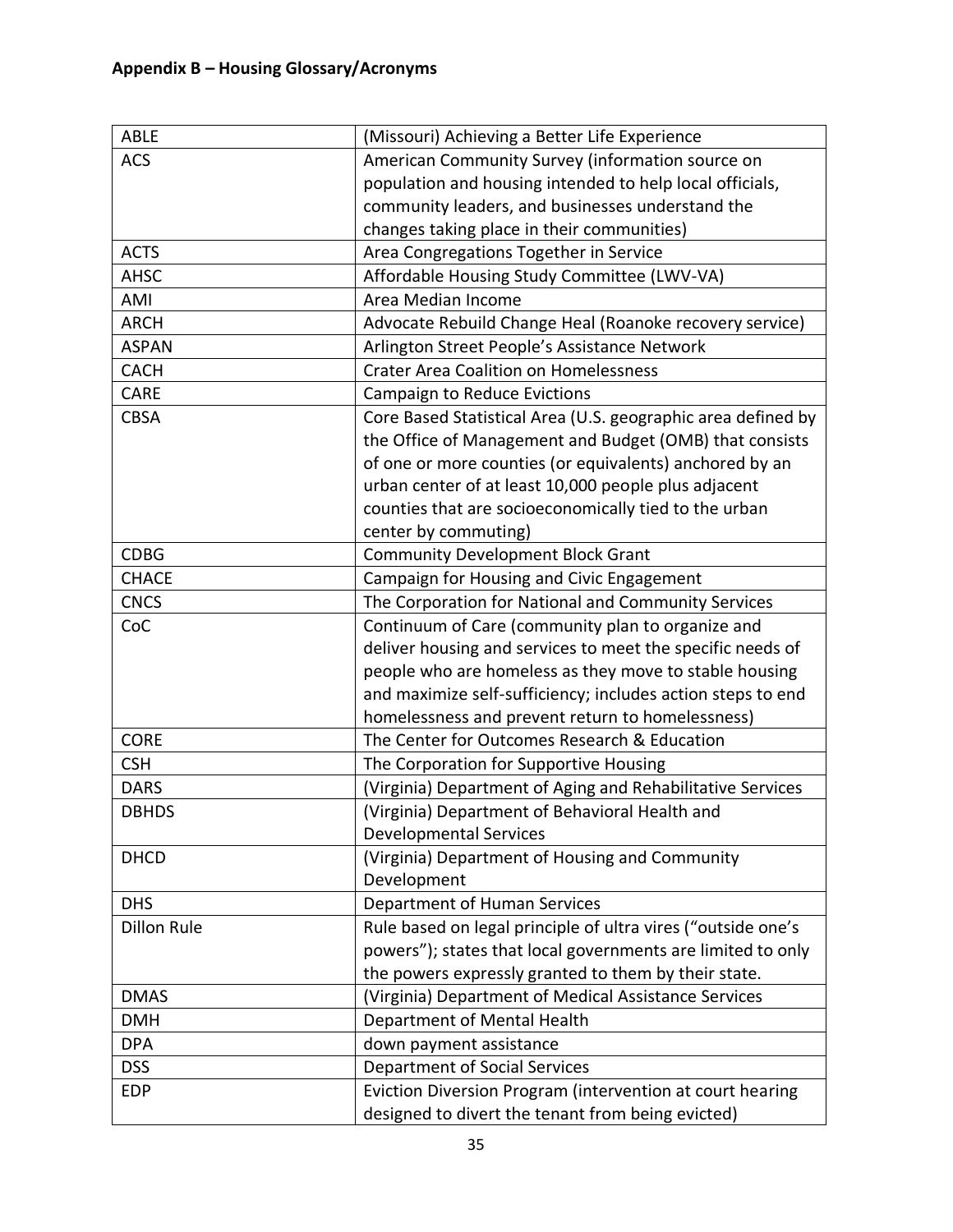| <b>EHARP</b>           | Emergency Home and Accessibility Repair Program                 |
|------------------------|-----------------------------------------------------------------|
| <b>ELI</b>             | <b>Extremely Low Income (Households)</b>                        |
| <b>ESCADV</b>          | Eastern Shore Coalition Against Domestic Violence               |
| ESG                    | <b>Emergency Solutions Grant (from HUD)</b>                     |
| <b>FUSE</b>            | Frequent Users Service Enhancement (proven model                |
|                        | identifying frequent users of jails, shelters, hospitals and/or |
|                        | other crisis public services and then improving their lives     |
|                        | through supportive housing)                                     |
| GA                     | <b>General Assembly</b>                                         |
| <b>GAO</b>             | (US) Government Accountability Office                           |
| <b>GCCH</b>            | Governor's Coordinating Council on Homelessness                 |
| HA                     | (local) Housing Agency                                          |
| <b>HMIS</b>            | Homeless Management Information System                          |
| <b>HOME</b>            | Home Investments Partnership Program (HUD HOME                  |
|                        | Investment Partnerships Program which provides formula          |
|                        | grants to States and localities that communities use - often    |
|                        | in partnership with local nonprofit groups - to fund a wide     |
|                        | range of activities including building, buying, and/or          |
|                        | rehabilitating affordable housing for rent or                   |
|                        | homeownership or providing direct rental assistance to          |
|                        | low-income people)                                              |
| <b>HOME</b>            | Housing Opportunities Made Equal (501(c)3 non-profit            |
|                        | corporation organized specializing in fair housing; they are    |
|                        | also a HUD-approved housing counseling agency)                  |
| <b>HOPWA</b>           | Housing Opportunities for Persons With Aids (federal            |
|                        | program with grants to DHCD and local entitlement               |
|                        | communities to help persons with AIDS obtain and                |
|                        | maintain affordable housing)                                    |
| <b>HTF</b>             | Housing Trust Fund (national, state or local programs that      |
|                        | provide funds to help create and preserve affordable            |
|                        | housing and end homelessness)                                   |
| <b>HUD</b>             | (US Department of) Housing and Urban Development                |
| I/DD                   | Intellectual and Developmental Disabilities                     |
| <b>IRS</b>             | <b>Internal Revenue Service</b>                                 |
| $\mathsf{L}\mathsf{I}$ | low income                                                      |
| <b>LIHTC</b>           | Low Income Housing Tax Credit (federal program                  |
|                        | authorized under the IRS code that provides tax credits to      |
|                        | investors in affordable housing that enables developers to      |
|                        | create and preserve housing for low income households)          |
| <b>LLC</b>             | Limited Liability Corporation                                   |
| MI                     | middle income                                                   |
| MU                     | mixed use (district)                                            |
| <b>NFHA</b>            | <b>National Fair Housing Alliance</b>                           |
| <b>NHTF</b>            | National Housing Trust Fund                                     |
| <b>NLIHC</b>           | National Low Income Housing Coalition                           |
| <b>NOVA</b>            | Northern Virginia                                               |
|                        |                                                                 |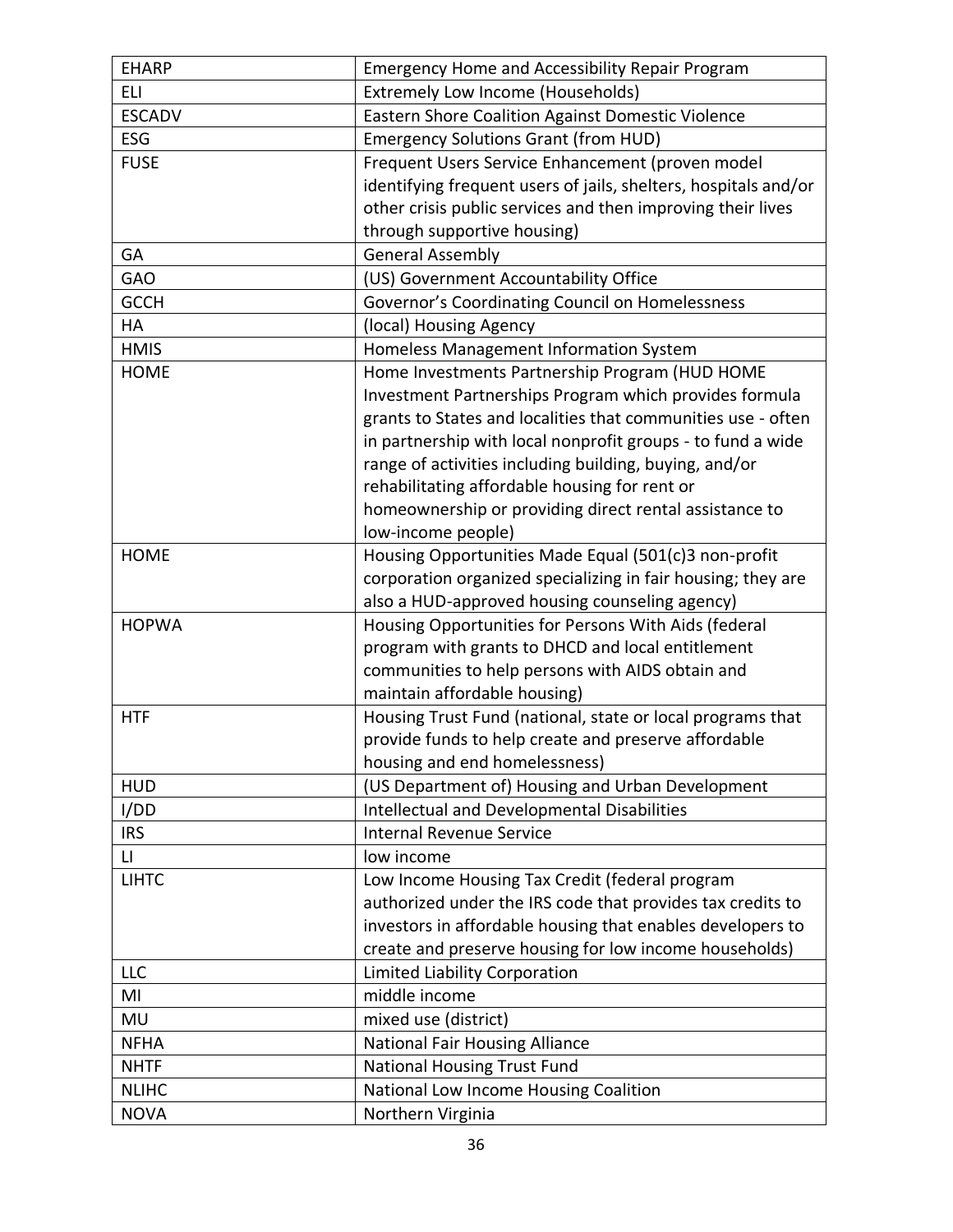| PD                          | (Virginia) Planning District                                                                 |
|-----------------------------|----------------------------------------------------------------------------------------------|
| <b>PDC</b>                  | <b>Planning District Commission</b>                                                          |
| <b>PHA</b>                  | <b>Public Housing Authority</b>                                                              |
| PIT                         | point-in-time (unduplicated count on a single night of the                                   |
|                             | people in a community who are experiencing homelessness                                      |
|                             | that includes both sheltered and unsheltered populations)                                    |
| <b>PSH</b>                  | Permanent Supportive Housing (intervention that combines                                     |
|                             | affordable housing assistance with voluntary support                                         |
|                             | services to address the needs of chronically homeless                                        |
|                             | people)                                                                                      |
| <b>PUMSA</b>                | Public Use Microdata Sample Area                                                             |
| <b>PUMS</b>                 | Public Use Microdata Sample (Census Department files that                                    |
|                             | show the full range of population and housing unit                                           |
|                             | responses collected on individual American Community                                         |
|                             | Survey questionnaires, for a subsample of ACS housing                                        |
|                             | units and group quarters persons)                                                            |
| <b>RECAP</b>                | Racially and ethnically concentrated areas of poverty                                        |
| <b>RPS</b>                  | <b>Richmond Public Schools</b>                                                               |
| <b>RRH</b>                  | rapid re-housing (intervention designed to help individuals                                  |
|                             | and families that don't need intensive and ongoing                                           |
|                             | supports to quickly exit homelessness and return to                                          |
|                             | permanent housing)                                                                           |
| <b>RVA</b>                  | Richmond Virginia (area)                                                                     |
|                             | Supplemental Education Services (additional academic                                         |
| <b>SES</b>                  |                                                                                              |
|                             | instruction designed to increase the academic achievement                                    |
|                             | of students in low-performing school)                                                        |
| <b>SHOP</b>                 | Self-Help Ownership Opportunity Program                                                      |
| <b>SIF</b>                  | Social Innovation Fund initiative                                                            |
| <b>SNAP</b>                 | Supplemental Nutritional Assistance (formerly food                                           |
|                             | stamps)                                                                                      |
| SOI                         | Source of Income                                                                             |
| <b>SSVF</b>                 | Supportive Services to Veterans' Families                                                    |
| <b>TAY</b>                  | Transition Age Youth (at risk young people, ages 16 to 24,                                   |
|                             | who are in transition from state custody or foster care)                                     |
| <b>VAMA</b>                 | Virginia Apartment Management Association                                                    |
| <b>VCDBG</b>                | Virginia Community Development Block Grant                                                   |
| <b>VDH</b>                  | Virginia Department of Health                                                                |
| <b>VHA</b>                  | Virginia Housing Alliance                                                                    |
| <b>VHDA</b>                 | Virginia Housing Development Authority                                                       |
| <b>VHSP</b>                 | Virginia Homeless Solutions Program                                                          |
| <b>VHTF</b>                 | Virginia Housing Trust Fund                                                                  |
| VLI                         | Very Low Income (Households)                                                                 |
| VO                          | Virginia Organizing                                                                          |
| <b>VPLC</b>                 | Virginia Poverty Law Center                                                                  |
| <b>USDA</b><br><b>USICH</b> | United States Department of Agriculture<br>United States Interagency Council on Homelessness |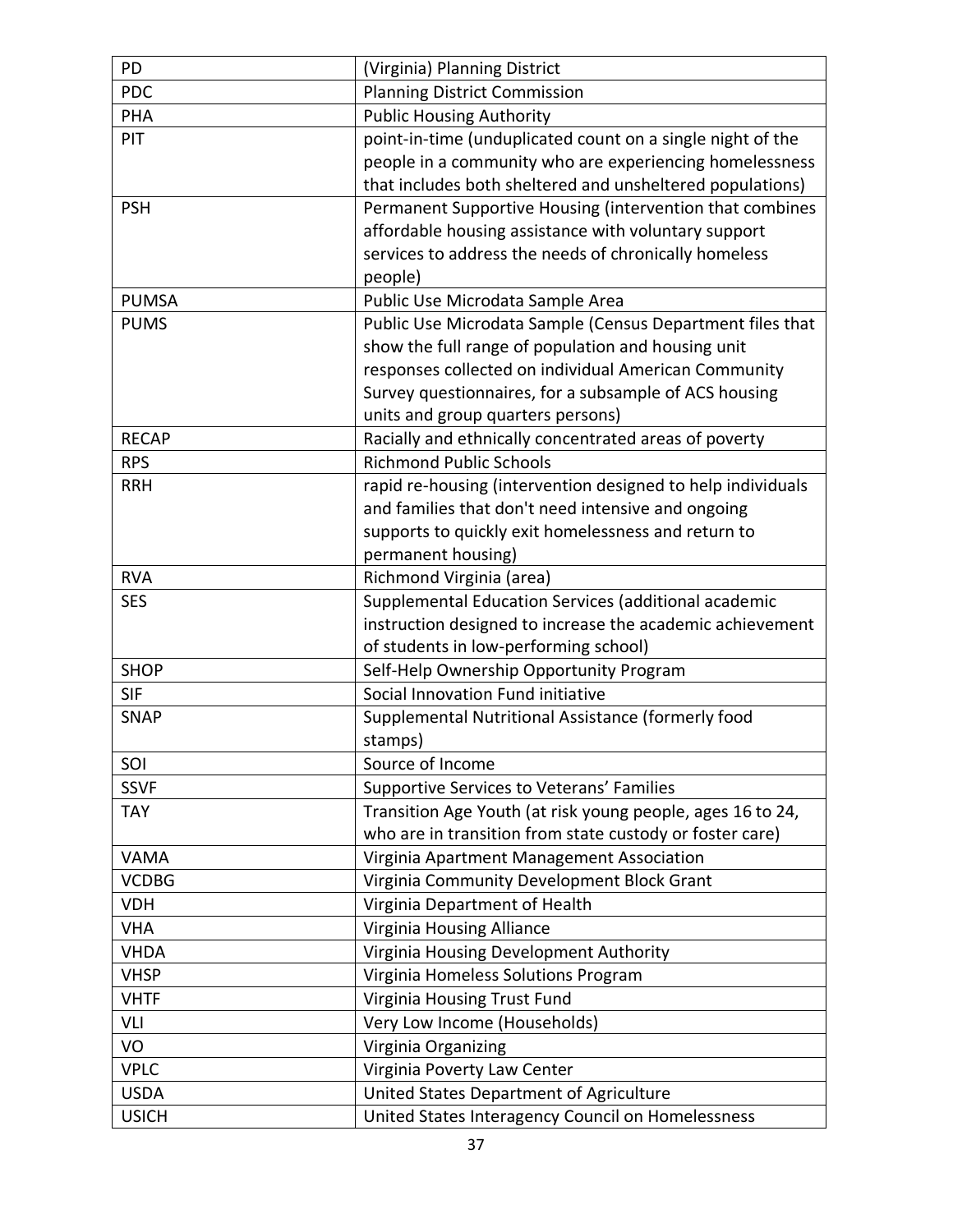Adams, Bob, et al.(2018). *Housing the Northern Shenandoah Valley: Trends, Projections, and Strategies.* Center for Urban and Regional Analysis (CURA); VCU L. Douglas Wilder School of Government and Public Affairs.

Adams, Bob, and Jonathan Knopf (2018). *Inclusionary Housing*. Housing Virginia. [https://housingvirginia.org/wp](https://housingvirginia.org/wp-content/uploads/2018/10/HV_InclusionaryHousing_TrainingSlides_2018.pdf)content/uploads/2018/10/HV\_InclusionaryHousing\_TrainingSlides\_2018.pdf

Adams, Bob, et al. (2017). *Meeting Housing Needs in Rural Virginia: Trends, Needs, Gaps, Solutions*. Housing Virginia. [https://housingvirginia.org/wp-content/uploads/2017/04/HV-](https://housingvirginia.org/wp-content/uploads/2017/04/HV-RuralReport.pdf)[RuralReport.pdf](https://housingvirginia.org/wp-content/uploads/2017/04/HV-RuralReport.pdf)

Anderson, Michael (2012). "Virginia Initiates Housing Trust Fund . . . ," *Campaign for a Virginia Housing Trust Fund*. Housing Trust Fund Project. [https://housingtrustfundproject.org/virginia-initiates-housing-trust-fund-with-national](about:blank)[mortgage-settlement-funds/](about:blank)

*Adopting Rapid Re-Housing Statewide: The Commonwealth of Virginia* (2015). National Alliance to End Homelessness (NAEH). [http://endhomelessness.org/wp](http://endhomelessness.org/wp-content/uploads/2015/07/adopting-rrh-statewide-in-virginia.pdf)[content/uploads/2015/07/adopting-rrh-statewide-in-virginia.pdf](http://endhomelessness.org/wp-content/uploads/2015/07/adopting-rrh-statewide-in-virginia.pdf)

*America's Rental Housing 2020* (2020). Joint Center for Housing Studies of Harvard University. https://www.jchs.harvard.edu/sites/default/files/Harvard JCHS Americas Rental Housing 20 [20.pdf](https://www.jchs.harvard.edu/sites/default/files/Harvard_JCHS_Americas_Rental_Housing_2020.pdf)

Area Congregations Together in Service (ACTS)[. http://actsrva.org/](about:blank)

Amendments to the Minneapolis Zoning Code. Department of Planning and Zoning. City of Minneapolis. <http://www.minneapolismn.gov/cped/planning/ZoningCodeTextAmendments>

Arlington Thrive, an emergency financial assistance program in Arlington <https://arlingtonthrive.org/>

Aurand, Andrew, et al. (2020). *The Gap: A Shortage of Affordable Homes*. National Low Income Housing Coalition (NLIHC). [https://reports.nlihc.org/sites/default/files/gap/Gap-](https://reports.nlihc.org/sites/default/files/gap/Gap-Report_2020.pdf)[Report\\_2020.pdf](https://reports.nlihc.org/sites/default/files/gap/Gap-Report_2020.pdf)

Aurand, Andrew, et al. (2019). "Out of Reach 2019: Virginia, "*Out of Reach.* National Low Income Housing Coalition (NLIHC).<https://reports.nlihc.org/oor/virginia>

Badger, E., & Bui, Q (2018, April 7). "In 83 Million Eviction Records, a Sweeping and Intimate New Look at Housing in America," Retrieved from *New York Times*.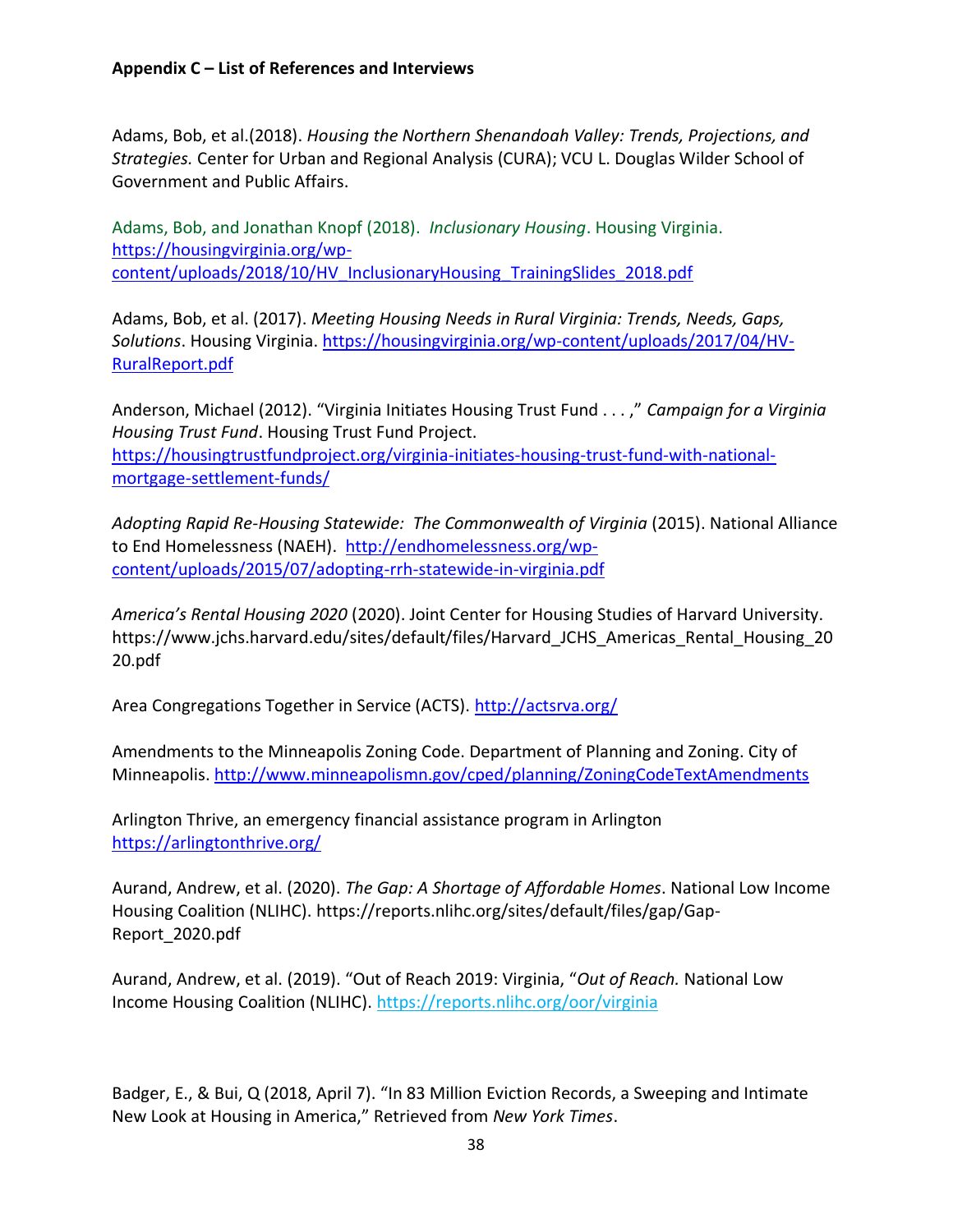[https://www.nytimes.com/interactive/2018/04/07/upshot/millions-of-eviction-records-a](https://www.nytimes.com/interactive/2018/04/07/upshot/millions-of-eviction-records-a-sweeping-new-look-at-housing-in-america.html)[sweeping-new-look-at-housing-in-america.html](https://www.nytimes.com/interactive/2018/04/07/upshot/millions-of-eviction-records-a-sweeping-new-look-at-housing-in-america.html)

"Bearing Witness to America's Eviction Epidemic." *Eviction Lab.* https://evictionlab.org/about/

Campaign to Reduce Evictions (CARE). [https://www.reduceevictions.org/](about:blank)

Capps, Kristen (December 7, 2018). "Why Minneapolis Just Made Zoning History," City Lab.

*Choice Constrained: Limited Housing Options for Households Utilizing Housing Choice Vouchers*  (2019). Housing Opportunities Made Equal of Virginia, Inc. [https://homeofva.org/wp-content/uploads/2019/07/Choices-Constrained-2019\\_5\\_14\\_19.pdf](about:blank)

City of Richmond Eviction Diversion Program (EDP). Progress Update (March 9, 2019). [http://www.richmondgov.com/PressSecretaryMayor/robocopy/documents/EDP\\_Presentation.](http://www.richmondgov.com/PressSecretaryMayor/robocopy/documents/EDP_Presentation.pdf) [pdf](http://www.richmondgov.com/PressSecretaryMayor/robocopy/documents/EDP_Presentation.pdf)

*Code of Virginia*. Legislative Information Services.<https://law.lis.virginia.gov/vacode/>

*Community Needs Assessment: Northern Shenandoah Valley* (2018) People Inc. [http://www.peopleinc.net/media/About/Publications/Publications-](about:blank)[2018%20Northern%20Shenandoah%20Valley-Community%20Needs%20Assessment.pdf](about:blank)

*Community Needs Assessment: Southwestern Virginia* (2018). People Inc. [http://www.peopleinc.net/media/About/Publications/Publications-](about:blank)[2018%20Southwest%20Virginia-Community%20Needs%20Assessment.pdf](about:blank)

"Connecting the Dots Between Housing & Schools" (2014). *Initiatives: Housing and Schools.* Housing Virginia. <https://www.housingvirginia.org/focused-initiatives/housing-schools/>

Demographics Research Group. "Virginia's Demographic Regions." Weldon Cooper Center for Public Service, University of Virginia. <https://demographics.coopercenter.org/virginia-regions>

Desmond, Matthew, (2016) . *[Evicted: Poverty and Profit in the American City](https://scholar.harvard.edu/mdesmond/publications/evicted-poverty-and-profit-american-city)*. New York: Crown.

"Eviction Diversion Pilot Program VA HB2655" (2019). *Bill Track*. <https://www.billtrack50.com/BillDetail/1012375>

"Top Evicting Large Cities in the United States," (2018). *Eviction Rankings*. RVA Eviction Lab. Center for Urban and Regional Analysis (CURA). [https://evictionlab.org/rankings/#/evictions?r=United%20States&a=0&d=evictionRate&lang=e](https://evictionlab.org/rankings/#/evictions?r=United%20States&a=0&d=evictionRate&lang=en) [n](https://evictionlab.org/rankings/#/evictions?r=United%20States&a=0&d=evictionRate&lang=en)

Fairfax County Department of Housing and Community Development (2019). Emergency Solutions Grant ESG funds. Draft- Fairfax County, VA Consolidated Annual Performance and Evaluation Report (CAPER) FY 2019 (July 1, 2018 – June 30, 2019*)*, p. 10. [https://www.fairfaxcounty.gov/housing/sites/housing/files/assets/documents/caper/fy%20201](https://www.fairfaxcounty.gov/housing/sites/housing/files/assets/documents/caper/fy%202019/draft_fy2019_consolidated_annual_performance_and_evaluation_report.pdf)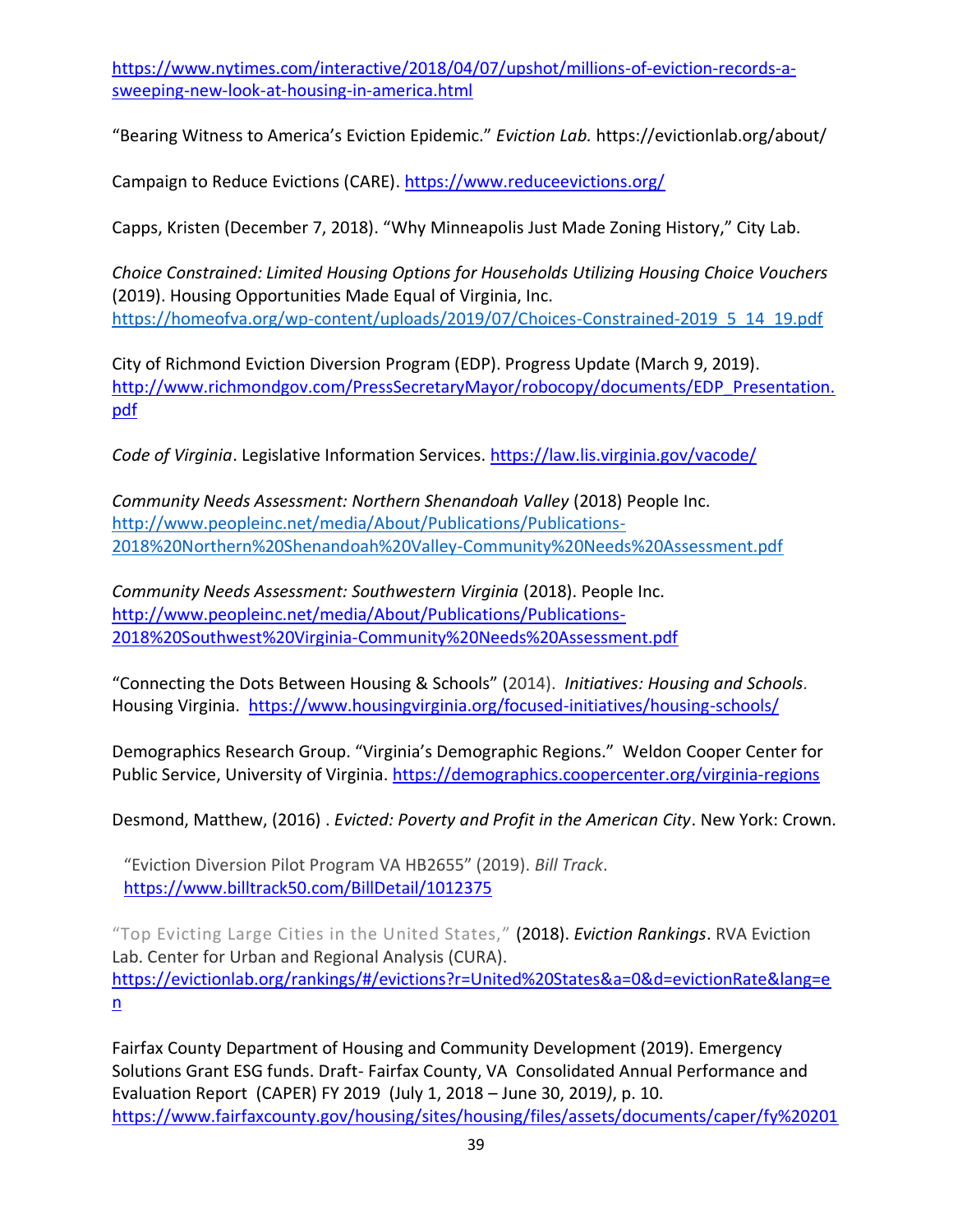9/draft fy2019 consolidated annual performance and evaluation report.pdf

Friedman-Krauss, Allison H., and C. Cybele Raver (2015). "Does School Mobility Place Elementary School Children at Risk for Lower Math Achievement? The Mediating Role of Cognitive Dysregulation," *Developmental Psychology*. American Psychological Association, Vol. 51, No. 12, pp.1725-1739.<https://www.apa.org/pubs/journals/releases/dev-a0039795.pdf> Housing Trust Fund Project. <https://housingtrustfundproject.org/our-project/>

*Housing Trust Funds in the United States* (2020). Housing Trust Fund Project: Community Change. [https://housingtrustfundproject.org/wp-content/uploads/2020/01/HTFunds-in-the-](about:blank)[US-2020.pdf](about:blank)

Knopf, Jonathan, and Bob Adams (2017). *Connecting Housing and Health in the Williamsburg Region: A Housing Virginia Assessment for the Williamsburg Health Foundation.* Housing Virginia. [https://housingvirginia.org/wp-content/uploads/2015/10/Housing-Health-Report-](about:blank)[06.29.17.pdf](about:blank)

League of Women Voters of Virginia (2019). *Positioned for Action: Complete LWV-VA Positions With History.* [https://lwv-va.org/wp-content/uploads/2019/06/lwv-va-positions-Full-2019-](about:blank) [Final-6-2-19.pdf](about:blank)

League of Women Voters of the United States (2019). *Impact on Issues 2018-2020: A Guide to Public Policy Positions*. Columbia, (S.C.: 2019), pp. 68-70 and 82-84. <https://www.lwv.org/impact-issues>

League of Women Voters of Virginia website in the Member Corner/Study sectio[n https://lwv](https://lwv-va.org/publications/our-studies/lwv-va-affordable-housing-study-2019/)[va.org/publications/our-studies/lwv-va-affordable-housing-study-2019/.](https://lwv-va.org/publications/our-studies/lwv-va-affordable-housing-study-2019/)

Massachusetts Rental Voucher Program (MRVP). [https://www.mass.gov/service](about:blank)[details/massachusetts-rental-voucher-program-mrvp](about:blank)

"Mayor Levar Stoney Announces Virginia's First Eviction Diversion Program at 2019 State of the City Address" (2019). City of Richmond.

http://richmondvaannouncements.blogspot.com/2019/01/mayor-levar-stoney-announcesvirginias.html

McDonald, Sharon. (2019) "Why Housing First? Why Not Housing Second? Or Third?" *National Alliance to End Homelessness.* [https://endhomelessness.org/why-housing-first-why-not](https://endhomelessness.org/why-housing-first-why-not-housing-second-or-third/)[housing-second-or-third/](https://endhomelessness.org/why-housing-first-why-not-housing-second-or-third/)

McLeod, [Saul \(March 20, 2020\)](https://www.simplypsychology.org/saul-mcleod.html) "Maslow's Hierarchy of Needs," *Simply Psychology*. [https://www.simplypsychology.org/maslow.html](about:blank)

National Academies of Sciences, Engineering, and Medicine. (2018) **"**3Evidence of Effect of Permanent Supportive Housing on Health,**"** *Permanent Supportive Housing: Evaluating the Evidence for Improving Health Outcomes Among People Experiencing Chronic Homelessness*. Washington, DC: the National Academies Press.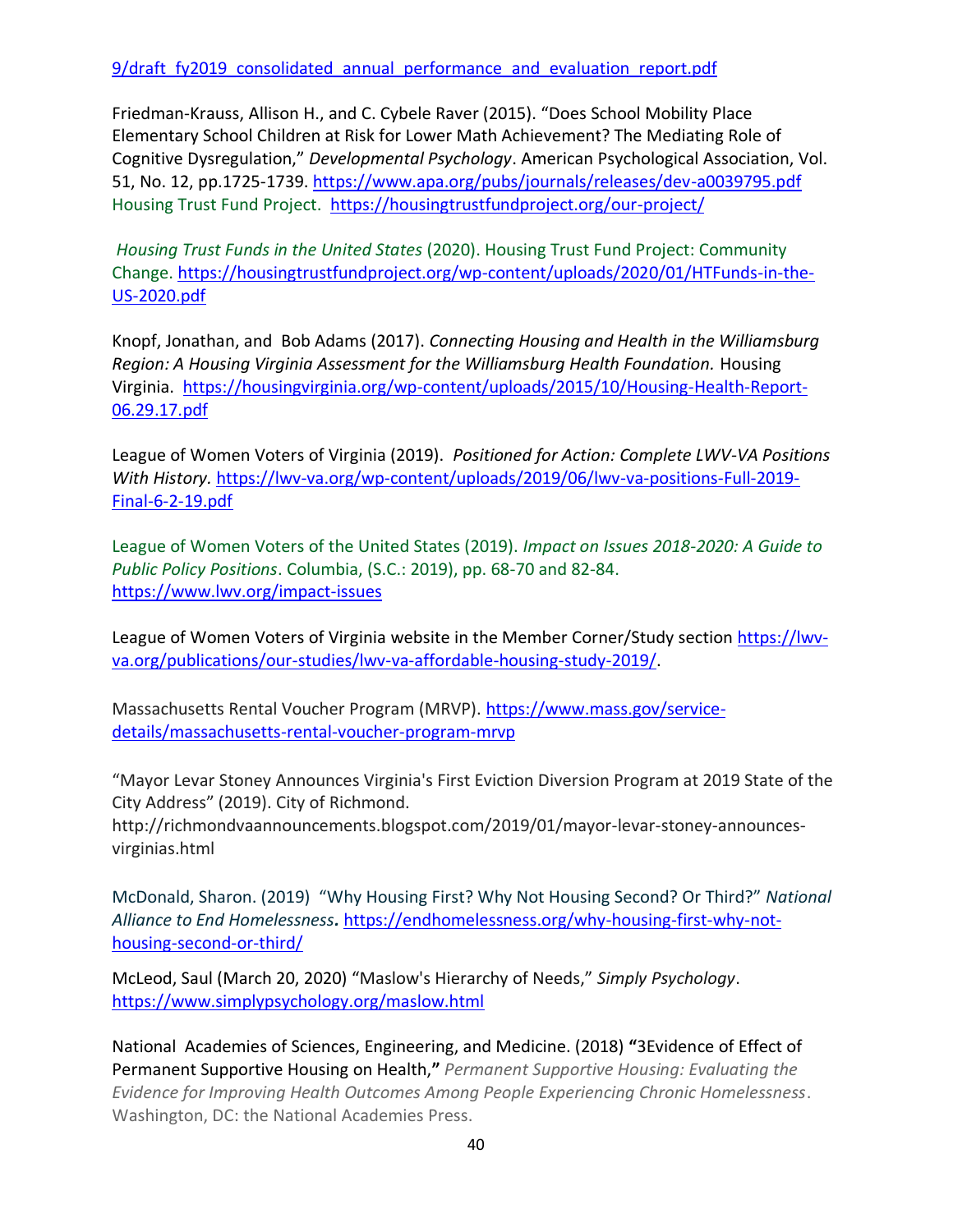[https://www.nap.edu/catalog/25133/permanent-supportive-housing-evaluating-the-evidence](https://www.nap.edu/catalog/25133/permanent-supportive-housing-evaluating-the-evidence-for-improving-health-outcomes)[for-improving-health-outcomes](https://www.nap.edu/catalog/25133/permanent-supportive-housing-evaluating-the-evidence-for-improving-health-outcomes)

National Alliance to End Homelessness (NAEH). [https://endhomelessness.org/](about:blank)

"New Homelessness Numbers Reflect Uneven Progress, Increased Urgency" (2020). National Alliance to End Homelessness (NAEH). https://endhomelessness.org/new-homelessnessnumbers-reflect-uneven-progress-increased-urgency/

Partners for Economic Solutions (2019*). Comprehensive Regional Housing Study and Needs Analysis*. Thomas Jefferson Planning District Commission. [http://tjpdc.org/media/CVRHP-](http://tjpdc.org/media/CVRHP-Housing-Needs-Assessment-Packet-web.pdf)[Housing-Needs-Assessment-Packet-web.pdf](http://tjpdc.org/media/CVRHP-Housing-Needs-Assessment-Packet-web.pdf)

*Richmond Regional Housing Framework* (2019). Partnership for Housing Affordability. [https://pharva.com/framework/about-the-framework/](about:blank)

Rogers, Woody, and Leah Demarest (October 2019). *Comparative Law and Policy Analysis for Addressing Evictions in Richmond, Virginia*. RVA Eviction Lab. [https://cura.vcu.edu/media/cura/pdfs/cura](https://cura.vcu.edu/media/cura/pdfs/cura-documents/ResearchBrief_EvictionLawsandPolicies_Oct2019.pdf)[documents/ResearchBrief\\_EvictionLawsandPolicies\\_Oct2019.pdf](https://cura.vcu.edu/media/cura/pdfs/cura-documents/ResearchBrief_EvictionLawsandPolicies_Oct2019.pdf)

*Seven New Laws That Are More Fair, Favorable & Friendly to Tenant* (2019). Central Virginia Legal Aid Society. [https://www.reduceevictions.org/wp-content/uploads/2019/04/new](https://www.reduceevictions.org/wp-content/uploads/2019/04/new-landlord-tenant-laws-0319.pdf)[landlord-tenant-laws-0319.pdf](https://www.reduceevictions.org/wp-content/uploads/2019/04/new-landlord-tenant-laws-0319.pdf)

Silverstein,Thomas , et al. *Welcome to the Neighborhood: A Practitioner's Guide to Inclusionary Housing* (September 2017). Housing Virginia. [https://housingvirginia.org/wp](https://housingvirginia.org/wp-content/uploads/2018/08/HV_Inclusionary_FINAL-8.3.2018.pdf)[content/uploads/2018/08/HV\\_Inclusionary\\_FINAL-8.3.2018.pdf](https://housingvirginia.org/wp-content/uploads/2018/08/HV_Inclusionary_FINAL-8.3.2018.pdf)

Sturtevant, Lisa (2014). *Housing the Future Workforce in the Hampton Roads Region*. Center for Housing Policy, National Housing Conference. [https://jamescitycountyva.gov/DocumentCenter/View/13601/Housing-the-Future-Workforce](about:blank)[in-the-Hampton-Roads-Region-PDF?bidId=](about:blank)

Teresa, Benjamin F. (2019). *The Geography of Eviction in Richmond: Beyond Poverty*. RVA Eviction Lab. Center for Urban and Regional Analysis (CURA). https://cura.vcu.edu/ongoingprojects/rva-eviction-lab/

Truckfrat, information for tenants and landlords, [https://truckfrat.com/2018/03/which-states](https://truckfrat.com/2018/03/which-states-have-the-best-and-worst-laws-for-renters/)[have-the-best-and-worst-laws-for-renters/](https://truckfrat.com/2018/03/which-states-have-the-best-and-worst-laws-for-renters/)

Tucker, William. (1990) "The Source of America's Housing Problem: Look in Your Own Back Yard: Cato Institute Policy Analysis No. 127," *Policy Analysis.* Cato Institute. <https://www.cato.org/sites/cato.org/files/pubs/pdf/pa127.pdf>

U. S. Department of Housing and Urban Development (HUD) (2020). "Continuum of Care (CoC) Program". *HUD Exchange*. https://www.hudexchange.info/programs/coc/.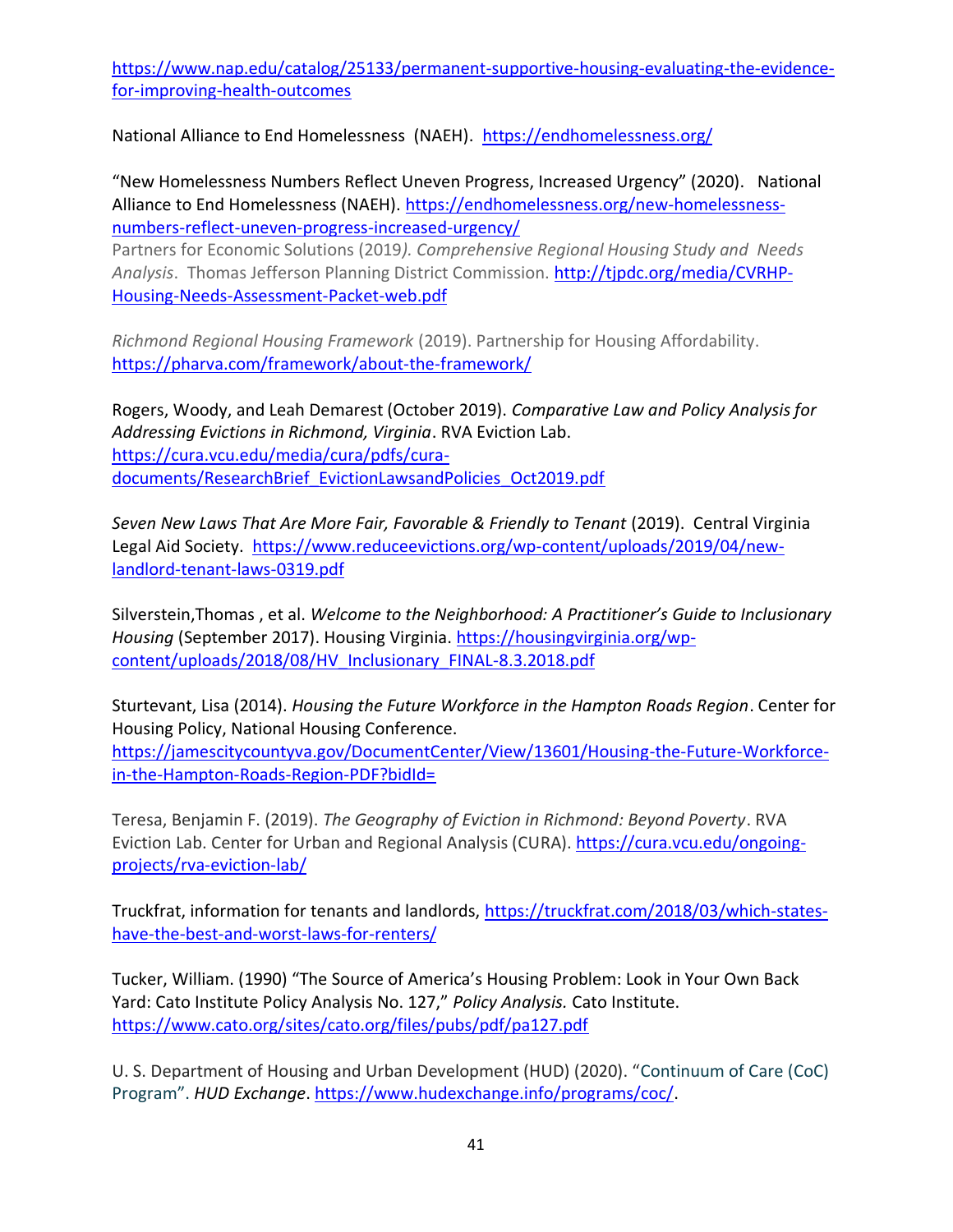U. S. Department of Housing and Urban Development (HUD) (2020). "Homeless Emergency Assistance and Rapid Transition to Housing Act (HEARTH Act)". *HUD Exchange*. https://www.hudexchange.info/homelessness-assistance/hearth-act/.

U. S. Department of Housing and Urban Development (HUD) FY 2019. *Income Limits Summary*. [https://www.huduser.gov/portal/datasets/il/il2019/2019summary.odn?inputname=STTLT\\*519](https://www.huduser.gov/portal/datasets/il/il2019/2019summary.odn?inputname=STTLT*5199999999%2BVirginia&selection_type=county&stname=Virginia&statefp=51.0&year=2019) [9999999%2BVirginia&selection\\_type=county&stname=Virginia&statefp=51.0&year=2019](https://www.huduser.gov/portal/datasets/il/il2019/2019summary.odn?inputname=STTLT*5199999999%2BVirginia&selection_type=county&stname=Virginia&statefp=51.0&year=2019)

U.S. Department of Housing and Urban Development (HUD) (2020). *Fair Market Rents***.** Office of Policy Development and Research. <https://www.huduser.gov/portal/datasets/fmr.html> Virginia Housing Commission. Division of Legislative Services. <http://dls.virginia.gov/commissions/vhc.htm>

"Virginia Housing Trust Fund" (2019). *Issue Brief*. Campaign for Housing and Civic Engagement (CHACE). **[https://chaceva.files.wordpress.com/2019/08/chace-2019-vhtf-issue-brief-final-](about:blank)[4.pdf](about:blank)**

"Virginia Low Income Housing Tax Credit Program" (2019. *Issue Brief*. Campaign for Housing and Civic Engagement (CHACE). [https://chaceva.files.wordpress.com/2019/07/chace-2019-va](https://chaceva.files.wordpress.com/2019/07/chace-2019-va-lihtc-program-issue-brief-final.pdf)[lihtc-program-issue-brief-final.pdf](https://chaceva.files.wordpress.com/2019/07/chace-2019-va-lihtc-program-issue-brief-final.pdf)

"Virginia Residential Landlord and Tenant Act" (2019). *Code of Virginia*. Legislative Information Services. [https://law.lis.virginia.gov/vacodepopularnames/virginia-residential-landlord-and](about:blank)[tenant-act/](about:blank)

*Virginia's Homeless Programs: 2018-19 Program Year* (2020). Virginia Department of Housing and Community Development (DHCD).

Virginia's Legislative Information System. 2013 Session. HB 2005 Virginia Housing Partnership Revolving Fund; renamed Virginia Housing Trust Fund. LIS. [https://lis.virginia.gov/cgi-bin/legp604.exe?131+sum+HB2005](about:blank)

Wasson Center for Public Policy (2017). *Policy Public Opinion and Housing Affordability in the Commonwealth Views of Virginia Voters in 2017*. Campaign for Housing and Civic Engagement (CHACE).<https://chaceva.files.wordpress.com/2017/09/chacesurveyreport.pdf>

" What Is Workforce Housing?" *Workforce Housing Toolkit*. Housing Virginia. [https://www.housingvirginia.org/toolkits/workforce-housing-toolkit/](about:blank)